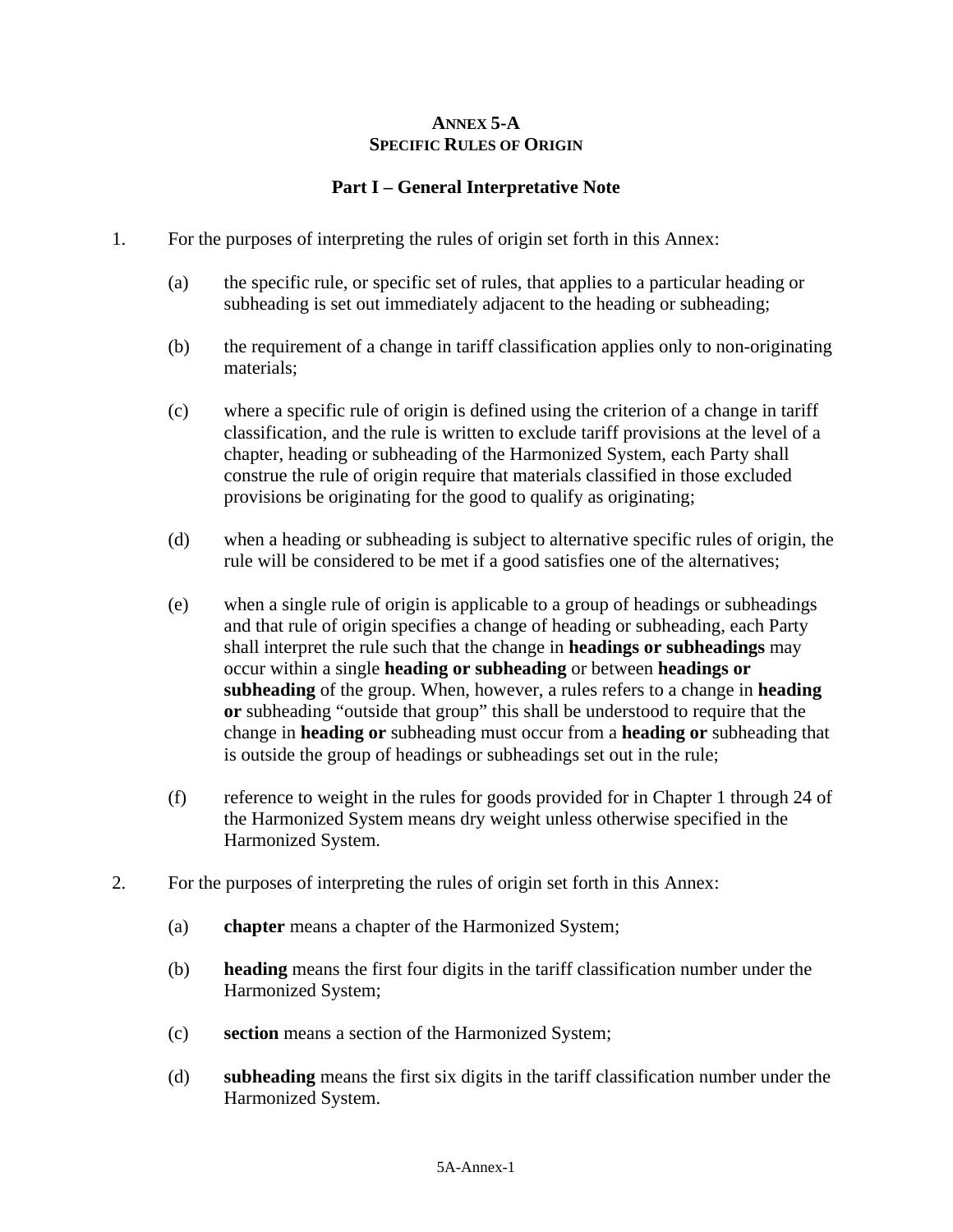# **Part II- Product-Specific Rules**

| Chapter                                                                                                                                                                                                                                                                               | <b>Tariff</b><br>Item                                          | <b>Specific Rule</b>                                                                                                                                                      |  |
|---------------------------------------------------------------------------------------------------------------------------------------------------------------------------------------------------------------------------------------------------------------------------------------|----------------------------------------------------------------|---------------------------------------------------------------------------------------------------------------------------------------------------------------------------|--|
| <b>SECTION I</b><br>LIVE ANIMALS; ANIMAL PRODUCTS (Chapter 1-5)                                                                                                                                                                                                                       |                                                                |                                                                                                                                                                           |  |
| <b>Chapter 1</b><br>Live animals                                                                                                                                                                                                                                                      |                                                                |                                                                                                                                                                           |  |
|                                                                                                                                                                                                                                                                                       | $0101 - 0106$                                                  | A change to heading 0101 through 0106 from any other chapter.                                                                                                             |  |
| <b>Chapter 2</b><br>Meat and edible meat offal                                                                                                                                                                                                                                        |                                                                |                                                                                                                                                                           |  |
|                                                                                                                                                                                                                                                                                       | $0201 - 0210$                                                  | A change to heading 0201 through 0210 from any other chapter.                                                                                                             |  |
| Chapter 3                                                                                                                                                                                                                                                                             |                                                                | Fish and crustaceans, molluscs and other aquatic invertebrates                                                                                                            |  |
|                                                                                                                                                                                                                                                                                       | 0301 - 0307                                                    | A change to heading 0301 through 0307 from any other chapter.                                                                                                             |  |
| <b>Chapter 4</b><br>Dairy produce; birds' eggs; natural honey; edible products of animal origin, not elsewhere<br>specified or included                                                                                                                                               |                                                                |                                                                                                                                                                           |  |
|                                                                                                                                                                                                                                                                                       | $0401 - 0410$                                                  | A change to heading 0401 through 0410 from any other chapter, except from<br>products containing over 10% by weight of milk solids of subheadings 1901.90 and<br>2106.90. |  |
| <b>Chapter 5</b>                                                                                                                                                                                                                                                                      | Products of animal origin, not elsewhere specified or included |                                                                                                                                                                           |  |
|                                                                                                                                                                                                                                                                                       | $0501 - 0511$                                                  | A change to heading 0501 through 0511 from any other chapter.                                                                                                             |  |
| <b>SECTION II</b><br><b>VEGETABLE PRODUCTS (Chapter 6-14)</b>                                                                                                                                                                                                                         |                                                                |                                                                                                                                                                           |  |
| Note: Agricultural and horticultural goods grown in the territory of a Party shall be treated as originating in the<br>territory of that Party even if grown from seed, bulbs, rootstock, cuttings, grafts, shoots, buds, or other live parts<br>of plants imported from a non Party. |                                                                |                                                                                                                                                                           |  |
| <b>Chapter 6</b><br>Live trees and other plants; bulbs, roots and the like; cut flowers and ornamental foliage                                                                                                                                                                        |                                                                |                                                                                                                                                                           |  |
|                                                                                                                                                                                                                                                                                       | 0601 - 0604                                                    | A change to heading 0601 through 0604 from any other chapter.                                                                                                             |  |
| <b>Chapter 7</b><br>Edible vegetables and certain roots and tubers                                                                                                                                                                                                                    |                                                                |                                                                                                                                                                           |  |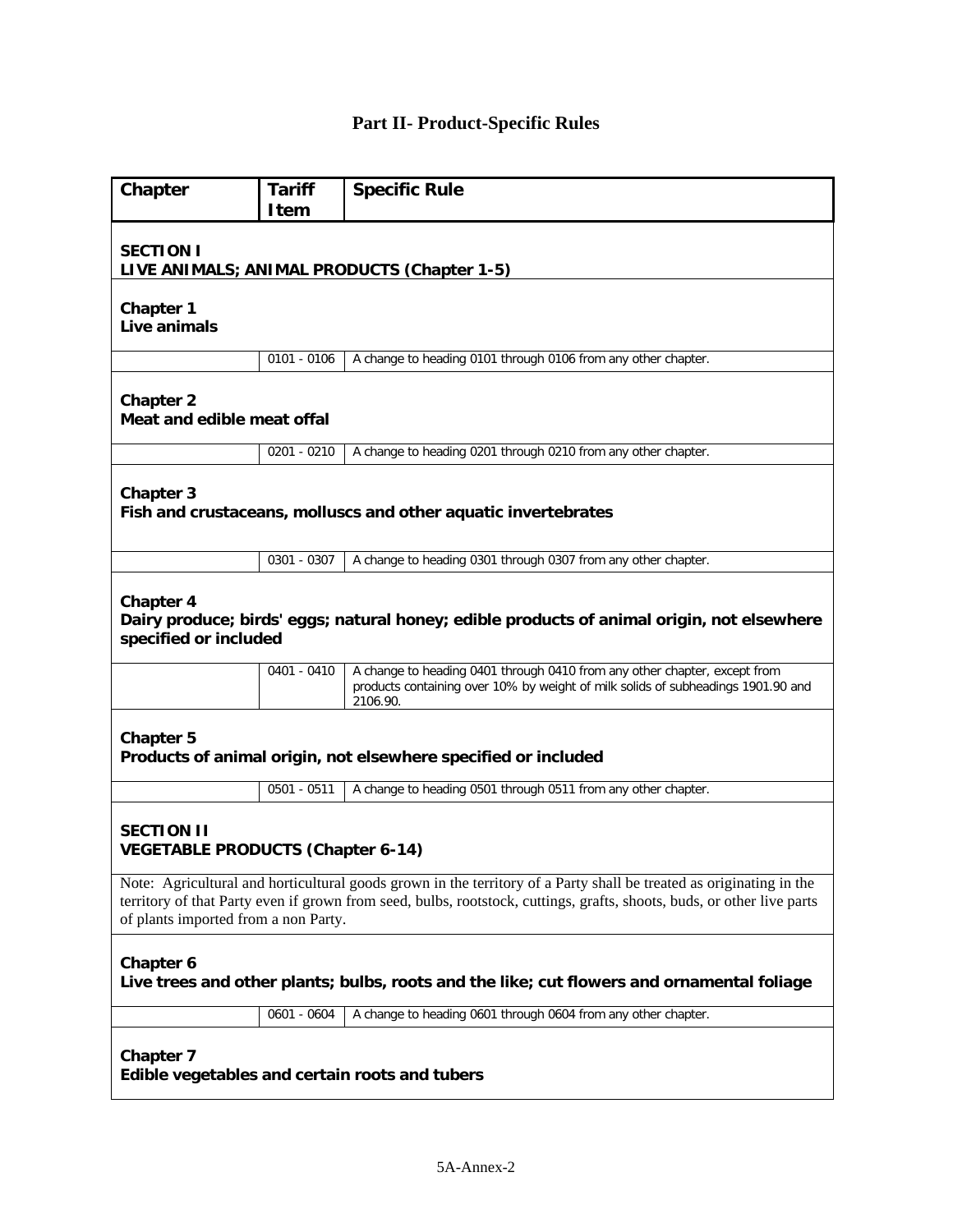| Chapter                                                                                                                                                     | <b>Tariff</b><br><b>Item</b>                                                                                                | <b>Specific Rule</b>                                                                        |  |
|-------------------------------------------------------------------------------------------------------------------------------------------------------------|-----------------------------------------------------------------------------------------------------------------------------|---------------------------------------------------------------------------------------------|--|
|                                                                                                                                                             | 0701 - 0714                                                                                                                 | A change to heading 0701 through 0714 from any other chapter.                               |  |
| <b>Chapter 8</b>                                                                                                                                            | Edible fruit and nuts; peel of citrus fruit or melons                                                                       |                                                                                             |  |
|                                                                                                                                                             | 0801 - 0814                                                                                                                 | A change to heading 0801 through 0814 from any other chapter.                               |  |
| <b>Chapter 9</b><br>Coffee, tea, mate and spices                                                                                                            |                                                                                                                             |                                                                                             |  |
|                                                                                                                                                             | 0901.11-<br>0901.12                                                                                                         | A chance to subheading 0901.11 through 0901.12 from any other chapter.                      |  |
|                                                                                                                                                             | 0901.21                                                                                                                     | A change to subheading 0901.21 from any other subheading.                                   |  |
|                                                                                                                                                             | 0901.22                                                                                                                     | A change to subheading 0901.22 from any other subheading except from subheading<br>0901.21. |  |
|                                                                                                                                                             | 0901.90-<br>0910.99                                                                                                         | A change to subheading 0901.90 through 0910.99 from any other chapter.                      |  |
| Chapter 10<br><b>Cereals</b>                                                                                                                                |                                                                                                                             |                                                                                             |  |
|                                                                                                                                                             | 1001 - 1008                                                                                                                 | A change to heading 1001 through 1008 from any other chapter.                               |  |
| Chapter 11                                                                                                                                                  | Products of the milling industry; malt; starches; inulin; wheat gluten                                                      |                                                                                             |  |
|                                                                                                                                                             | 1101 - 1109                                                                                                                 | A change to heading 1101 through 1109 from any other chapter.                               |  |
| <b>Chapter 12</b>                                                                                                                                           | Oil seeds and oleaginous fruits; miscellaneous grains, seeds and fruit; industrial or<br>medicinal plants; straw and fodder |                                                                                             |  |
|                                                                                                                                                             | 1201 - 1214                                                                                                                 | A change to heading 1201 through 1214 from any other chapter.                               |  |
| Chapter 13<br>Lac; gums, resins and other vegetable saps and extracts                                                                                       |                                                                                                                             |                                                                                             |  |
|                                                                                                                                                             | 1301 - 1302                                                                                                                 | A change to heading 1301 through 1302 from any other chapter.                               |  |
| Chapter 14<br>Vegetable plaiting materials; vegetable products not elsewhere specified or included                                                          |                                                                                                                             |                                                                                             |  |
|                                                                                                                                                             | 1401 - 1404                                                                                                                 | A change to heading 1401 through 1404 from any other chapter.                               |  |
| <b>SECTION III</b><br>ANIMAL OR VEGETABLE FATS AND OILS AND THEIR CLEAVAGE PRODUCTS; PREPARED<br><b>EDIBLE FATS; ANIMAL OR VEGETABLE WAXES (Chapter 15)</b> |                                                                                                                             |                                                                                             |  |
| Chapter 15<br>Animal or vegetable fats and oils and their cleavage products; prepared edible fats;<br>animal or vegetable waxes                             |                                                                                                                             |                                                                                             |  |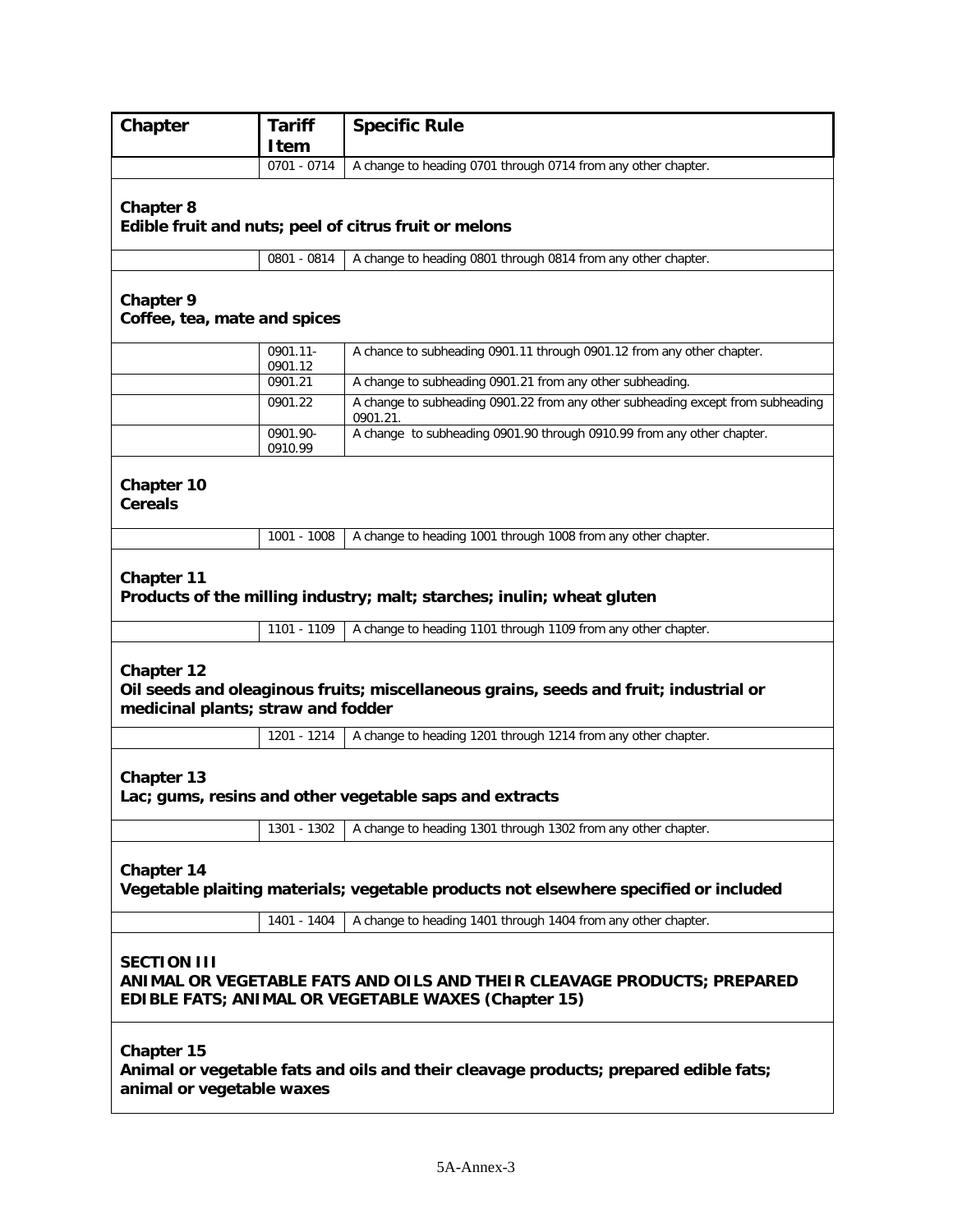| Chapter                                                                                                                                                    | <b>Tariff</b> | <b>Specific Rule</b>                                                                                                                                                                                                                                                                                                                                                    |  |
|------------------------------------------------------------------------------------------------------------------------------------------------------------|---------------|-------------------------------------------------------------------------------------------------------------------------------------------------------------------------------------------------------------------------------------------------------------------------------------------------------------------------------------------------------------------------|--|
|                                                                                                                                                            | <b>Item</b>   |                                                                                                                                                                                                                                                                                                                                                                         |  |
|                                                                                                                                                            | 1501 - 1518   | A change to heading 1501 through 1518 from any other chapter.                                                                                                                                                                                                                                                                                                           |  |
|                                                                                                                                                            | 1520          | A change to heading 1520 from any other heading.                                                                                                                                                                                                                                                                                                                        |  |
|                                                                                                                                                            | 1521 - 1522   | A change to heading 1521 through 1522 from any other chapter.                                                                                                                                                                                                                                                                                                           |  |
| <b>SECTION IV</b><br>PREPARED FOODSTUFFS; BEVERAGES, SPIRITS AND VINEGAR; TOBACCO AND<br><b>MANUFACTURED</b><br><b>TOBACCO SUBSTITUTES (Chapter 16-24)</b> |               |                                                                                                                                                                                                                                                                                                                                                                         |  |
| Chapter 16                                                                                                                                                 |               | Preparations of meat, of fish or of crustaceans, molluscs or other aquatic invertebrates                                                                                                                                                                                                                                                                                |  |
|                                                                                                                                                            | 1601 - 1605   | A change to heading 1601 through 1605 from any other chapter.                                                                                                                                                                                                                                                                                                           |  |
| Chapter 17<br><b>Sugars and sugar confectionery</b>                                                                                                        |               |                                                                                                                                                                                                                                                                                                                                                                         |  |
|                                                                                                                                                            | 1701 - 1703   | A change to heading 1701 through 1703 from any other chapter.                                                                                                                                                                                                                                                                                                           |  |
|                                                                                                                                                            | 1704          | A change to heading 1704 from any other heading.                                                                                                                                                                                                                                                                                                                        |  |
| Chapter 18<br>Cocoa and cocoa preparations                                                                                                                 |               |                                                                                                                                                                                                                                                                                                                                                                         |  |
|                                                                                                                                                            | 1801 - 1802   | A change to heading 1801 through 1802 from any other chapter.                                                                                                                                                                                                                                                                                                           |  |
|                                                                                                                                                            | 1803-1805     | A change to heading 1803 through 1805 from any other heading.                                                                                                                                                                                                                                                                                                           |  |
|                                                                                                                                                            | 1806.10       | A change to subheading 1806.10 from any other heading, provided that such<br>products of 1806.10 containing 90% or more by dry weight of sugar do not contain<br>non-originating sugar of Chapter 17 and that products of 1806.10 containing less<br>than 90% by dry weight of sugar do not contain more than 35% by weight of non-<br>originating sugar of Chapter 17. |  |
|                                                                                                                                                            | 1806.20       | A change to subheading 1806.20 from any other heading.                                                                                                                                                                                                                                                                                                                  |  |
|                                                                                                                                                            | 1806.31       | A change to subheading 1806.31 from any other subheading.                                                                                                                                                                                                                                                                                                               |  |
|                                                                                                                                                            | 1806.32       | A change to subheading 1806.32 from any other subheading.                                                                                                                                                                                                                                                                                                               |  |
|                                                                                                                                                            | 1806.90       | A change to subheading 1806.90 from any other subheading.                                                                                                                                                                                                                                                                                                               |  |
| Chapter 19<br>Preparations of cereals, flour, starch or milk; pastrycooks' products                                                                        |               |                                                                                                                                                                                                                                                                                                                                                                         |  |
|                                                                                                                                                            | 1901.10       | A change to subheading 1901.10 from any other chapter provided that products of<br>1901.10 containing over 10 percent by weight of milk solids do not contain non-<br>originating dairy products of Chapter 4.                                                                                                                                                          |  |
|                                                                                                                                                            | 1901.20       | A change to subheading 1901.20 from any other chapter provided that products of<br>1901.20 containing over 25 percent by weight of butterfat, not put up for retail sale,<br>do not contain non-originating dairy products of Chapter 4.                                                                                                                                |  |
|                                                                                                                                                            | 1901.90       | A change to subheading 1901.90 from any other chapter provided that products of<br>1901.90 containing over 10 percent by weight of milk solids do not contain non-<br>originating dairy products of Chapter 4.                                                                                                                                                          |  |
|                                                                                                                                                            | 1902 - 1905   | A change to heading 19.02 through 19.05 from any other chapter.                                                                                                                                                                                                                                                                                                         |  |
| <b>Chapter 20</b>                                                                                                                                          |               |                                                                                                                                                                                                                                                                                                                                                                         |  |

**Preparations of vegetables, fruit, nuts or other parts of plants**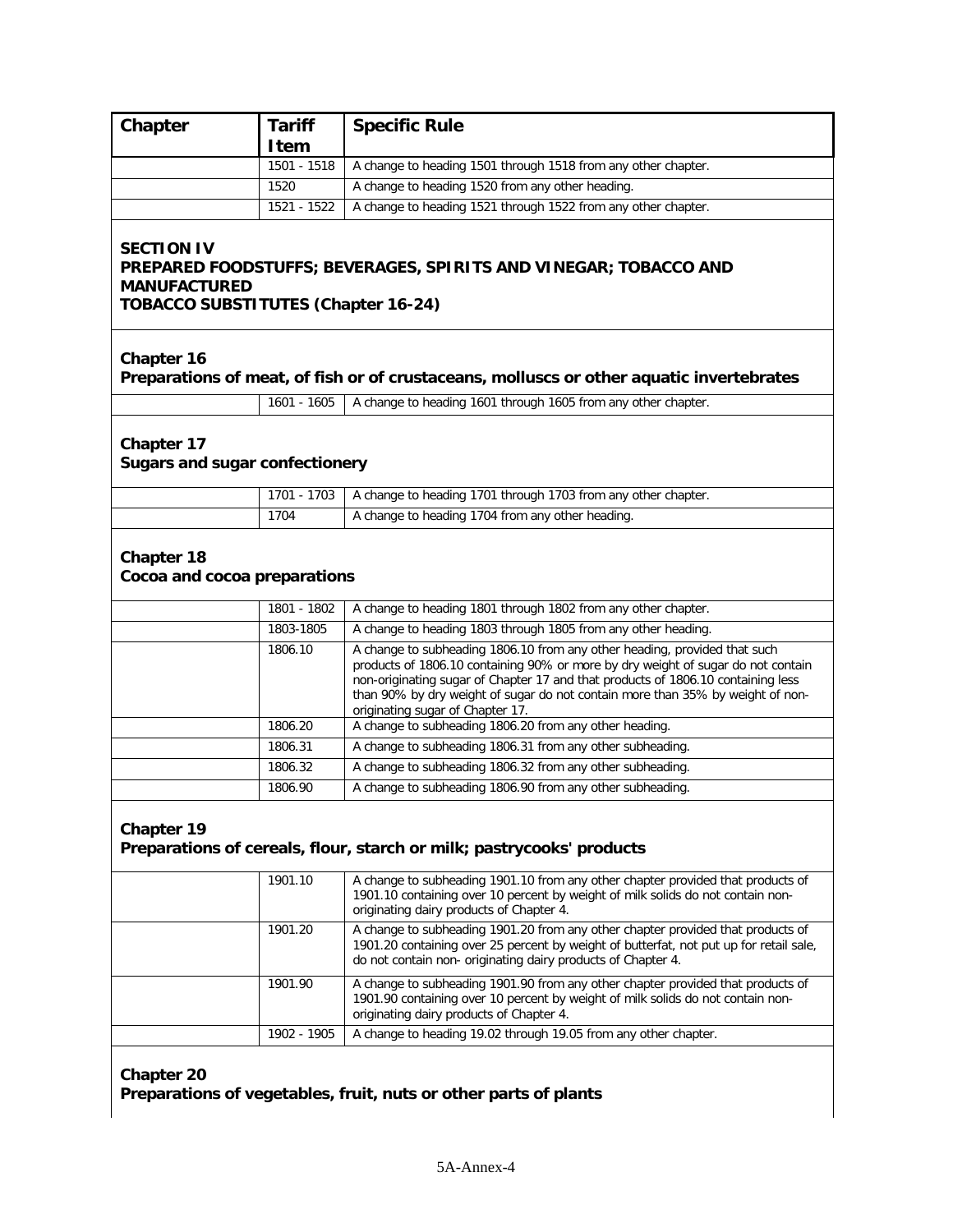| Chapter                                         | <b>Tariff</b>                                          | <b>Specific Rule</b>                                                                                                                                                                                                                                                                                                                                                                                                                                                                                                                              |
|-------------------------------------------------|--------------------------------------------------------|---------------------------------------------------------------------------------------------------------------------------------------------------------------------------------------------------------------------------------------------------------------------------------------------------------------------------------------------------------------------------------------------------------------------------------------------------------------------------------------------------------------------------------------------------|
|                                                 | <b>Item</b>                                            |                                                                                                                                                                                                                                                                                                                                                                                                                                                                                                                                                   |
| Note*                                           | or obtained entirely in the territory of either Party. | Fruit, nut and vegetable preparations of headings 20.01 through 20.08 that have been prepared or preserved by<br>freezing, by packing (including canning) in water, brine or natural juices, or by roasting, either dry or in oil (including processing<br>incidental to freezing, packing, or roasting), shall be treated as an originating good only if the fresh good were wholly produced                                                                                                                                                     |
|                                                 | 2001 - 2007                                            | A change to heading 2001 through 2007 from any other chapter except as provided<br>for in the above Note* for Chapter 20.                                                                                                                                                                                                                                                                                                                                                                                                                         |
|                                                 | 2008.11                                                | A change to subheading 2008.11 from any other heading, except from heading 1202.                                                                                                                                                                                                                                                                                                                                                                                                                                                                  |
|                                                 | 2008.19-<br>2008.99                                    | A change to subheading 2008.19 through 2008.99 from any other chapter, except as<br>provided for in the above Note* for Chapter 20.                                                                                                                                                                                                                                                                                                                                                                                                               |
|                                                 | 2009.11 -<br>2009.39                                   | A change to subheading 2009.11 through 2009.39 from any other chapter, except<br>from heading 0805.                                                                                                                                                                                                                                                                                                                                                                                                                                               |
|                                                 | 2009.40-<br>2009.80                                    | A change to subheading 2009.40 through 2009.80 from any other chapter.                                                                                                                                                                                                                                                                                                                                                                                                                                                                            |
|                                                 | 2009.90                                                | A change to subheading 2009.90 from any other chapter; or A change to subheading<br>2009.90 from any other subheading within Chapter 20, whether or not there is also a<br>change from any other chapter, provided that a single juice ingredient, or juice, or<br>juice ingredients from a single country other than the United States of America or<br>Australia, constitute in single strength form no more than 60 percent by volume of<br>the good.                                                                                          |
| Chapter 21<br>Miscellaneous edible preparations |                                                        |                                                                                                                                                                                                                                                                                                                                                                                                                                                                                                                                                   |
|                                                 | 2101                                                   | A change to heading 2101 from any other chapter.                                                                                                                                                                                                                                                                                                                                                                                                                                                                                                  |
|                                                 | 2102                                                   | A change to heading 2102 from any other chapter.                                                                                                                                                                                                                                                                                                                                                                                                                                                                                                  |
|                                                 | 2103.10                                                | A change to subheading 2103.10 from any other chapter.                                                                                                                                                                                                                                                                                                                                                                                                                                                                                            |
|                                                 | 2103.20                                                | A change to subheading 2103.20 from any other chapter, provided that tomato<br>ketchup of heading 2103.20 does not contain non-originating products from<br>subheading 2002.90.                                                                                                                                                                                                                                                                                                                                                                   |
|                                                 | 2103.30 -<br>2103.90                                   | A change to subheading 2103.30 through 2103.90 from any other chapter.                                                                                                                                                                                                                                                                                                                                                                                                                                                                            |
|                                                 | 2104                                                   | A change to heading 2104 from any other chapter.                                                                                                                                                                                                                                                                                                                                                                                                                                                                                                  |
|                                                 | 2105                                                   | A change to heading 2105 from any other heading, except from Chapter 4 and from<br>dairy preparations containing over 10% by weight of milk solids of subheading<br>1901.90.                                                                                                                                                                                                                                                                                                                                                                      |
|                                                 | 2106                                                   | A change to any single fruit or single vegetable juice of subheading 2106.90 from any<br>other chapter, except from heading 0805 or 2009, or from fruit or vegetable juice of<br>subheading 2202.90;                                                                                                                                                                                                                                                                                                                                              |
|                                                 |                                                        | A change to mixtures of juices of subheading 2106.90:                                                                                                                                                                                                                                                                                                                                                                                                                                                                                             |
|                                                 |                                                        | (A) from any other chapter, except from heading 0805 or 2009 or from<br>mixtures of juices of subheading 2202.90; or<br>(B) from any other subheading within Chapter 21, heading 2009 or from<br>mixtures of juices of subheading 2202.90, whether or not there is also a<br>change from any other chapter, provided that a single juice ingredient, or<br>juice ingredients from a single country, other than Australia or the United<br>States of America, constitute in single strength form no more than 60<br>percent by volume of the good; |
|                                                 |                                                        | A change to compound alcoholic preparations of subheading 2106.90 from any other<br>subheading except from headings 2203 through 2209;                                                                                                                                                                                                                                                                                                                                                                                                            |
|                                                 |                                                        | A change to sugar syrups of subheading 2106.90 from any other chapter, except<br>from Chapter 17;                                                                                                                                                                                                                                                                                                                                                                                                                                                 |
|                                                 |                                                        | A change to products containing over 10 percent by weight of milk solids of<br>subheading 2106.90 from any other chapter, except from Chapter 4 or from dairy<br>preparations containing over 10% by weight of milk solids of subheading 1901.90; or                                                                                                                                                                                                                                                                                              |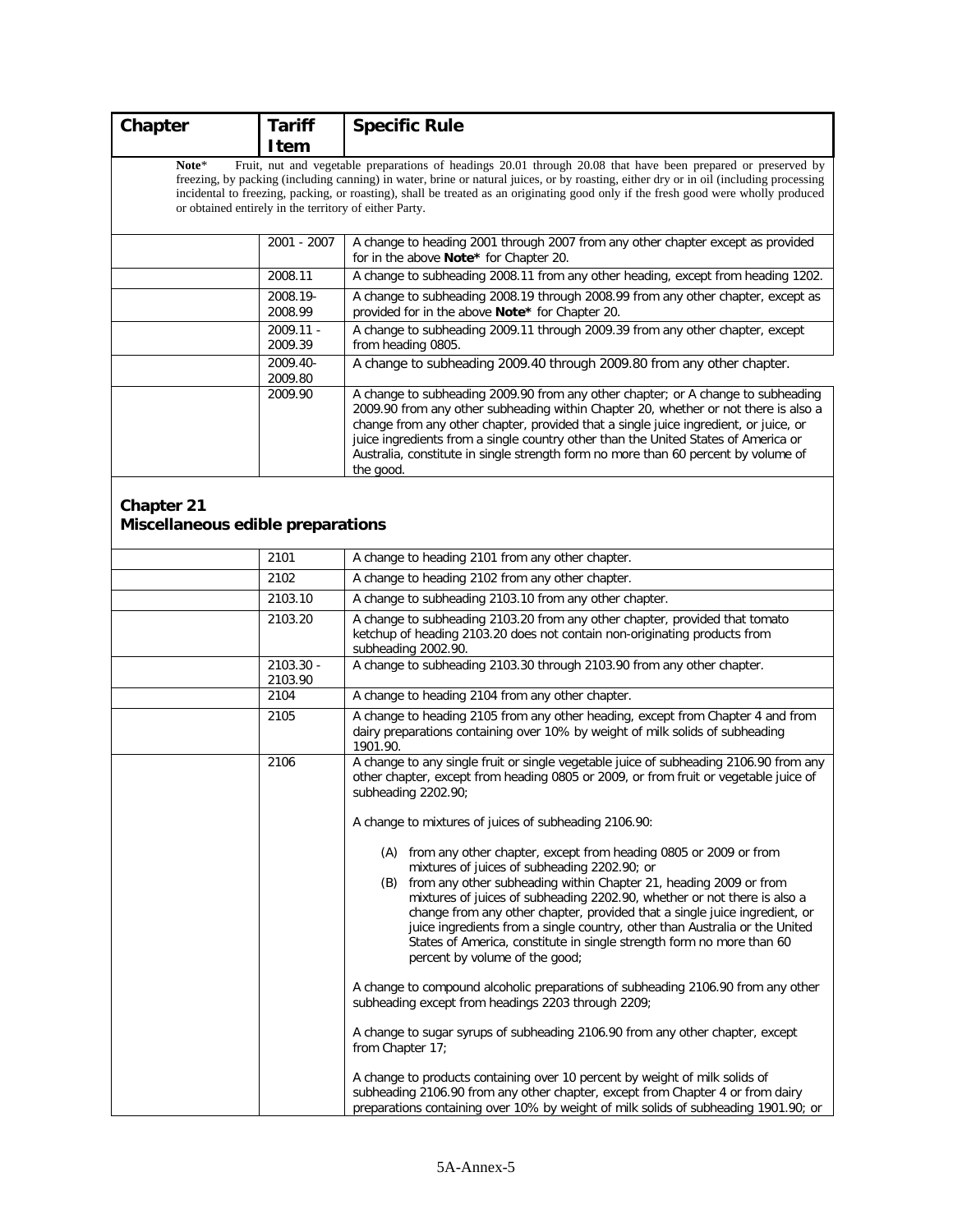| Chapter                                                     | <b>Tariff</b><br><b>Item</b> | <b>Specific Rule</b>                                                                                                                                                                                                                                                                                                                                                                                                  |
|-------------------------------------------------------------|------------------------------|-----------------------------------------------------------------------------------------------------------------------------------------------------------------------------------------------------------------------------------------------------------------------------------------------------------------------------------------------------------------------------------------------------------------------|
|                                                             |                              | A change to other goods of heading 2106 from any other chapter.                                                                                                                                                                                                                                                                                                                                                       |
| <b>Chapter 22</b><br>Beverages, spirits and vinegar         |                              |                                                                                                                                                                                                                                                                                                                                                                                                                       |
|                                                             | 2201                         | A change to heading 2201 from any other chapter.                                                                                                                                                                                                                                                                                                                                                                      |
|                                                             | 2202.10                      | A change to subheading 2202.10 from any other chapter.                                                                                                                                                                                                                                                                                                                                                                |
|                                                             | 2202.90                      | A change to any single fruit or single vegetable juice of subheading 2202.90 from any<br>other chapter, except from heading 0805 or 2009, or from fruit or vegetable juice of<br>subheading 2106.90;<br>A change to mixtures of juices of subheading 2202.90:<br>(A) from any other chapter, except from heading 0805 or 2009 or from mixtures<br>of juices of subheading 2106.90; or                                 |
|                                                             |                              | (B) from any other subheading within Chapter 22, heading 2009 or from mixtures<br>of juices of subheading 2106.90, whether or not there is also a change from any<br>other chapter, provided that a single juice ingredient, or juice ingredients from a<br>single country other than the United States of America or Australia, constitute in<br>single strength form no more than 60 percent by volume of the good; |
|                                                             |                              | A change to beverages containing milk from any other chapter, except from Chapter<br>4 or from dairy preparations containing over 10 percent by weight of milk solids of<br>subheading 1901.90; or                                                                                                                                                                                                                    |
|                                                             |                              | A change to other goods of subheading 2202.90 from any other chapter.                                                                                                                                                                                                                                                                                                                                                 |
|                                                             | 2203 - 2209                  | A change to heading 2203 through 2209 from any heading outside that group.                                                                                                                                                                                                                                                                                                                                            |
| Chapter 23                                                  |                              | Residues and waste from the food industries; prepared animal fodder                                                                                                                                                                                                                                                                                                                                                   |
|                                                             | 2301 - 2308                  | A change to heading 2301 through 2308 from any other chapter.                                                                                                                                                                                                                                                                                                                                                         |
|                                                             | 2309.10                      | A change to subheading 2309.10 from any other heading.                                                                                                                                                                                                                                                                                                                                                                |
|                                                             | 2309.90                      | A change to subheading 2309.90 from any other heading except from Chapter 4 or<br>subheading 1901.90.                                                                                                                                                                                                                                                                                                                 |
| Chapter 24                                                  |                              | Tobacco and manufactured tobacco substitutes                                                                                                                                                                                                                                                                                                                                                                          |
|                                                             | 2401 - 2403                  | A change to heading 2401 through 2403 from any other chapter or from wrapper<br>tobacco not threshed or similarly processed of Chapter 24, or from homogenized or<br>reconstituted tobacco suitable for use as wrapper tobacco of Chapter 24.                                                                                                                                                                         |
| <b>SECTION V</b><br><b>MINERAL PRODUCTS (Chapter 25-27)</b> |                              |                                                                                                                                                                                                                                                                                                                                                                                                                       |
| <b>Chapter 25</b>                                           |                              | Salt; sulphur; earths and stone; plastering materials, lime and cement                                                                                                                                                                                                                                                                                                                                                |
|                                                             | 2501 - 2516                  | A change to heading 2501 through 2516 from any other heading.                                                                                                                                                                                                                                                                                                                                                         |
|                                                             | 2517.10 -<br>2517.20         | A change to subheading 2517.10 through 2517.20 from any other heading.                                                                                                                                                                                                                                                                                                                                                |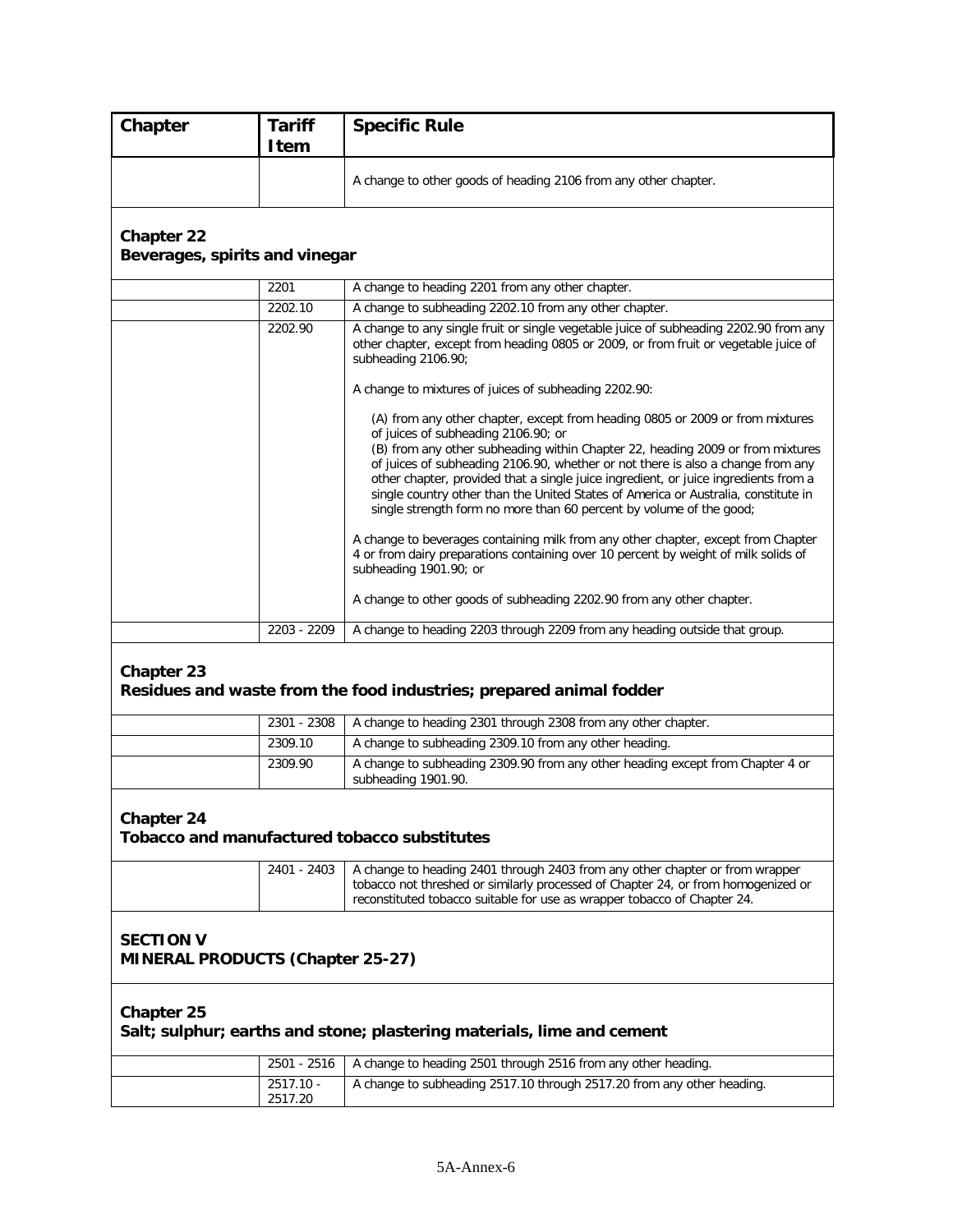| Chapter                                            | <b>Tariff</b>        | <b>Specific Rule</b>                                                                                                                                                                                                                                                                                                                                                                                                                                                                          |
|----------------------------------------------------|----------------------|-----------------------------------------------------------------------------------------------------------------------------------------------------------------------------------------------------------------------------------------------------------------------------------------------------------------------------------------------------------------------------------------------------------------------------------------------------------------------------------------------|
|                                                    | Item<br>2517.30      |                                                                                                                                                                                                                                                                                                                                                                                                                                                                                               |
|                                                    | 2517.41 -            | A change to subheading 2517.30 from any other subheading.<br>A change in subheading 2517.41 through 2517.49 from any other heading.                                                                                                                                                                                                                                                                                                                                                           |
|                                                    | 2517.49              |                                                                                                                                                                                                                                                                                                                                                                                                                                                                                               |
|                                                    | 2518 - 2530          | A change to heading 2518 through 2530 from any other heading.                                                                                                                                                                                                                                                                                                                                                                                                                                 |
| <b>Chapter 26</b><br>Ores, Slag and Ash            |                      |                                                                                                                                                                                                                                                                                                                                                                                                                                                                                               |
|                                                    | 2601 - 2621          | A change to heading 2601 through 2621 from any other heading.                                                                                                                                                                                                                                                                                                                                                                                                                                 |
| <b>Chapter 27</b><br>mineral waxes<br><b>Notes</b> |                      | Mineral fuels, mineral oils and products of their distillation; bituminous substances;<br>Note: For purposes of this chapter, a "chemical reaction" is a process (including a                                                                                                                                                                                                                                                                                                                 |
|                                                    |                      | biochemical process) which results in a molecule with a new structure by breaking<br>intramolecular bonds and by forming new intramolecular bonds, or by altering the<br>spatial arrangement of atoms in a molecule.                                                                                                                                                                                                                                                                          |
|                                                    |                      | The following are not considered to be chemical reactions for the purposes of this<br>definition: (a) dissolving in water or other solvents, (b) the elimination of solvents<br>including solvent water; or (c) the addition or elimination of water of crystallization.                                                                                                                                                                                                                      |
|                                                    |                      | For purposes of heading 2710, the following processes confer origin:                                                                                                                                                                                                                                                                                                                                                                                                                          |
|                                                    |                      | a) Atmospheric distillation - A separation process in which petroleum oils are<br>converted, in a distillation tower, into fractions according to boiling point and the<br>vapor then condensed into different liquefied fractions. Liquefied petroleum gas,<br>naptha, gasoline, kerosene, diesel/heating oil, light gas oils, and lubricating oil are<br>produced from petroleum distillation                                                                                               |
|                                                    | 2701 - 2706          | b) Vacuum distillation - Distillation at a pressure below atmospheric but not so low<br>that it would be classed as molecular distillation. Vacuum distillation is useful for<br>distilling high-boiling and heat-sensitive materials such as heavy distillates in<br>petroleum oils to produce light to heavy vacuum gas oils and residuum. In some<br>refineries, gas oils may be further processed into lubricating oils.<br>A change to heading 2701 through 2706 from any other heading. |
|                                                    | 2707                 | A change to subheading 2707.10 through 2707.99 from any other heading; or A                                                                                                                                                                                                                                                                                                                                                                                                                   |
|                                                    |                      | change to subheading 2707.10 through 2707.99 from any other subheading,<br>provided that the good resulting from such change is the product of a chemical<br>reaction.                                                                                                                                                                                                                                                                                                                        |
|                                                    | 2708 - 2709          | A change to heading 2708 through 2709 from any other heading.                                                                                                                                                                                                                                                                                                                                                                                                                                 |
|                                                    | 2710                 | A change to heading 2710 from any other heading; or A change to any good of<br>heading 2710 from any other good of heading 2710, provided that the good resulting<br>from such change is the product of a chemical reaction, atmospheric distillation or<br>vacuum distillation.                                                                                                                                                                                                              |
|                                                    | 2711.11              | A change to subheading 2711.11 from any other subheading, except from<br>subheading 2711.21.                                                                                                                                                                                                                                                                                                                                                                                                  |
|                                                    | 2711.12 -<br>2711.19 | A change to subheading 2711.12 through 2711.19 from any other subheading,<br>except from subheading 2711.29.                                                                                                                                                                                                                                                                                                                                                                                  |
|                                                    | 2711.21              | A change to subheading 2711.21 from any other subheading, except from<br>subheading 2711.11.                                                                                                                                                                                                                                                                                                                                                                                                  |
|                                                    | 2711.29              | A change to subheading 2711.29 from any other subheading, except from<br>subheading 2711.12 through 2711.21.                                                                                                                                                                                                                                                                                                                                                                                  |
|                                                    | 2712 - 2714          | A change to heading 2712 through 2714 from any other heading.                                                                                                                                                                                                                                                                                                                                                                                                                                 |
|                                                    | 2715                 | A change to heading 2715 from any other heading, except from heading 2714 or<br>subheading 2713.20.                                                                                                                                                                                                                                                                                                                                                                                           |
|                                                    | 2716                 | A change to heading 2716 from any other heading.                                                                                                                                                                                                                                                                                                                                                                                                                                              |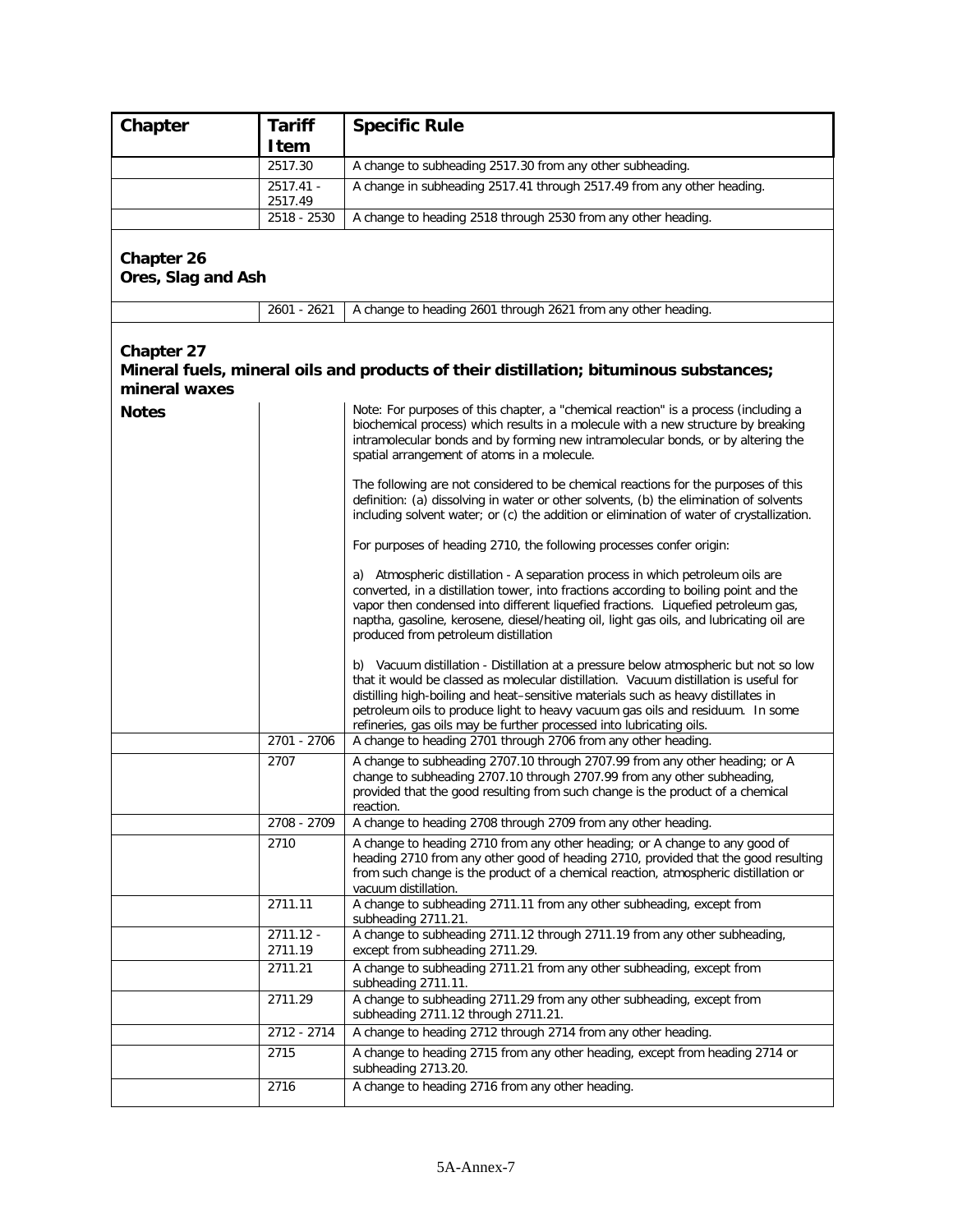| Chapter           | <b>Tariff</b><br><b>Item</b> | <b>Specific Rule</b>                                                                                                                                                                                                                                                                                                                                                                                                                                                                                                |
|-------------------|------------------------------|---------------------------------------------------------------------------------------------------------------------------------------------------------------------------------------------------------------------------------------------------------------------------------------------------------------------------------------------------------------------------------------------------------------------------------------------------------------------------------------------------------------------|
|                   |                              |                                                                                                                                                                                                                                                                                                                                                                                                                                                                                                                     |
| <b>SECTION VI</b> |                              | PRODUCTS OF THE CHEMICAL OR ALLIED INDUSTRIES (Chapter 28-38)                                                                                                                                                                                                                                                                                                                                                                                                                                                       |
| <b>Notes</b>      |                              | Chemical Reaction Origin Rule<br>1.                                                                                                                                                                                                                                                                                                                                                                                                                                                                                 |
|                   |                              | Any good of Chapters 28 through 38, except a good of heading 3823, that is the<br>product of a chemical reaction shall be considered to be an originating good if the<br>chemical reaction occurred in the United States of America or Australia.<br>Notwithstanding any of the line-by-line rules, the "chemical reaction" rule may be<br>applied to any good classified in the above chapters.                                                                                                                    |
|                   |                              | Note: For purposes of this section, a "chemical reaction" is a process (including a<br>biochemical process) which results in a molecule with a new structure by breaking<br>intramolecular bonds and by forming new intramolecular bonds, or by altering the<br>spatial arrangement of the molecule.                                                                                                                                                                                                                |
|                   |                              | The following are not considered to be chemical reactions for the purposes of<br>determining whether a product is an originating good:                                                                                                                                                                                                                                                                                                                                                                              |
|                   |                              | (a) dissolving in water or other solvents;<br>(b) the elimination of solvents including solvent water; or<br>(c) the addition or elimination of water of crystallization.                                                                                                                                                                                                                                                                                                                                           |
|                   |                              | Notwithstanding any of the line-by-line rules, the "chemical reaction" rule may be<br>applied to any good classified in the above chapters.                                                                                                                                                                                                                                                                                                                                                                         |
|                   |                              | Purification Origin Rule<br>2.                                                                                                                                                                                                                                                                                                                                                                                                                                                                                      |
|                   |                              | For the purposes of Chapters 28 through 35 and Chapter 38, purification is<br>considered to be origin conferring provided that one of the following criteria is<br>satisfied:                                                                                                                                                                                                                                                                                                                                       |
|                   |                              | a) purification of a good resulting in the elimination of 80 percent of the content of<br>existing impurities; or<br>b) the reduction or elimination of impurities resulting in a good suitable for one or<br>more of the following applications:                                                                                                                                                                                                                                                                   |
|                   |                              | (i)<br>pharmaceutical, medicinal, cosmetic, veterinary, or food grade<br>substances;                                                                                                                                                                                                                                                                                                                                                                                                                                |
|                   |                              | (ii)<br>chemical products and reagents for analytical, diagnostic or laboratory<br>uses;                                                                                                                                                                                                                                                                                                                                                                                                                            |
|                   |                              | elements and components for use in micro-elements;<br>(iii)<br>specialized optical uses;<br>(iv)                                                                                                                                                                                                                                                                                                                                                                                                                    |
|                   |                              | non toxic uses for health and safety;<br>(v)<br>biotechnical use:<br>(vi)                                                                                                                                                                                                                                                                                                                                                                                                                                           |
|                   |                              | (vii)<br>carriers used in a separation process; or<br>(viii)<br>nuclear grade uses.                                                                                                                                                                                                                                                                                                                                                                                                                                 |
|                   |                              | 3.<br>Mixtures and Blends Origin Rule                                                                                                                                                                                                                                                                                                                                                                                                                                                                               |
|                   |                              | For the purposes of Chapters 30 and 31, heading 3302, subheading 3502.20,<br>headings 3506 through 3507 and heading 3707, the deliberate and proportionally<br>controlled mixing or blending (including dispersing) of materials to conform to<br>predetermined specifications which results in the production of a good having<br>physical or chemical characteristics which are relevant to the purposes or uses of the<br>good and are different from the input materials is considered to be origin conferring. |
|                   |                              | Change in Particle Size Origin Rule<br>4.                                                                                                                                                                                                                                                                                                                                                                                                                                                                           |
|                   |                              | For the purposes of Chapters 30 and 31: a) the deliberate and controlled reduction<br>in particle size of a good, other than by merely crushing (or pressing) resulting in a<br>good having a defined particle size, defined particle size distribution or defined<br>surface area, which are relevant to the purposes of the resulting good and have                                                                                                                                                               |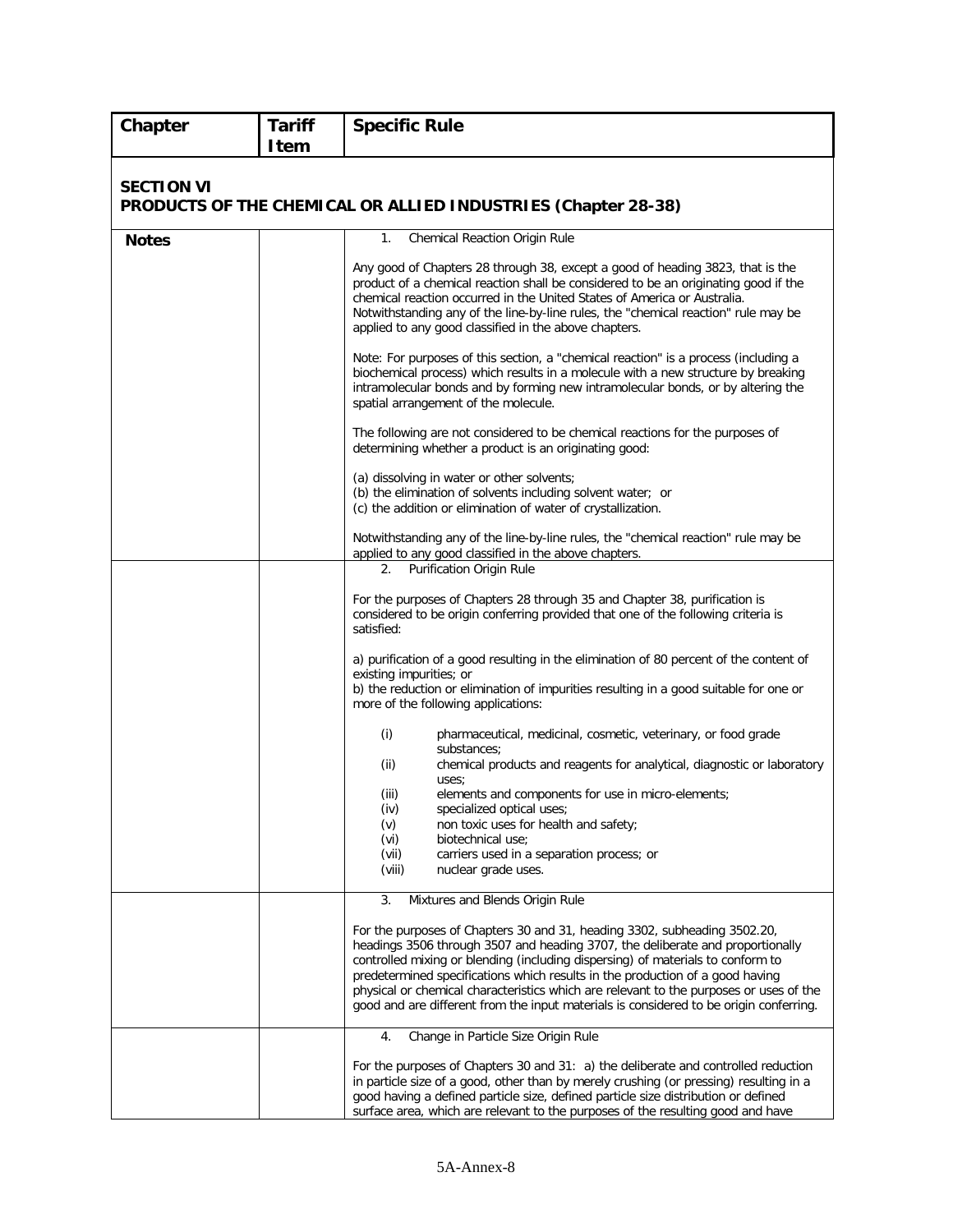| Chapter    | <b>Tariff</b> | <b>Specific Rule</b>                                                                                                                                                                                                                                                                                                                                                                                                                                                                                                                       |
|------------|---------------|--------------------------------------------------------------------------------------------------------------------------------------------------------------------------------------------------------------------------------------------------------------------------------------------------------------------------------------------------------------------------------------------------------------------------------------------------------------------------------------------------------------------------------------------|
|            | Item          | different physical or chemical characteristics from the input materials is considered to<br>be origin conferring; or b) the deliberate and controlled modification in particle size of<br>a good, other than by merely pressing, resulting in a good having a defined particle<br>size, defined particle size distribution or defined surface area, which are relevant to<br>the purposes of the resulting good and have different physical or chemical<br>characteristics from the input materials is considered to be origin conferring. |
|            |               | 5.<br>Standards Materials Origin Rule<br>For the purposes of Chapters 28 through 32, Chapter 35 and Chapter 38, the<br>production of standards materials is considered to be origin conferring. For the<br>purposes of this rule "standards materials" (including standard solutions) are<br>preparations suitable for analytical, calibrating or referencing uses having precise<br>degrees of purity or proportions which are certified by the manufacturer.                                                                             |
|            |               | Isomer Separation Origin Rule<br>6.<br>For the purposes of Chapters 28 through 32 and Chapter 35, the isolation or<br>separation of isomers from mixtures of isomers is to be considered origin conferring.                                                                                                                                                                                                                                                                                                                                |
|            |               | Separation Prohibition<br>7 <sub>1</sub><br>A non-originating material/component will not be deemed to have satisfied all<br>applicable requirements of these rules by reason of a change from one classification<br>to another merely as the result of the separation of one or more individual materials<br>or components from a man-made mixture unless the isolated material/component,<br>itself, also underwent a chemical reaction.                                                                                                 |
| Chapter 28 |               | Inorganic chemicals; organic or inorganic compounds of precious metals, of rare-earth                                                                                                                                                                                                                                                                                                                                                                                                                                                      |

# **metals, of radioactive elements or of isotopes**

| $2801.10 -$<br>2801.30 | A change to subheading 2801.10 through 2801.30 from any other subheading.                                         |
|------------------------|-------------------------------------------------------------------------------------------------------------------|
| 2802                   | A change to heading 2802 from any other heading, except from heading 2503.                                        |
| 2803                   | A change to heading 2803 from any other heading.                                                                  |
| 2804.10 -<br>2804.50   | A change to subheading 2804.10 through 2804.50 from any other subheading.                                         |
| $2804.61 -$<br>2804.69 | A change to subheading 2804.61 through 2804.69 from any other subheading<br>outside that group.                   |
| 2804.70 -<br>2804.90   | A change to subheading 2804.70 through 2804.90 from any other subheading.                                         |
| 2805                   | A change to heading 2805 from any other heading.                                                                  |
| 2806.10 -<br>2806.20   | A change to subheading 2806.10 through 2806.20 from any other subheading.                                         |
| 2807 - 2808            | A change to heading 2807 through 2808 from any other heading.                                                     |
| 2809.10 -<br>2809.20   | A change to subheading 2809.10 through 2809.20 from any other subheading.                                         |
| 2810                   | A change to heading 2810 from any other heading.                                                                  |
| 2811.11                | A change to subheading 2811.11 from any other subheading.                                                         |
| 2811.19                | A change to subheading 2811.19 from any other subheading, except from<br>subheading 2811.22.                      |
| 2811.21                | A change to subheading 2811.21 from any other subheading.                                                         |
| 2811.22                | A change to subheading 2811.22 from any other subheading, except from<br>subheading 2505.10, 2506.10, or 2811.19. |
| 2811.23 -<br>2813.90   | A change to subheading 2811.23 through 2813.90 from any other subheading.                                         |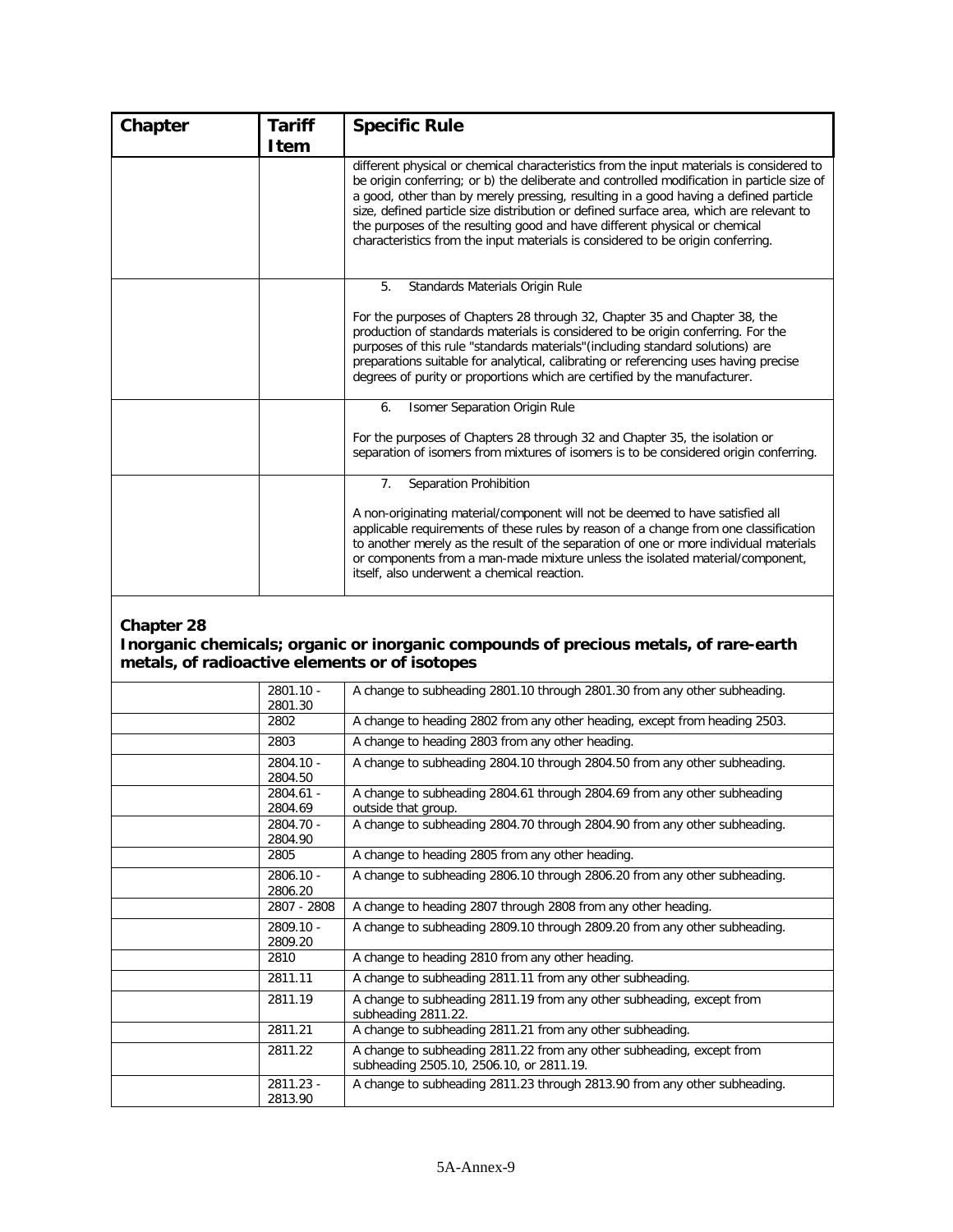| Chapter | <b>Tariff</b>        | <b>Specific Rule</b>                                                                                                                                        |
|---------|----------------------|-------------------------------------------------------------------------------------------------------------------------------------------------------------|
|         | Item                 |                                                                                                                                                             |
|         | 2814                 | A change to heading 2814 from any other heading.                                                                                                            |
|         | $2815.11 -$          | A change to subheading 2815.11 through 2815.12 from any other subheading                                                                                    |
|         | 2815.12<br>2815.20 - | outside that group.<br>A change to subheading 2815.20 through 2816.10 from any other subheading.                                                            |
|         | 2816.10              |                                                                                                                                                             |
|         | 2816.40              | A change to subheading 2816.40 from any other subheading, except a change to<br>oxide, hydroxide and peroxide of strontium from subheading 2530.90.         |
|         | 2817                 | A change to heading 2817 from any other heading, except from heading 2608.                                                                                  |
|         | 2818.10 -<br>2818.30 | A change to subheading 2818.10 through 2818.30 from any other subheading,<br>except from heading 2606 or subheading 2620.40.                                |
|         | 2819.10 -<br>2819.90 | A change to subheading 2819.10 through 2819.90 from any other subheading.                                                                                   |
|         | 2820.10 -<br>2820.90 | A change to subheading 2820.10 through 2820.90 from any other subheading,<br>except from subheading 2530.90 or heading 2602.                                |
|         | 2821.10              | A change to subheading 2821.10 from any other subheading.                                                                                                   |
|         | 2821.20              | A change to subheading 2821.20 from any other subheading, except from<br>subheading 2530.90 or 2601.11 through 2601.20.                                     |
|         | 2822                 | A change to heading 2822 from any other heading, except from heading 2605.                                                                                  |
|         | 2823                 | A change to heading 2823 from any other heading.                                                                                                            |
|         | 2824.10 -<br>2824.90 | A change to subheading 2824.10 through 2824.90 from any other subheading,<br>except from heading 2607.                                                      |
|         | 2825.10-<br>2825.40  | A change to subheading 2825.10 through 2825.40 from any other subheading.                                                                                   |
|         | 2825.50              | A change to subheading 2825.50 from any other subheading, except from heading<br>2603.                                                                      |
|         | 2825.60              | A change to subheading 2825.60 from any other subheading, except from<br>subheading 2615.10.                                                                |
|         | 2825.70              | A change to subheading 2825.70 from any other subheading, except from<br>subheading 2613.10.                                                                |
|         | 2825.80              | A change to subheading 2825.80 from any other subheading, except from<br>subheading 2617.10.                                                                |
|         | 2825.90              | A change to subheading 2825.90 from any other subheading, provided that the good<br>classified in subheading 2825.90 is the product of a chemical reaction. |
|         | 2826.11 -<br>2833.19 | A change to subheading 2826.11 through 2833.19 from any other subheading.                                                                                   |
|         | 2833.21              | A change to subheading 2833.21 from any other subheading, except from<br>subheading 2530.20.                                                                |
|         | 2833.22 -<br>2833.26 | A change to subheading 2833.22 through 2833.26 from any other subheading.                                                                                   |
|         | 2833.27              | A change to subheading 2833.27 from any other subheading, except from<br>subheading 2511.10.                                                                |
|         | 2833.29              | A change to subheading 2833.29 from any other subheading, except from heading<br>2520.                                                                      |
|         | 2833.30 -<br>2835.25 | A change to subheading 2833.30 through 2835.25 from any other subheading.                                                                                   |
|         | 2835.26              | A change to subheading 2835.26 from any other subheading, except from heading<br>2510.                                                                      |
|         | 2835.29 -<br>2835.39 | A change to subheading 2835.29 through 2835.39 from any other subheading.                                                                                   |
|         | 2836.10              | A change to subheading 2836.10 from any other subheading.                                                                                                   |
|         | 2836.20              | A change to subheading 2836.20 from any other subheading, except from<br>subheading 2530.90.                                                                |
|         | 2836.30 -<br>2836.40 | A change to subheading 2836.30 through 2836.40 from any other subheading.                                                                                   |
|         | 2836.50              | A change to subheading 2836.50 from any other subheading, except from heading<br>2509, subheading 2517.41 or 2517.49, heading 2521, or subheading 2530.90.  |
|         | 2836.60              | A change to subheading 2836.60 from any other subheading, except from<br>subheading 2511.20.                                                                |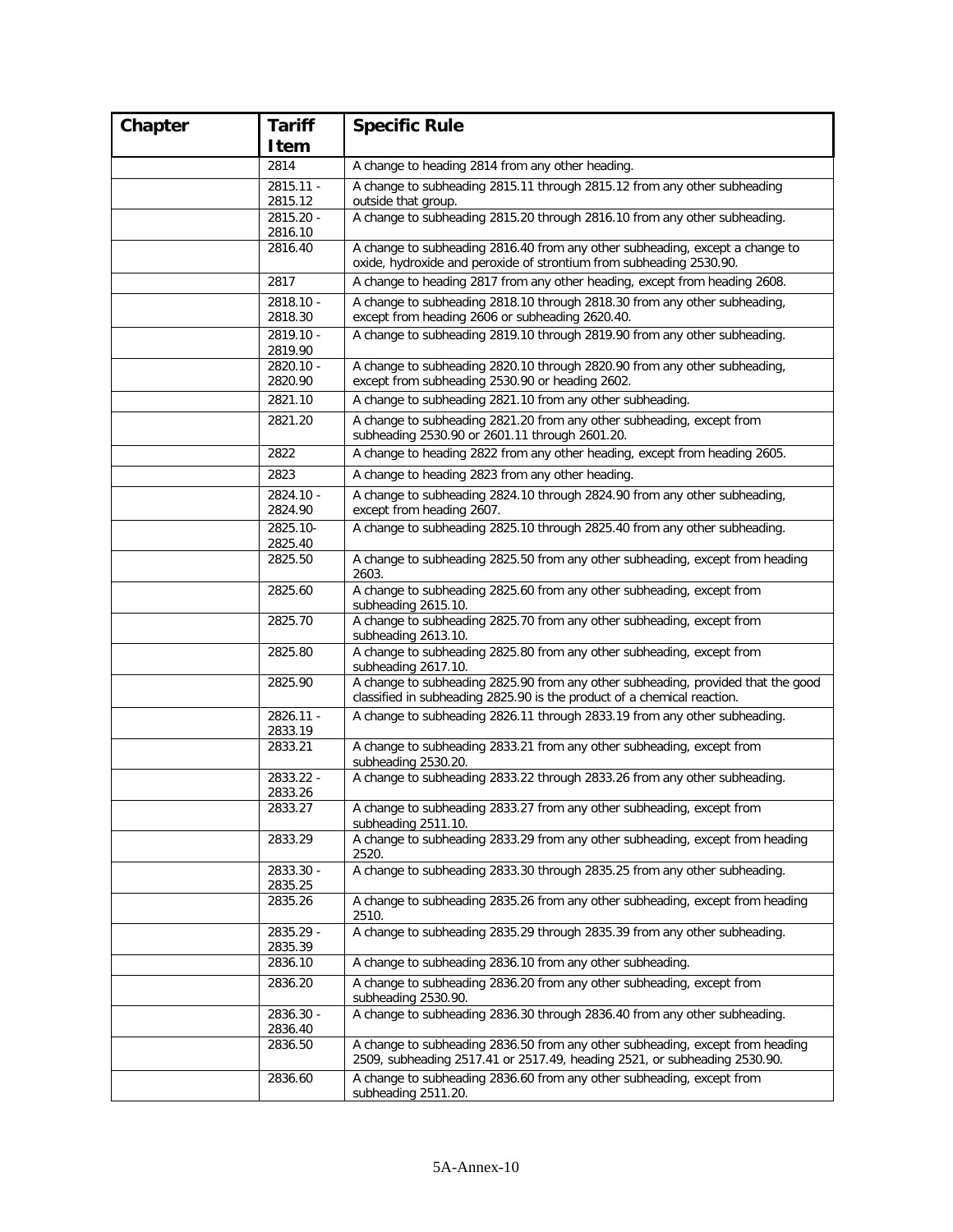| Chapter    | <b>Tariff</b>        | <b>Specific Rule</b>                                                                                                                                                                                                                                                                                                |
|------------|----------------------|---------------------------------------------------------------------------------------------------------------------------------------------------------------------------------------------------------------------------------------------------------------------------------------------------------------------|
|            | Item                 |                                                                                                                                                                                                                                                                                                                     |
|            | 2836.70              | A change to subheading 2836.70 from any other subheading, except from heading<br>2607.                                                                                                                                                                                                                              |
|            | 2836.91              | A change to subheading 2836.91 from any other subheading.                                                                                                                                                                                                                                                           |
|            | 2836.92              | A change to subheading 2836.92 from any other subheading, except from<br>subheading 2530.90.                                                                                                                                                                                                                        |
|            | 2836.99              | A change to bismuth carbonate of subheading 2836.99 from any other subheading,<br>except from subheading 2617.90; or A change to subheading 2836.99 other than to<br>bismuth carbonate from any other subheading, provided that the good classified in<br>subheading 2836.99 is the product of a chemical reaction. |
|            | 2837.11 -<br>2837.20 | A change to subheading 2837.11 through 2837.20 from any other subheading.                                                                                                                                                                                                                                           |
|            | 2838                 | A change to heading 2838 from any other heading.                                                                                                                                                                                                                                                                    |
|            | 2839.11 -<br>2839.19 | A change to subheading 2839.11 through 2839.19 from any other subheading<br>outside that group.                                                                                                                                                                                                                     |
|            | 2839.20 -<br>2839.90 | A change to subheading 2839.20 through 2839.90 from any other subheading.                                                                                                                                                                                                                                           |
|            | 2840.11 -<br>2840.20 | A change to subheading 2840.11 through 2840.20 from any other subheading<br>outside that group, except from subheading 2528.10.                                                                                                                                                                                     |
|            | 2840.30              | A change to subheading 2840.30 from any other subheading.                                                                                                                                                                                                                                                           |
|            | 2841.10 -<br>2841.30 | A change to subheading 2841.10 through 2841.30 from any other subheading.                                                                                                                                                                                                                                           |
|            | 2841.50              | A change to subheading 2841.50 from any other subheading, except from heading<br>2610.                                                                                                                                                                                                                              |
|            | 2841.61 -<br>2841.69 | A change to subheading 2841.61 through 2841.69 from any other subheading<br>outside that group.                                                                                                                                                                                                                     |
|            | 2841.70              | A change to subheading 2841.70 from any other subheading, except from<br>subheading 2613.90.                                                                                                                                                                                                                        |
|            | 2841.80              | A change to subheading 2841.80 from any other subheading, except from heading<br>2611.                                                                                                                                                                                                                              |
|            | 2841.90              | A change to subheading 2841.90 from any other subheading, provided that the good<br>classified in subheading 2841.90 is the product of a chemical reaction.                                                                                                                                                         |
|            | 2842.10              | A change to subheading 2842.10 from any other subheading.                                                                                                                                                                                                                                                           |
|            | 2842.90              | A change to subheading 2842.90 from any other subheading, provided that the good<br>classified in subheading 2842.90 is the product of a chemical reaction.                                                                                                                                                         |
|            | 2843.10              | A change to subheading 2843.10 from any other subheading, except from heading<br>7106, 7108, 7110, or 7112.                                                                                                                                                                                                         |
|            | 2843.21 -<br>2843.29 | A change to subheading 2843.21 through 2843.29 from any other subheading.                                                                                                                                                                                                                                           |
|            | 2843.30 -<br>2843.90 | A change to subheading 2843.30 through 2843.90 from any other subheading,<br>except from subheading 2616.90.                                                                                                                                                                                                        |
|            | 2844.10              | A change to subheading 2844.10 from any other subheading, except from<br>subheading 2612.10.                                                                                                                                                                                                                        |
|            | 2844.20              | A change to subheading 2844.20 from any other subheading.                                                                                                                                                                                                                                                           |
|            | 2844.30              | A change to subheading 2844.30 from any other subheading, except from<br>subheading 2844.20.                                                                                                                                                                                                                        |
|            | 2844.40 -<br>2844.50 | A change to subheading 2844.40 through 2844.50 from any other subheading.                                                                                                                                                                                                                                           |
|            | 2845                 | A change to heading 2845 from any other heading.                                                                                                                                                                                                                                                                    |
|            | 2846                 | A change to heading 2846 from any other heading, except from subheading 2530.90.                                                                                                                                                                                                                                    |
|            | 2847 - 2848          | A change to heading 2847 through 2848 from any other heading.                                                                                                                                                                                                                                                       |
|            | 2849.10 -<br>2849.90 | A change to subheading 2849.10 through 2849.90 from any other subheading.                                                                                                                                                                                                                                           |
|            | 2850 - 2851          | A change to heading 2850 through 2851 from any other heading.                                                                                                                                                                                                                                                       |
| Chapter 29 |                      |                                                                                                                                                                                                                                                                                                                     |

**Organic chemicals**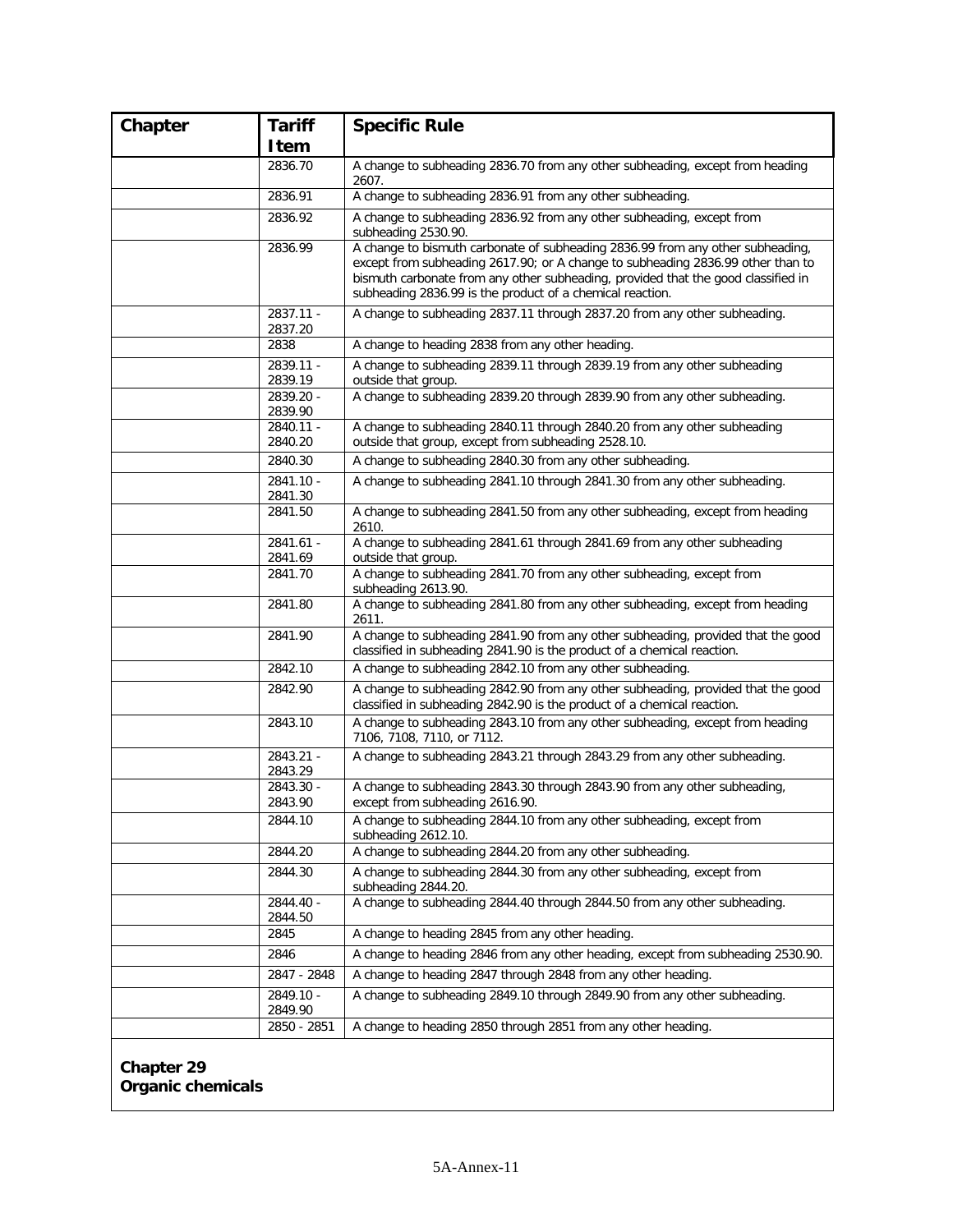| Chapter | <b>Tariff</b>        | <b>Specific Rule</b>                                                                                                                                                                                                                                               |
|---------|----------------------|--------------------------------------------------------------------------------------------------------------------------------------------------------------------------------------------------------------------------------------------------------------------|
|         | Item                 |                                                                                                                                                                                                                                                                    |
|         | 2901.10 -            | A change to subheading 2901.10 through 2901.29 from any other subheading,                                                                                                                                                                                          |
|         | 2901.29              | except from acyclic petroleum oils of heading 2710 or from subheading 2711.13,<br>2711.14, 2711.19, or 2711.29.                                                                                                                                                    |
|         | 2902.11              | A change to subheading 2902.11 from any other subheading.                                                                                                                                                                                                          |
|         | 2902.19              | A change to subheading 2902.19 from any other subheading, except from non-                                                                                                                                                                                         |
|         |                      | aromatic cyclic petroleum oils of subheading 2707.50, 2707.99, or heading 2710.                                                                                                                                                                                    |
|         | 2902.20              | A change to subheading 2902.20 from any other subheading, except from<br>subheading 2707.10, 2707.50, or 2707.99.                                                                                                                                                  |
|         | 2902.30              | A change to subheading 2902.30 from any other subheading, except from<br>subheading 2707.20, 2707.50, or 2707.99.                                                                                                                                                  |
|         | 2902.41 -<br>2902.44 | A change to subheading 2902.41 through 2902.44 from any other subheading,<br>except from subheading 2707.30, 2707.50 or 2707.99.                                                                                                                                   |
|         | 2902.50              | A change to subheading 2902.50 from any other subheading.                                                                                                                                                                                                          |
|         | 2902.60              | A change to subheading 2902.60 from any other subheading, except from<br>subheading 2707.30, 2707.50, 2707.99, or heading 2710.                                                                                                                                    |
|         | 2902.70 -            | A change to subheading 2902.70 through 2902.90 from any other subheading,                                                                                                                                                                                          |
|         | 2902.90              | except from subheading 2707.50, 2707.99, or heading 2710.                                                                                                                                                                                                          |
|         | 2903.11 -<br>2903.30 | A change to subheading 2903.11 through 2903.30 from any other subheading.                                                                                                                                                                                          |
|         | 2903.41 -            | A change to subheading 2903.41 through 2903.49 from any other subheading                                                                                                                                                                                           |
|         | 2903.49<br>2903.51 - | outside that group.<br>A change to subheading 2903.51 through 2905.19 from any other subheading.                                                                                                                                                                   |
|         | 2905.19              |                                                                                                                                                                                                                                                                    |
|         | 2905.22 -<br>2905.29 | A change to subheading 2905.22 through 2905.29 from any other subheading,<br>except from subheading 1301.90, 3301.90, or 3805.90.                                                                                                                                  |
|         | 2905.31 -<br>2905.44 | A change to subheading 2905.31 through 2905.44 from any other subheading.                                                                                                                                                                                          |
|         | 2905.45              | A change to subheading 2905.45 from any other subheading, except from heading<br>1520.                                                                                                                                                                             |
|         | 2905.49 -<br>2905.59 | A change to subheading 2905.49 through 2905.59 from any other subheading.                                                                                                                                                                                          |
|         | 2906.11              | A change to subheading 2906.11 from any other subheading, except from<br>subheading 3301.24 or 3301.25.                                                                                                                                                            |
|         | 2906.12 -<br>2906.13 | A change to subheading 2906.12 through 2906.13 from any other subheading.                                                                                                                                                                                          |
|         | 2906.14              | A change to subheading 2906.14 from any other subheading, except from heading<br>3805.                                                                                                                                                                             |
|         | 2906.19              | A change to subheading 2906.19 from any other subheading, except from<br>subheading 3301.90 or 3805.90.                                                                                                                                                            |
|         | 2906.21              | A change to subheading 2906.21 from any other subheading.                                                                                                                                                                                                          |
|         | 2906.29              | A change to subheading 2906.29 from any other subheading, except from<br>subheading 2707.60 or 3301.90.                                                                                                                                                            |
|         | 2907.11              | A change to subheading 2907.11 from any other subheading, except from<br>subheading 2707.60.                                                                                                                                                                       |
|         | 2907.12 -<br>2907.22 | A change to subheading 2907.12 through 2907.22 from any other subheading,<br>except from subheading 2707.99.                                                                                                                                                       |
|         | 2907.23              | A change to subheading 2907.23 from any other subheading.                                                                                                                                                                                                          |
|         | 2907.29              | A change to subheading 2907.29 from any other subheading, except from<br>subheading 2707.99; or A change to phenol-alcohols of 2907.29 from any other good<br>of subheading 2907.29; or A change to any other good of 2907.29 from phenol-<br>alcohols of 2907.29. |
|         | 2908                 | A change to heading 2908 from any other heading.                                                                                                                                                                                                                   |
|         | 2909.11 -            | A change to subheading 2909.11 through 2909.49 from any other subheading.                                                                                                                                                                                          |
|         | 2909.49<br>2909.50   | A change to subheading 2909.50 from any other subheading, except from                                                                                                                                                                                              |
|         | 2909.60              | subheading 3301.90.<br>A change to subheading 2909.60 from any other subheading.                                                                                                                                                                                   |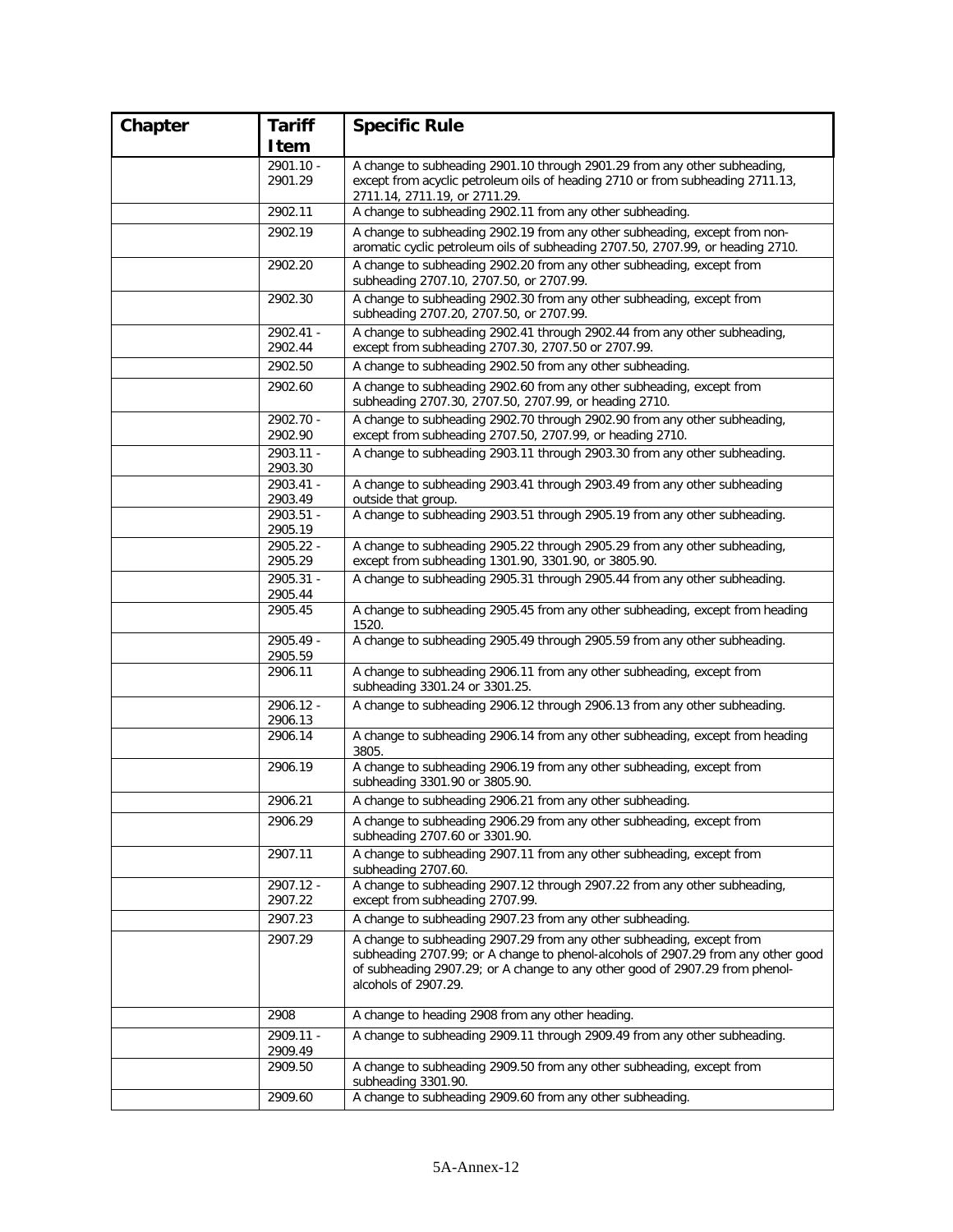| Chapter | <b>Tariff</b>          | <b>Specific Rule</b>                                                                                                            |
|---------|------------------------|---------------------------------------------------------------------------------------------------------------------------------|
|         | Item                   |                                                                                                                                 |
|         | $2910.10 -$            | A change to subheading 2910.10 through 2910.90 from any other subheading.                                                       |
|         | 2910.90                |                                                                                                                                 |
|         | 2911                   | A change to heading 2911 from any other heading.                                                                                |
|         | 2912.11 -<br>2912.13   | A change to subheading 2912.11 through 2912.13 from any other subheading.                                                       |
|         | 2912.19 -<br>2912.49   | A change to subheading 2912.19 through 2912.49 from any other subheading,<br>except from subheading 3301.90.                    |
|         | 2912.50 -<br>2912.60   | A change to subheading 2912.50 through 2912.60 from any other subheading.                                                       |
|         | 2913                   | A change to heading 2913 from any other heading.                                                                                |
|         | 2914.11 -<br>2914.19   | A change to subheading 2914.11 through 2914.19 from any other subheading,<br>except from subheading 3301.90.                    |
|         | 2914.21 -<br>2914.22   | A change to subheading 2914.21 through 2914.22 from any other subheading.                                                       |
|         | 2914.23                | A change to subheading 2914.23 from any other subheading, except from<br>subheading 3301.90.                                    |
|         | 2914.29                | A change to subheading 2914.29 from any other subheading, except from<br>subheading 3301.90 or 3805.90.                         |
|         | 2914.31 -<br>2914.39   | A change to subheading 2914.31 through 2914.39 from any other subheading<br>outside that group, except from subheading 3301.90. |
|         | 2914.40 -<br>2914.70   | A change to subheading 2914.40 through 2914.70 from any other subheading,<br>except from subheading 3301.90.                    |
|         | 2915.11 -<br>2915.35   | A change to subheading 2915.11 through 2915.35 from any other subheading.                                                       |
|         | 2915.39                | A change to subheading 2915.39 from any other subheading, except from<br>subheading 3301.90.                                    |
|         | 2915.40 -<br>2916.20   | A change to subheading 2915.40 through 2916.20 from any other subheading.                                                       |
|         | 2916.31 -<br>2916.39   | A change to subheading 2916.31 through 2916.39 from any other subheading,<br>except from subheading 3301.90.                    |
|         | 2917.11 -<br>2918.22   | A change to subheading 2917.11 through 2918.22 from any other subheading.                                                       |
|         | 2918.23                | A change to subheading 2918.23 from any other subheading, except from<br>subheading 3301.90.                                    |
|         | 2918.29 -<br>2918.30   | A change to subheading 2918.29 through 2918.30 from any other subheading.                                                       |
|         | 2918.90                | A change to subheading 2918.90 from any other subheading, except from<br>subheading 3301.90.                                    |
|         | 2919                   | A change to heading 2919 from any other heading.                                                                                |
|         | $2920.10 -$<br>2926.90 | A change to subheading 2920.10 through 2926.90 from any other subheading.                                                       |
|         | $2927 -$<br>2928       | A change to heading 2927 through 2928 from any other heading.                                                                   |
|         | 2929.10 -<br>2930.90   | A change to subheading 2929.10 through 2930.90 from any other subheading.                                                       |
|         | 2931                   | A change to heading 2931 from any other heading.                                                                                |
|         | 2932.11 -<br>2932.99   | A change to subheading 2932.11 through 2932.99 from any other subheading,<br>except from subheading 3301.90.                    |
|         | 2933.11 -<br>2934.99   | A change to subheading 2933.11 through 2934.99 from any other subheading.                                                       |
|         | 2935                   | A change to heading 2935 from any other heading.                                                                                |
|         | 2936.10 -<br>2936.29   | A change to subheading 2936.10 through 2936.29 from any other subheading.                                                       |
|         | 2936.90                | A change to subheading 2936.90 from any other subheading, except from<br>subheading 2936.10 through 2936.29.                    |
|         | 2937 - 2941            | A change to heading 2937 through 2941 from any other heading.                                                                   |
|         | 2942                   | A change to heading 2942 from any other chapter.                                                                                |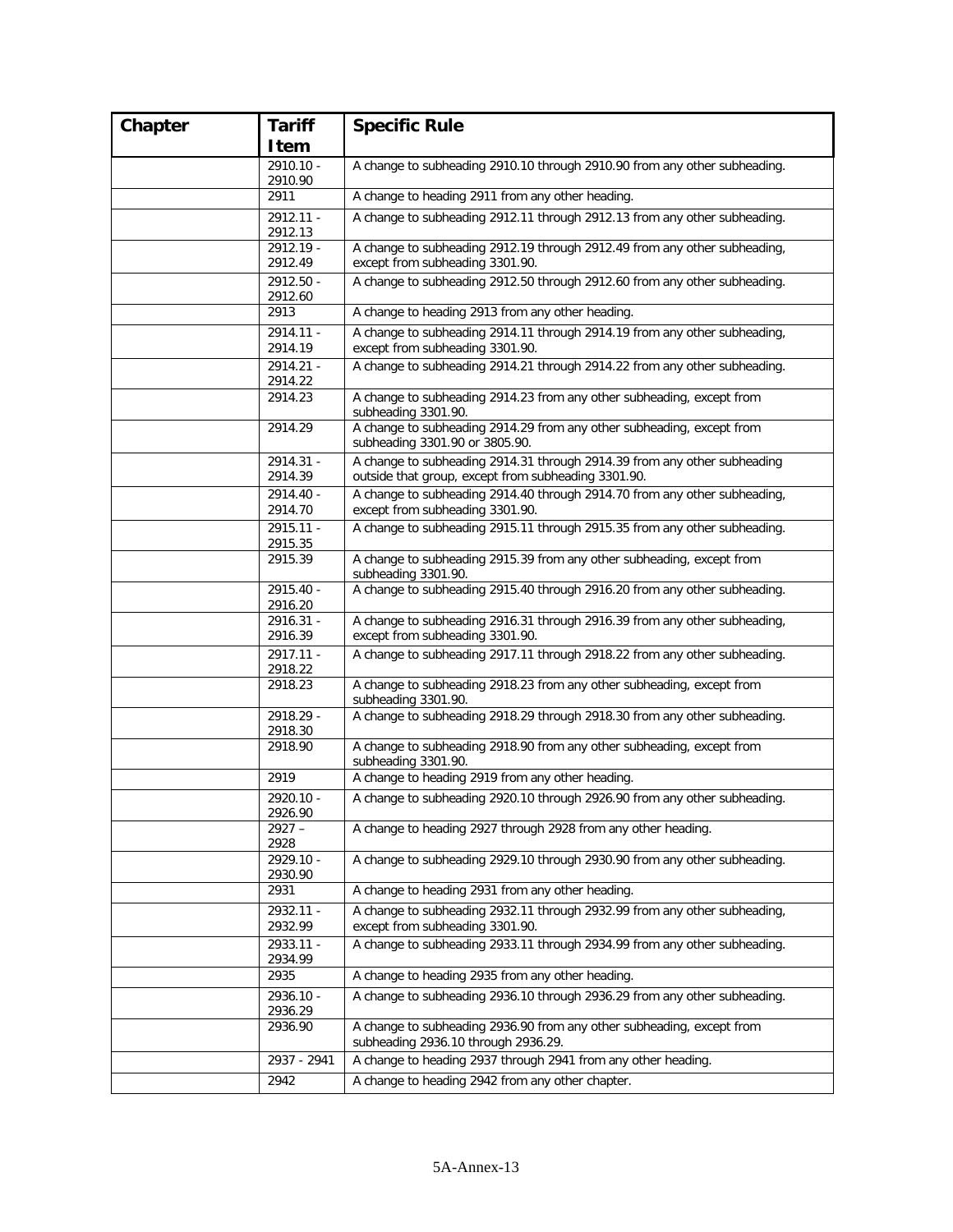| Chapter                                      | <b>Tariff</b><br><b>Item</b> | <b>Specific Rule</b>                                                                                                                                                                   |
|----------------------------------------------|------------------------------|----------------------------------------------------------------------------------------------------------------------------------------------------------------------------------------|
| Chapter 30<br><b>Pharmaceutical products</b> |                              |                                                                                                                                                                                        |
|                                              | $3001.10 -$<br>3006.80       | A change to subheading 3001.10 through 3006.80 from any other subheading.                                                                                                              |
| <b>Chapter 31</b><br><b>Fertilizers</b>      |                              |                                                                                                                                                                                        |
|                                              | 3101                         | A change to heading 3101 from any other heading, except from subheading 2301.20<br>or from powders and meals of subheading 0506.90, heading 0508, or subheading<br>0511.91 or 0511.99. |
|                                              | $3102.10 -$<br>3102.21       | A change to subheading 3102.10 through 3102.21 from any other subheading.                                                                                                              |
|                                              | 3102.29                      | A change to subheading 3102.29 from any other subheading, except from<br>subheading 3102.21 or 3102.30.                                                                                |
|                                              | 3102.30                      | A change to subheading 3102.30 from any other subheading.                                                                                                                              |
|                                              | 3102.40                      | A change to subheading 3102.40 from any other subheading, except from<br>subheading 3102.30.                                                                                           |
|                                              | 3102.50                      | A change to subheading 3102.50 from any other subheading.                                                                                                                              |
|                                              | 3102.60                      | A change to subheading 3102.60 from any other subheading, except from<br>subheading 2834.29 or 3102.30.                                                                                |
|                                              | 3102.70                      | A change to subheading 3102.70 from any other subheading.                                                                                                                              |
|                                              | 3102.80                      | A change to subheading 3102.80 from any other subheading, except from<br>subheading 3102.10 or 3102.30.                                                                                |
|                                              | 3102.90                      | A change to subheading 3102.90 from any other subheading, except from<br>subheading 3102.10 through 3102.80.                                                                           |
|                                              | $3103.10 -$<br>3103.20       | A change to subheading 3103.10 through 3103.20 from any other subheading.                                                                                                              |
|                                              | 3103.90                      | A change to subheading 3103.90 from any other subheading, except from<br>subheading 3103.10 or 3103.20.                                                                                |
|                                              | $3104.10 -$<br>3104.30       | A change to subheading 3104.10 through 3104.30 from any other subheading.                                                                                                              |
|                                              | 3104.90                      | A change to subheading 3104.90 from any other subheading, except from<br>subheading 3104.10 through 3104.30.                                                                           |
|                                              | 3105.10                      | A change to subheading 3105.10 from any other subheading, except from Chapter<br>31.                                                                                                   |
|                                              | 3105.20                      | A change to subheading 3105.20 from any other heading, except from heading 3102<br>through 3104.                                                                                       |
|                                              | 3105.30 -<br>3105.40         | A change to subheading 3105.30 through 3105.40 from any other subheading.                                                                                                              |
|                                              | $3105.51 -$<br>3105.59       | A change to subheading 3105.51 through 3105.59 from any other subheading,<br>except from subheading 3102.10 through 3103.90 or 3105.30 through 3105.40.                                |
|                                              | 3105.60                      | A change to subheading 3105.60 from any other subheading, except from heading<br>3103 through 3104.                                                                                    |
|                                              | 3105.90                      | A change to subheading 3105.90 from any other chapter, except from subheading<br>2834.21.                                                                                              |
| Chapter 32                                   |                              | Tanning or dyeing extracts; tannins and their derivatives; dyes, pigments and other                                                                                                    |

**colouring matter; paints and varnishes; putty and other mastics; inks**

| $3201.10 -$<br>3202.90 | A change to subheading 3201.10 through 3202.90 from any other subheading. |
|------------------------|---------------------------------------------------------------------------|
| 3203                   | A change to heading 3203 from any other heading.                          |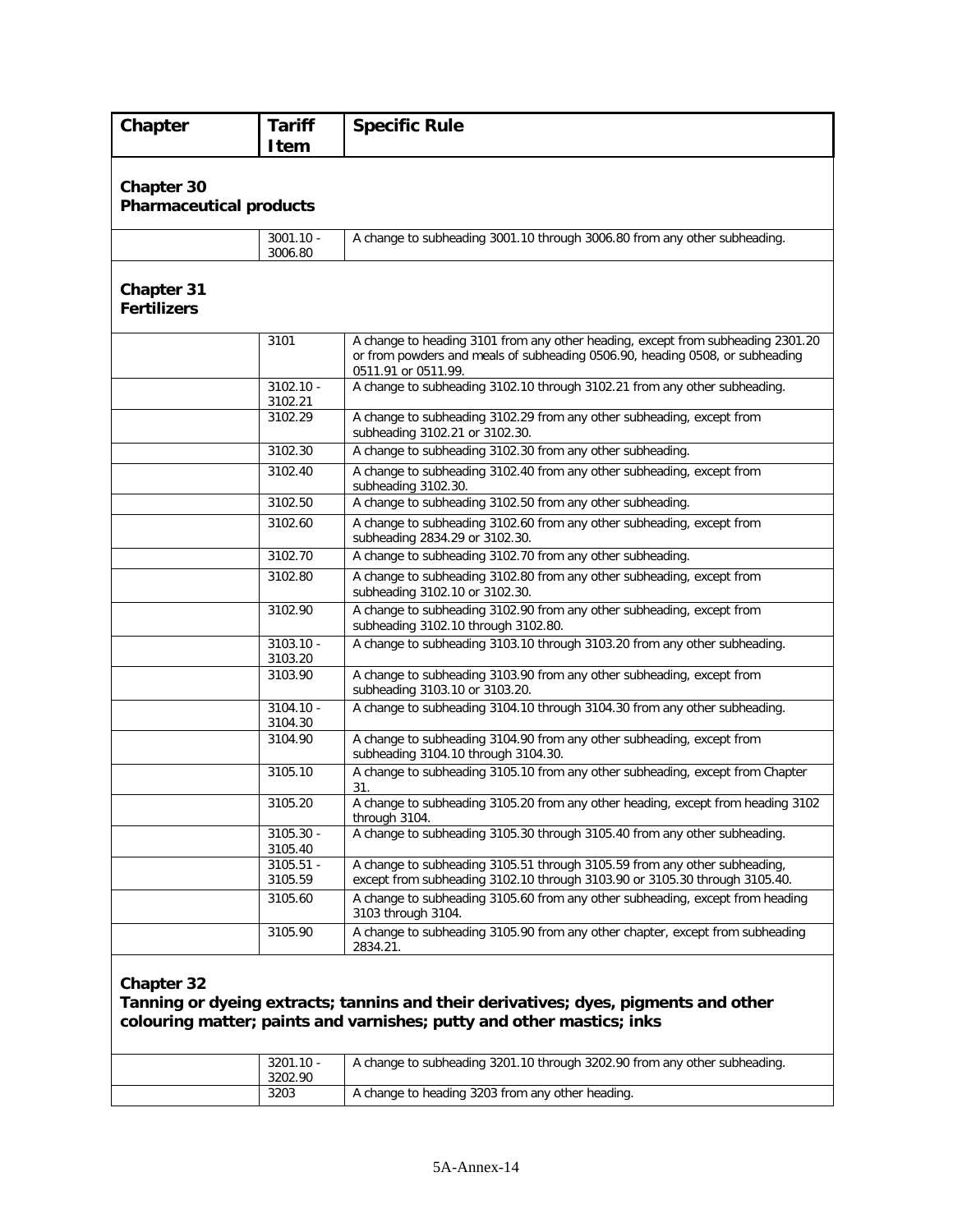| Chapter | <b>Tariff</b><br>Item  | <b>Specific Rule</b>                                                                                                                                                                                      |
|---------|------------------------|-----------------------------------------------------------------------------------------------------------------------------------------------------------------------------------------------------------|
|         | $3204.11 -$<br>3204.17 | A change to subheading 3204.11 through 3204.17 from any other subheading.                                                                                                                                 |
|         | 3204.19                | A change to subheading 3204.19 from any other subheading, except from<br>subheading 3204.11 through 3204.17.                                                                                              |
|         | $3204.20 -$<br>3204.90 | A change to subheading 3204.20 through 3204.90 from any other subheading.                                                                                                                                 |
|         | 3205                   | A change to heading 3205 from any other chapter.                                                                                                                                                          |
|         | $3206.11 -$<br>3206.43 | A change to subheading 3206.11 through 3206.43 from any other subheading<br>outside that group.                                                                                                           |
|         | 3206.49                | A change to concentrated dispersions of pigments in plastics materials of subheading<br>3206.49 from any other chapter; or A change to any other good of subheading<br>3206.49 from any other subheading. |
|         | 3206.50                | A change to subheading 3206.50 from any other subheading.                                                                                                                                                 |
|         | 3207 - 3213            | A change to heading 3207 through 3213 from any other chapter.                                                                                                                                             |
|         | $3214.10 -$<br>3214.90 | A change to subheading 3214.10 through 3214.90 from any other subheading,<br>except from subheading 3824.50.                                                                                              |
|         | 3215                   | A change to heading 3215 from any other chapter.                                                                                                                                                          |

## **Chapter 33 Essential oils and resinoids; perfumery, cosmetic or toilet preparations**

| $3301.11 -$<br>3301.90 | A change to subheading 3301.11 through 3301.90 from any other subheading.                                          |
|------------------------|--------------------------------------------------------------------------------------------------------------------|
| 3302                   | A change to heading 3302 from any other heading, except from subheading 2106.90<br>or heading 2207, 2208, or 3301. |
| 3303                   | A change to heading 3303 from any other heading, except from subheading 3302.90.                                   |
| $3304.10 -$<br>3306.10 | A change to subheading 3304.10 through 3306.10 from any other subheading.                                          |
| 3306.20                | A change to subheading 3306.20 from any other subheading, except from Chapter<br>54.                               |
| $3306.90 -$<br>3307.90 | A change to subheading 3306.90 through 3307.90 from any other subheading.                                          |

#### **Chapter 34**

**Soap, organic surface-active agents, washing preparations, lubricating preparations, artificial waxes, prepared waxes, polishing or scouring preparations, candles and similar articles, modelling pastes, "dental waxes" and dental preparations with a basis of plaster** 

| 3401                   | A change to heading 3401 from any other heading.                                                                        |
|------------------------|-------------------------------------------------------------------------------------------------------------------------|
| 3402.11                | A change to subheading 3402.11 from any other subheading, except from mixed<br>alkybenzenes of 3817.                    |
| $3402.12 -$<br>3402.19 | A change to subheading 3402.12 through 3402.19 from any other subheading.                                               |
| 3402.20                | A change to subheading 3402.20 from any other subheading, except from<br>subheading 3402.90.                            |
| 3402.90                | A change to subheading 3402.90 from any other heading.                                                                  |
| $3403.11 -$<br>3403.19 | A change to subheading 3403.11 through 3403.19 from any other subheading,<br>except from heading 2710 or 2712.          |
| $3403.91 -$<br>3404.20 | A change to subheading 3403.91 through 3404.20 from any other subheading.                                               |
| 3404.90                | A change to subheading 3404.90 from any other subheading, except from heading<br>1521 or subheading 2712.20 or 2712.90. |
| $3405.10 -$<br>3405.90 | A change to subheading 3405.10 through 3405.90 from any other subheading.                                               |
| 3406 - 3407            | A change to heading 3406 through 3407 from any other heading.                                                           |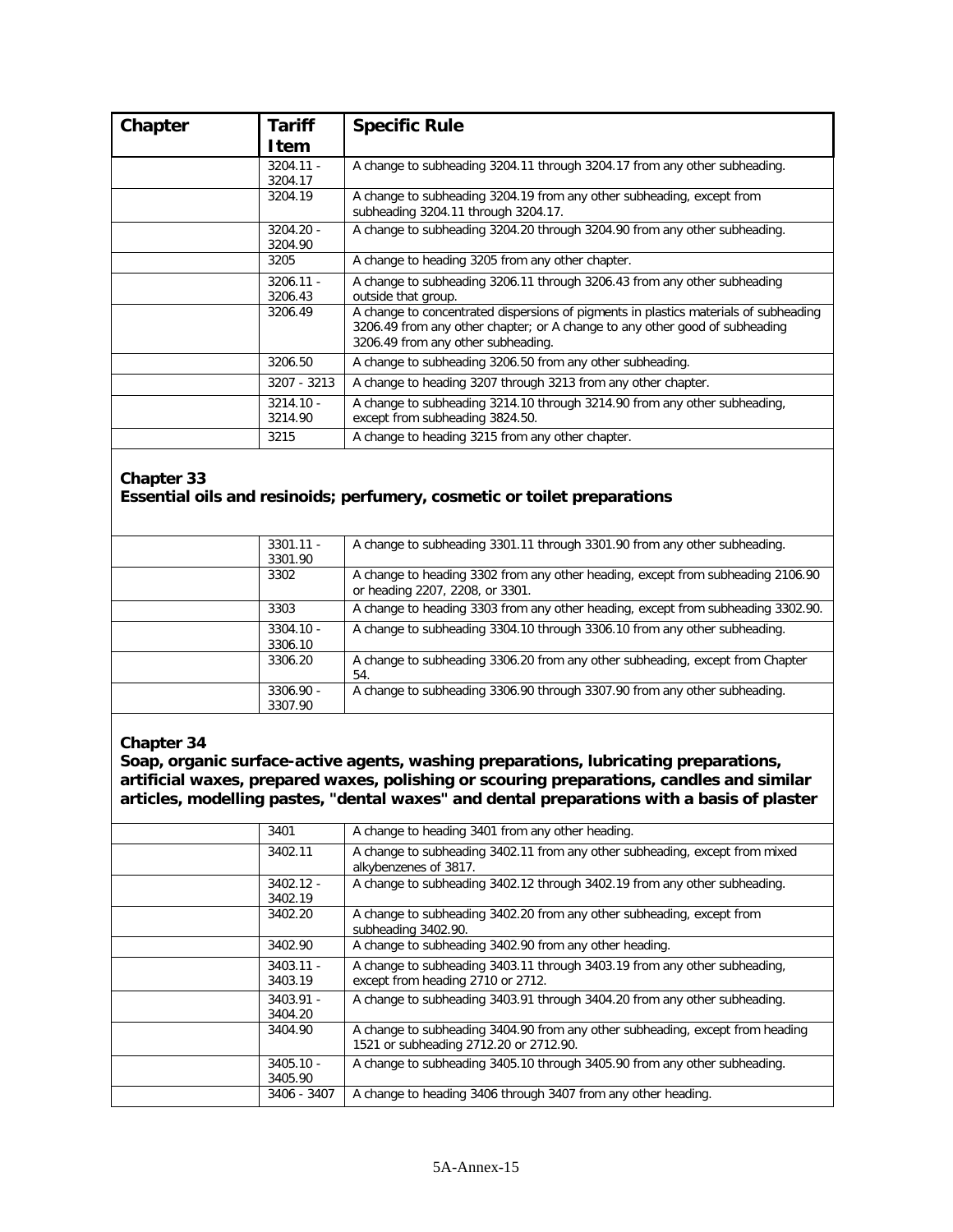| Chapter                                             | <b>Tariff</b><br><b>Item</b> | <b>Specific Rule</b>                                                                                                                                                       |
|-----------------------------------------------------|------------------------------|----------------------------------------------------------------------------------------------------------------------------------------------------------------------------|
| Chapter 35                                          |                              | Albuminoidal substances; modified starches; glues; enzymes                                                                                                                 |
|                                                     | $3501.10 -$<br>3501.90       | A change to subheading 3501.10 through 3501.90 from any other subheading.                                                                                                  |
|                                                     | $3502.11 -$<br>3502.19       | A change to subheading 3502.11 through 3502.19 from any other subheading<br>outside that group, except from heading 0407.                                                  |
|                                                     | 3502.20 -<br>3502.90         | A change to subheading 3502.20 through 3502.90 from any other subheading.                                                                                                  |
|                                                     | 3503 - 3504                  | A change to heading 3503 through 3504 from any other heading.                                                                                                              |
|                                                     | 3505.10                      | A change to subheading 3505.10 from any other subheading.                                                                                                                  |
|                                                     | 3505.20                      | A change to subheading 3505.20 from any other subheading, except from heading<br>1108.                                                                                     |
|                                                     | 3506.10                      | A change to subheading 3506.10 from any other subheading, except from heading<br>3503 or subheading 3501.90.                                                               |
|                                                     | 3506.91 -<br>3506.99         | A change to subheading 3506.91 through 3506.99 from any other subheading.                                                                                                  |
|                                                     | 3507                         | A change to heading 3507 from any other heading.                                                                                                                           |
| Chapter 37<br>Photographic or cinematographic goods |                              |                                                                                                                                                                            |
|                                                     | 3701 - 3703                  | A change to heading 3701 through 3703 from any other heading outside that group.                                                                                           |
|                                                     | 3704 - 3706                  | A change to heading 3704 through 3706 from any other heading.                                                                                                              |
|                                                     | $3707.10 -$<br>3707.90       | A change to subheading 3707.10 through 3707.90 from any other subheading.                                                                                                  |
| Chapter 38<br>Miscellaneous chemical products       | 3801.10                      | A change to subheading 3801.10 from any other subheading.                                                                                                                  |
|                                                     | 3801.20                      | A change to subheading 3801.20 from any other subheading, except from heading<br>2504 or subheading 3801.10.                                                               |
|                                                     | 3801.30                      | A change to subheading 3801.30 from any other subheading.                                                                                                                  |
|                                                     | 3801.90                      | A change to subheading 3801.90 from any other subheading, except from heading<br>2504.                                                                                     |
|                                                     | 3802 - 3804                  | A change to heading 3802 through 3804 from any other heading.                                                                                                              |
|                                                     | 3805                         | A change to heading 3805 from any other heading.                                                                                                                           |
|                                                     | 3806.10 -<br>3806.90         | A change to subheading 3806.10 through 3806.90 from any other subheading.                                                                                                  |
|                                                     | 3807                         | A change to heading 3807 from any other heading.                                                                                                                           |
|                                                     | 3808.10 -<br>3808.90         | A change to subheading 3808.10 through 3808.90 from any other subheading,<br>provided that 50 percent by weight of the active ingredient or ingredients is<br>originating. |

subheading 3505.10.

3809.91 - 3809.93

3809.10 A change to subheading 3809.10 from any other subheading, except from

A change to subheading 3809.91 through 3809.93 from any other subheading.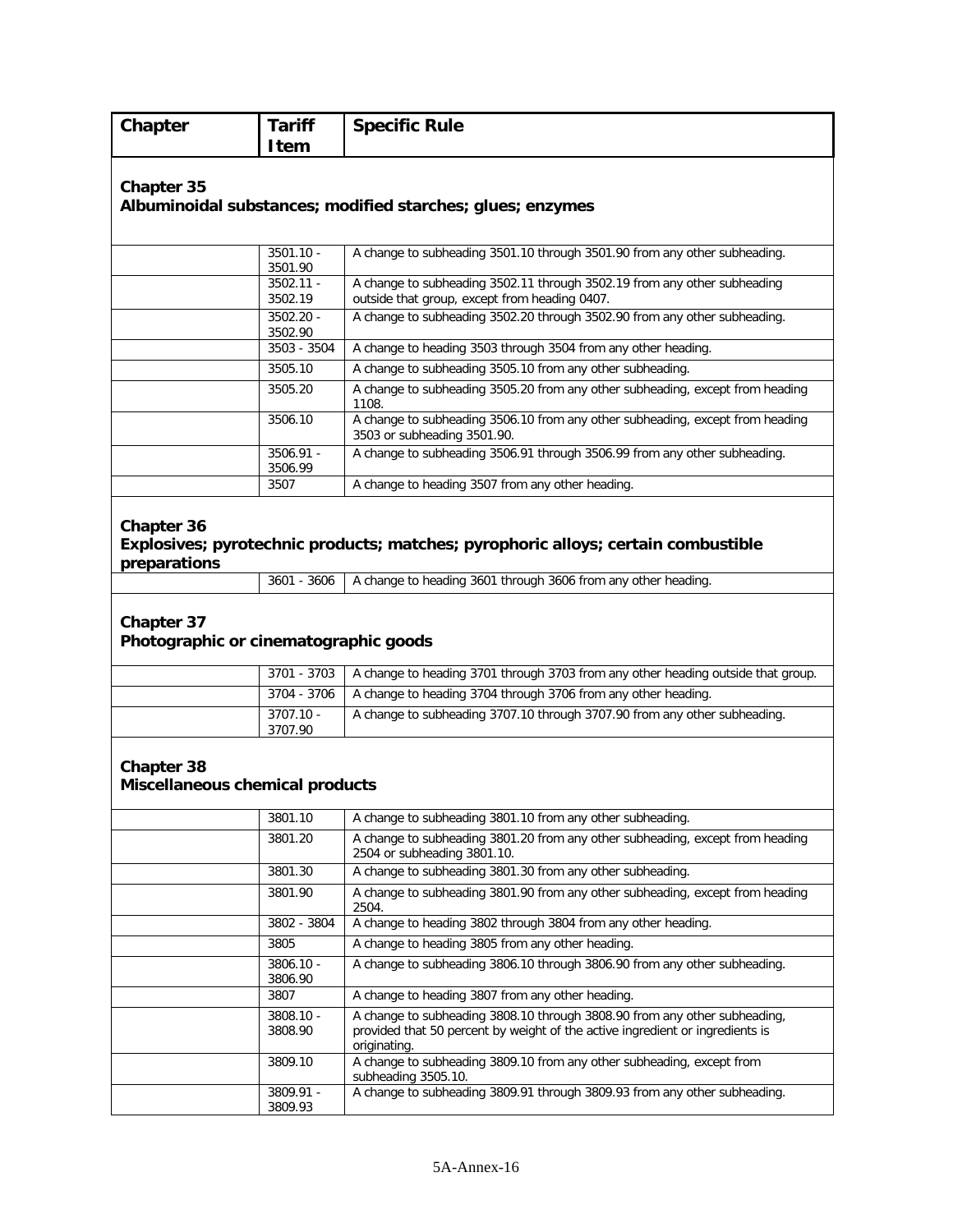| Chapter | <b>Tariff</b><br>Item  | <b>Specific Rule</b>                                                                                                                                                                                                                                                                                  |
|---------|------------------------|-------------------------------------------------------------------------------------------------------------------------------------------------------------------------------------------------------------------------------------------------------------------------------------------------------|
|         | 3810 - 3816            | A change to heading 3810 through 3816 from any other heading.                                                                                                                                                                                                                                         |
|         | 3817                   | A change to heading 3817 from any other heading except from subheading 2902.90;<br><sub>or</sub><br>A change to mixed alkybenzenes of heading 3817 from mixed alkylnaphthalenes of<br>heading 3817; or A change to mixed alkylnapththalenes of heading 3817 to mixed<br>alkybenzenes of heading 3817. |
|         | 3818                   | A change to heading 3818 from any other heading.                                                                                                                                                                                                                                                      |
|         | 3819                   | A change to heading 3819 from any other heading, except from heading 2710.                                                                                                                                                                                                                            |
|         | 3820                   | A change to heading 3820 from any other heading, except from subheading 2905.31.                                                                                                                                                                                                                      |
|         | 3821                   | A change to heading 3821 from any other heading.                                                                                                                                                                                                                                                      |
|         | 3822                   | A change to heading 3822 from any other heading, except from subheading 3002.10<br>or 3502.90 or heading 3504.                                                                                                                                                                                        |
|         | $3823.11 -$<br>3823.13 | A change to subheading 3823.11 through 3823.13 from any other subheading,<br>except from heading 1520.                                                                                                                                                                                                |
|         | 3823.19                | A change to subheading 3823.19 from any other subheading.                                                                                                                                                                                                                                             |
|         | 3823.70                | A change to subheading 3823.70 from any other subheading, except from heading<br>1520.                                                                                                                                                                                                                |
|         | 3824.10 -<br>3824.20   | A change to subheading 3824.10 through 3824.20 from any other subheading.                                                                                                                                                                                                                             |
|         | 3824.30                | A change to subheading 3824.30 from any other subheading, except from heading<br>2849.                                                                                                                                                                                                                |
|         | $3824.40 -$<br>3825.90 | A change to subheading 3824.40 through 3825.90 from any other subheading.                                                                                                                                                                                                                             |

## **SECTION VII PLASTICS AND ARTICLES THEREOF; RUBBER AND ARTICLES THEREOF (Chapter 39-40)**

| <b>Notes</b> | 1. Chemical Reaction Origin Rule                                                                                                                                                                                                                                                                                                                                                                                                                   |
|--------------|----------------------------------------------------------------------------------------------------------------------------------------------------------------------------------------------------------------------------------------------------------------------------------------------------------------------------------------------------------------------------------------------------------------------------------------------------|
|              | Any good of Chapters 39 through 40 that is the product of a chemical reaction shall<br>be considered to be an originating good if the chemical reaction occurred in the<br>United States of America or Australia. Notwithstanding any of the line-by-line rules,<br>the "chemical reaction" rule may be applied to any good classified in Chapters 39<br>through 40.                                                                               |
|              | Note: For purposes of this section, a "chemical reaction" a process (including a<br>biochemical process) which results in a molecule with a new structure by breaking<br>intramolecular bonds and by forming new intramolecular bonds, or by altering the<br>spatial arrangement of atoms in a molecule. The following are not considered to be<br>chemical reactions for the purposes of determining whether a product is an<br>originating good: |
|              | (a) dissolving in water or other solvents;<br>(b) the elimination of solvents including solvent water; or<br>(c) the addition or elimination of water of crystallization.                                                                                                                                                                                                                                                                          |
|              | Notwithstanding any of the line-by-line rules, the "chemical reaction" rule may be<br>applied to any good classified in the above chapters.                                                                                                                                                                                                                                                                                                        |
|              | 2. Mixtures and Blends Origin Rule                                                                                                                                                                                                                                                                                                                                                                                                                 |
|              | For the purposes of Chapters 39 through 40, the deliberate and proportionally<br>controlled mixing or blending (including dispersing) of materials to conform to<br>predetermined specifications which results in the production of a good having<br>physical or chemical characteristics which are relevant to the purposes or uses of the<br>good and are different from the input materials is considered to be origin conferring.              |
|              | 3. Purification Origin Rule                                                                                                                                                                                                                                                                                                                                                                                                                        |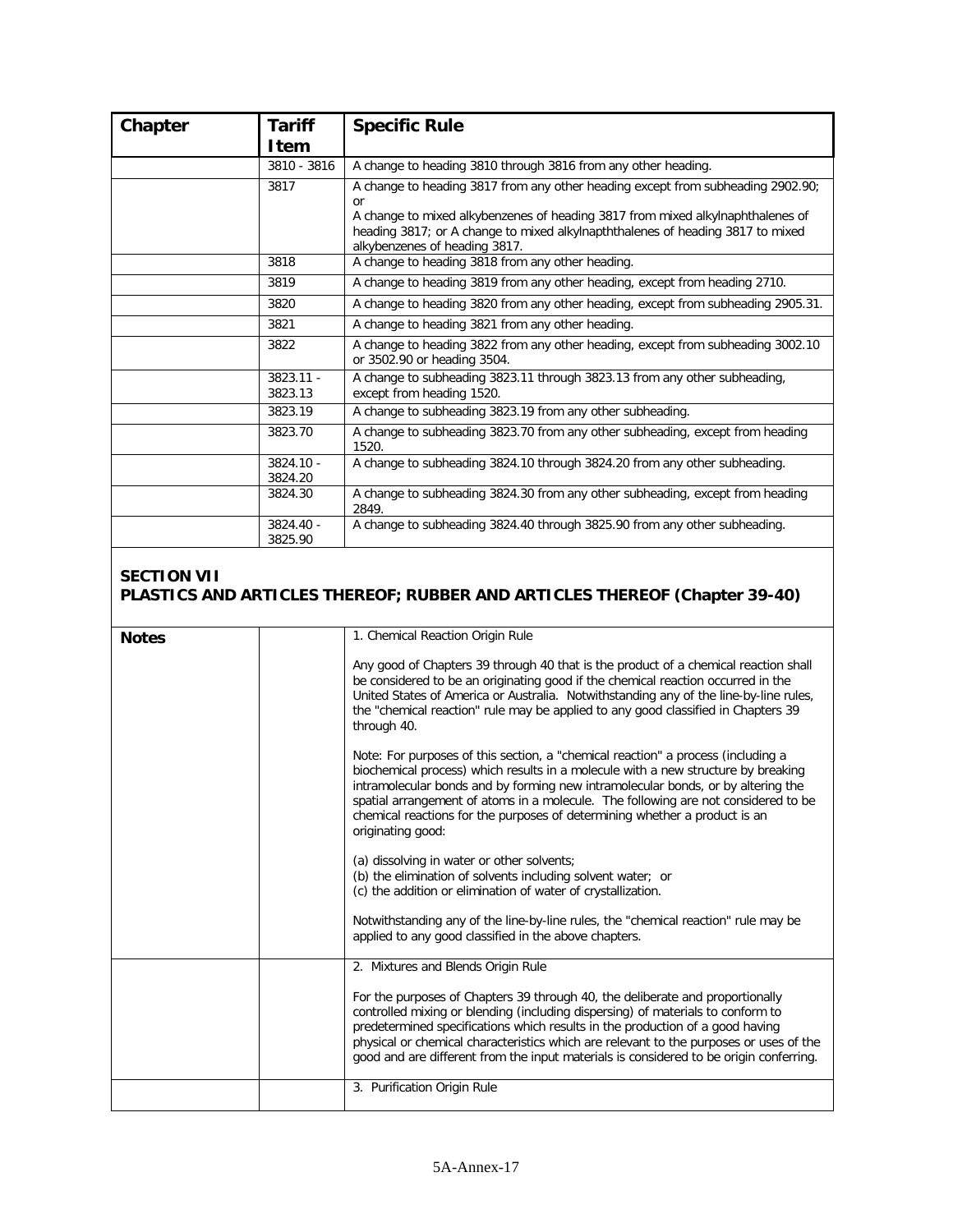| Chapter                                            | <b>Tariff</b>          | <b>Specific Rule</b>                                                                                                                                                                                                                                                                                                                                                                                                                                                                                                                                                                                                                                                                                                                                                                                                                                                                                                                   |
|----------------------------------------------------|------------------------|----------------------------------------------------------------------------------------------------------------------------------------------------------------------------------------------------------------------------------------------------------------------------------------------------------------------------------------------------------------------------------------------------------------------------------------------------------------------------------------------------------------------------------------------------------------------------------------------------------------------------------------------------------------------------------------------------------------------------------------------------------------------------------------------------------------------------------------------------------------------------------------------------------------------------------------|
|                                                    | <b>Item</b>            |                                                                                                                                                                                                                                                                                                                                                                                                                                                                                                                                                                                                                                                                                                                                                                                                                                                                                                                                        |
|                                                    |                        | For the purposes of Chapter 39, purification is considered to be origin conferring,<br>provided that one of the following criteria is satisfied:                                                                                                                                                                                                                                                                                                                                                                                                                                                                                                                                                                                                                                                                                                                                                                                       |
|                                                    |                        | a) purification of a good resulting in the elimination of 80 percent of the content of<br>existing impurities; or                                                                                                                                                                                                                                                                                                                                                                                                                                                                                                                                                                                                                                                                                                                                                                                                                      |
|                                                    |                        | b) the reduction or elimination of impurities resulting in a good suitable for one or<br>more of the following applications:                                                                                                                                                                                                                                                                                                                                                                                                                                                                                                                                                                                                                                                                                                                                                                                                           |
|                                                    |                        | (i) pharmaceutical, medicinal, cosmetic, veterinary, or food grade substances;<br>(ii) chemical products and reagents for analytical, diagnostic or laboratory uses;<br>(iii) elements and components for use in micro-elements;<br>(iv) specialized optical uses;<br>(v) non toxic uses for health and safety;<br>(vi) biotechnical use;<br>(vii) carriers used in a separation process; or<br>(viii) nuclear grade uses.                                                                                                                                                                                                                                                                                                                                                                                                                                                                                                             |
|                                                    |                        | 4. Change in Particle Size Origin Rule<br>For the purposes of Chapter 39:<br>a) the deliberate and controlled reduction in particle size of a good, other than by<br>merely crushing or pressing resulting in a good having a defined particle size, defined<br>particle size distribution or defined surface area, which are relevant to the purposes<br>of the resulting good and have different physical or chemical characteristics from the<br>input materials is considered to be origin conferring; or b) the deliberate and<br>controlled modification in particle size of a good, other than by merely pressing,<br>resulting in a good having a defined particle size, defined particle size distribution or<br>defined surface area, which are relevant to the purposes of the resulting good and<br>have different physical or chemical characteristics from the input materials is<br>considered to be origin conferring. |
|                                                    |                        | 5. Isomer Separation Origin Rule<br>For the purposes of Chapter 39, the isolation or separation of isomers from mixtures<br>of isomers is considered to be origin conferring.                                                                                                                                                                                                                                                                                                                                                                                                                                                                                                                                                                                                                                                                                                                                                          |
| Chapter 39<br><b>Plastics and articles thereof</b> |                        |                                                                                                                                                                                                                                                                                                                                                                                                                                                                                                                                                                                                                                                                                                                                                                                                                                                                                                                                        |
|                                                    | 3901 - 3915            | A change to heading 3901 through 3915 from any other heading, provided that the<br>originating polymer content is no less than 50 percent by weight of the total polymer<br>content.                                                                                                                                                                                                                                                                                                                                                                                                                                                                                                                                                                                                                                                                                                                                                   |
|                                                    | 3916.10 -<br>3918.90   | A change to subheading 3916.10 through 3918.90 from any other subheading.                                                                                                                                                                                                                                                                                                                                                                                                                                                                                                                                                                                                                                                                                                                                                                                                                                                              |
|                                                    | 3919.10 -              | A change to subheading 3919.10 through 3919.90 from any other subheading                                                                                                                                                                                                                                                                                                                                                                                                                                                                                                                                                                                                                                                                                                                                                                                                                                                               |
|                                                    | 3919.90<br>3920.10 -   | outside that group.<br>A change to subheading 3920.10 through 3921.90 from any other subheading.                                                                                                                                                                                                                                                                                                                                                                                                                                                                                                                                                                                                                                                                                                                                                                                                                                       |
|                                                    | 3921.90                |                                                                                                                                                                                                                                                                                                                                                                                                                                                                                                                                                                                                                                                                                                                                                                                                                                                                                                                                        |
|                                                    | 3922 - 3926            | A change to heading 3922 through 3926 from any other heading.                                                                                                                                                                                                                                                                                                                                                                                                                                                                                                                                                                                                                                                                                                                                                                                                                                                                          |
| Chapter 40<br><b>Rubber and articles thereof</b>   |                        |                                                                                                                                                                                                                                                                                                                                                                                                                                                                                                                                                                                                                                                                                                                                                                                                                                                                                                                                        |
|                                                    | $4001.10 -$<br>4001.22 | A change to subheading 4001.10 through 4001.22 from any other subheading.                                                                                                                                                                                                                                                                                                                                                                                                                                                                                                                                                                                                                                                                                                                                                                                                                                                              |
|                                                    | 4001.29                | A change to subheading 4001.29 from any other subheading, except from<br>subheading 4001.21 or 4001.22.                                                                                                                                                                                                                                                                                                                                                                                                                                                                                                                                                                                                                                                                                                                                                                                                                                |
|                                                    | 4001.30                | A change to subheading 4001.30 from any other subheading.                                                                                                                                                                                                                                                                                                                                                                                                                                                                                                                                                                                                                                                                                                                                                                                                                                                                              |
|                                                    | $4002.11 -$            | A change to subheading 4002.11 through 4002.70 from any other subheading.                                                                                                                                                                                                                                                                                                                                                                                                                                                                                                                                                                                                                                                                                                                                                                                                                                                              |

4002.70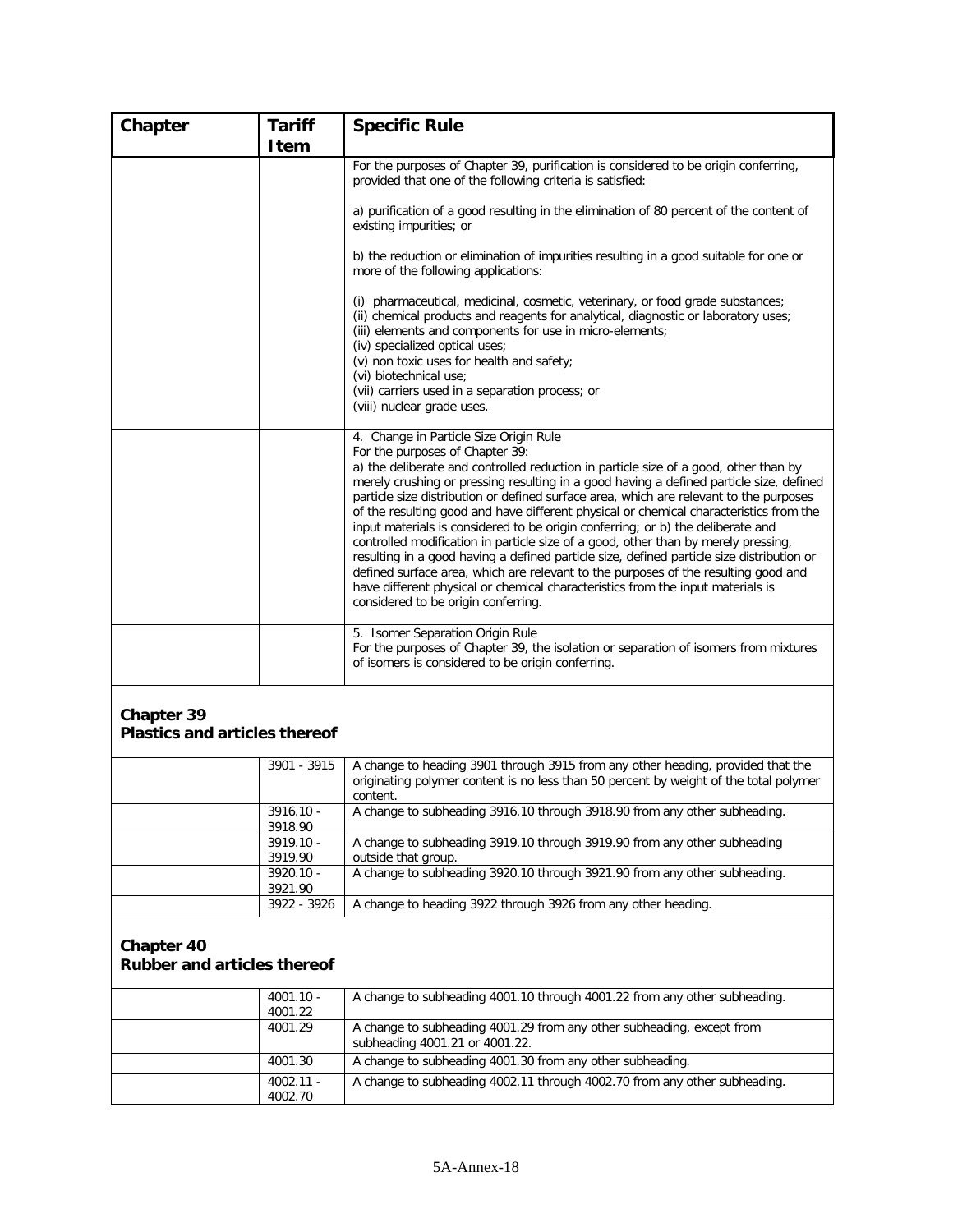| Chapter | <b>Tariff</b>          | <b>Specific Rule</b>                                                                                                                                                                        |
|---------|------------------------|---------------------------------------------------------------------------------------------------------------------------------------------------------------------------------------------|
|         | <b>I</b> tem           |                                                                                                                                                                                             |
|         | $4002.80 -$<br>4002.99 | A change to subheading 4002.80 through 4002.99 from any other subheading,<br>provided that the domestic rubber content is no less than 40 percent by weight of the<br>total rubber content. |
|         | 4003 - 4004            | A change to heading 4003 through 4004 from any other heading.                                                                                                                               |
|         | 4005                   | A change to heading 4005 from any other heading, except from heading 4001 or<br>4002.                                                                                                       |
|         | 4006 - 4017            | A change to heading 4006 through 4017 from any other heading.                                                                                                                               |

#### **SECTION VIII**

**RAW HIDES AND SKINS, LEATHER, FURSKINS AND ARTICLES THEREOF; SADDLERY AND HARNESS; TRAVEL GOODS, HANDBAGS AND SIMILAR CONTAINERS; ARTICLES OF ANIMAL GUT (OTHER THAN SILK-WORM GUT) (Chapter 41-43)**

#### **Chapter 41**

#### **Raw hides and skins (other than furskins) and leather**

| 4101                 | A change to hides or skins of heading 4101 which have undergone a tanning<br>(including a pre-tanning) process which is reversible from any other good of heading<br>4101 or from any other chapter; or A change to any other good of heading 4101<br>from any other chapter.               |
|----------------------|---------------------------------------------------------------------------------------------------------------------------------------------------------------------------------------------------------------------------------------------------------------------------------------------|
| 4102                 | A change to hides or skins of heading 4102 which have undergone a tanning<br>(including a pre-tanning) process which is reversible from any other good of heading<br>4102 or from any other chapter; or A change to any other good of heading 4102<br>from any other chapter.               |
| 4103                 | A change to hides or skins of heading 4103 which have undergone a tanning<br>(including a pre-tanning) process which is reversible from any other good of heading<br>4103 or from any other chapter; or A change to any other good of heading 4103<br>from any other chapter.               |
| 4104                 | A change to heading 4104 from any other heading except from hides or skins of<br>heading 4101 which have undergone a tanning (including a pre-tanning) process<br>which is reversible, or from heading 4107.                                                                                |
| 4105                 | A change to heading 4105 from any other heading except from hides or skins of<br>heading 4102 which have undergone a tanning (including a pre-tanning) process<br>which is reversible, or from heading 4112; or A change to heading 4105 from wet<br>blues of 4105.10.                      |
| 4106                 | A change to heading 4106 from any other heading except from hides or skins of<br>heading 4103 which have undergone a tanning (including a pre-tanning) process<br>which is reversible, or from heading 4113; or A change to heading 4106 from wet<br>blues of 4106.21, 4106.31, or 4106.91. |
| 4107                 | A change to heading 4107 from any other heading except from hides or skins of<br>heading 4101 which have undergone a tanning (including a pre-tanning) process<br>which is reversible, or from heading 4104; or A change to heading 4107 from wet<br>blues of 4106.21, 4106.31 or 4106.90.  |
| 4112                 | A change to heading 4112 from any other heading except from hides or skins of<br>heading 4102 which have undergone a tanning (including a pre-tanning) process<br>which is reversible, or from heading 4105; or A change to heading 4112 from wet<br>blues of 4105.10.                      |
| 4113                 | A change to heading 4113 from any other heading except from hides or skins of<br>heading 4103 which have undergone a tanning (including a pre-tanning) process<br>which is reversible, or from heading 4106; or A change to heading 4113 from wet<br>blues of 4106.21, 4106.31 or 4106.90.  |
| 4114.10 -<br>4115.20 | A change to subheading 4114.10 through 4115.20 from any other subheading.                                                                                                                                                                                                                   |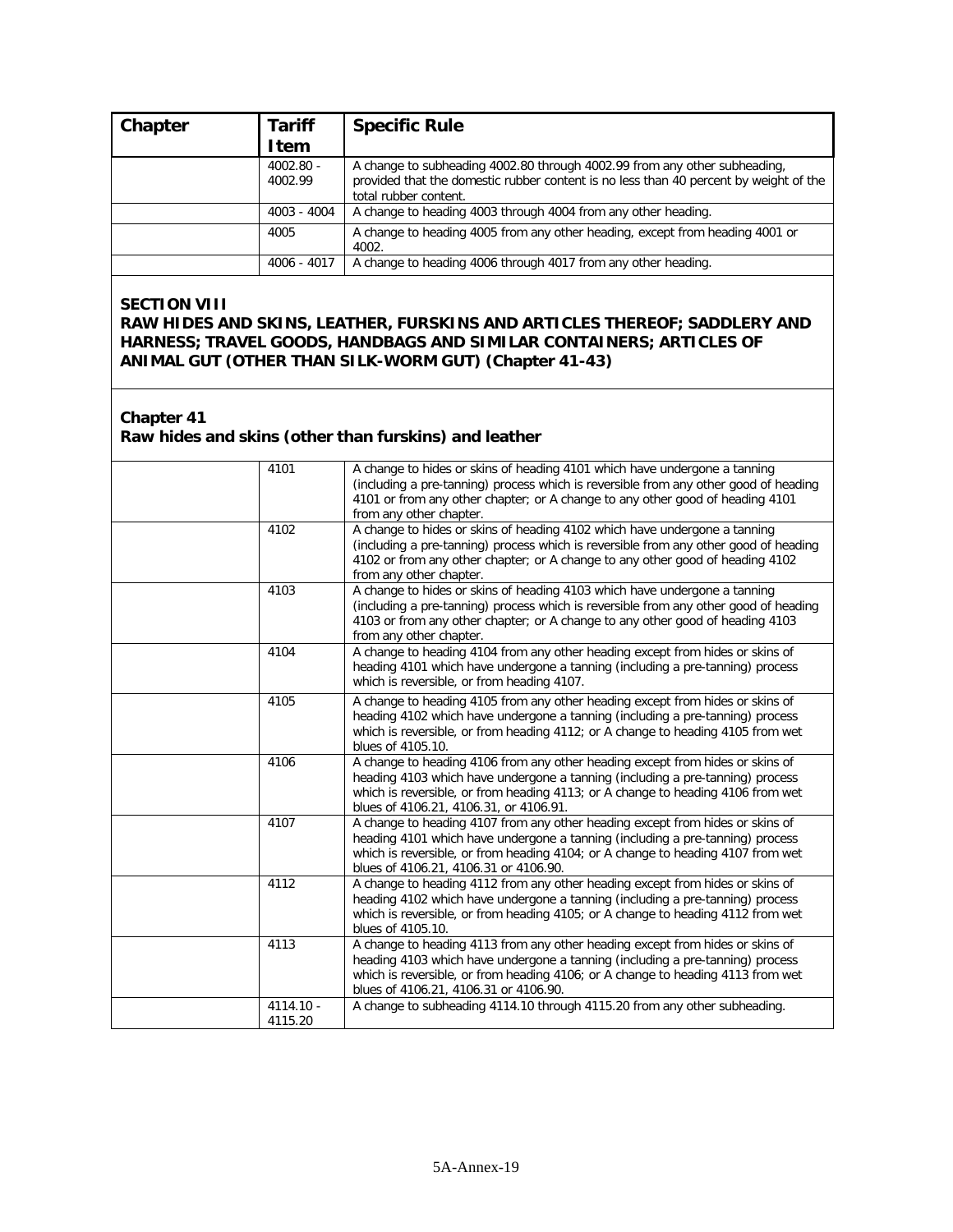| Chapter | <b>Tariff</b> | <b>Specific Rule</b> |
|---------|---------------|----------------------|
|         | <b>Item</b>   |                      |

#### **Articles of leather; saddlery and harness; travel goods, handbags and similar containers; articles of animal gut (other than silk-worm gut)**

| 4201                   | A change to heading 4201 from any other heading.                       |
|------------------------|------------------------------------------------------------------------|
| 4202.11                | A change to subheading 4202.11 from any other chapter.                 |
| 4202.12                | See Annex 4A.                                                          |
| $4202.19 -$<br>4202.21 | A change to subheading 4202.19 through 4202.21 from any other chapter. |
| 4202.22                | See Annex 4A.                                                          |
| $4202.29 -$<br>4202.31 | A change to subheading 4202.29 through 4202.31 from any other chapter. |
| 4202.32                | See Annex 4A.                                                          |
| $4202.39 -$<br>4202.91 | A change to subheading 4202.39 through 4202.91 from any other chapter. |
| 4202.92                | See Annex 4A.                                                          |
| 4202.99                | A change to subheading 4202.99 from any other chapter.                 |
| $4203.10 -$<br>4203.29 | A change to subheading 4203.10 through 4203.29 from any other chapter. |
| $4203.30 -$<br>4203.40 | A change to subheading 4203.30 through 4203.40 from any other heading. |
| 4204 - 4206            | A change to heading 4204 through 4206 from any other heading.          |

#### **Chapter 43**

#### **Furskins and artificial fur; manufactures thereof**

| 4301 | A change to heading 4301 from any other chapter.                               |
|------|--------------------------------------------------------------------------------|
|      | $-4302 - 4304$   A change to heading 4302 through 4304 from any other heading. |

#### **SECTION IX WOOD AND ARTICLES OF WOOD; WOOD CHARCOAL; CORK AND ARTICLES OF CORK; MANUFACTURES OF STRAW, OF ESPARTO OR OF OTHER PLAITING MATERIALS; BASKETWARE AND WICKERWORK (Chapter 44-46)**

## **Chapter 44**

**Wood and articles of wood; wood charcoal**

4401 - 4421 A change to heading 4401 through 4421 from any other heading.

# **Chapter 45**

**Cork and articles of cork**

|  |  | 4501 - 4504   A change to heading 4501 through 4504 from any other heading. |  |  |  |  |
|--|--|-----------------------------------------------------------------------------|--|--|--|--|
|--|--|-----------------------------------------------------------------------------|--|--|--|--|

# **Chapter 46 Manufactures of straw, of esparto or of other plaiting materials; basketware and wickerwork**

|  | 4601 | ∴o heading 4601 f<br>any other chapter.<br>from<br>change |
|--|------|-----------------------------------------------------------|
|--|------|-----------------------------------------------------------|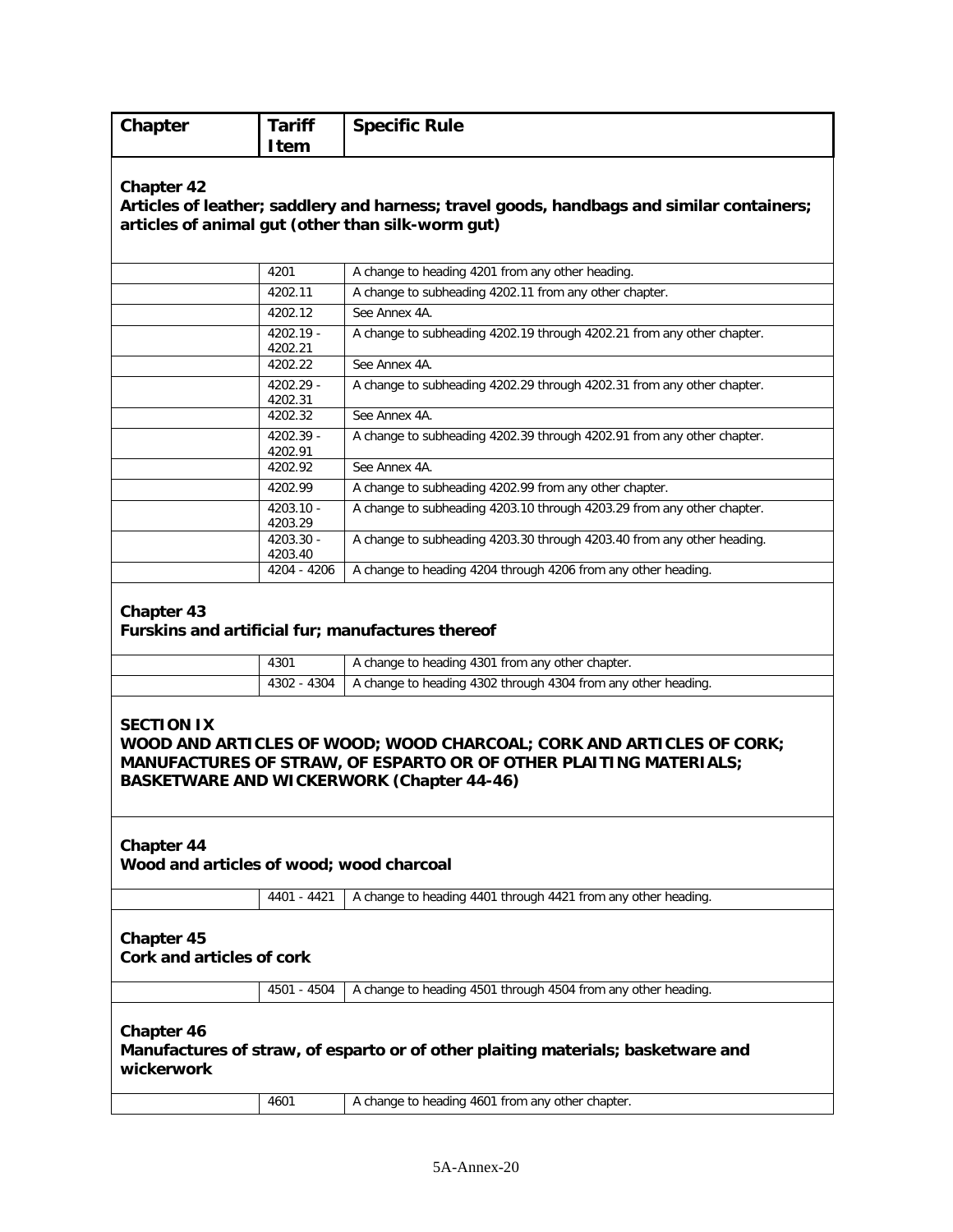| Chapter                                                                                                                                                                                                                                                 | <b>Tariff</b><br>Item                                                                                                                | <b>Specific Rule</b>                                                                       |  |  |
|---------------------------------------------------------------------------------------------------------------------------------------------------------------------------------------------------------------------------------------------------------|--------------------------------------------------------------------------------------------------------------------------------------|--------------------------------------------------------------------------------------------|--|--|
|                                                                                                                                                                                                                                                         | 4602                                                                                                                                 | A change to heading 4602 from any other heading.                                           |  |  |
| <b>SECTION X</b><br>PULP OF WOOD OR OF OTHER FIBROUS CELLULOSIC MATERIAL; RECOVERED (WASTE<br>AND SCRAP) PAPER OR PAPERBOARD; PAPER AND PAPERBOARD AND ARTICLES<br>THEREOF (Chapter 47-49)                                                              |                                                                                                                                      |                                                                                            |  |  |
| Chapter 47<br>paperboard                                                                                                                                                                                                                                |                                                                                                                                      | Pulp of wood or of other fibrous cellulosic material; recovered (waste and scrap) paper or |  |  |
|                                                                                                                                                                                                                                                         | 4701 - 4707                                                                                                                          | A change to heading 4701 through 4707 from any other heading.                              |  |  |
| <b>Chapter 48</b>                                                                                                                                                                                                                                       |                                                                                                                                      | Paper and paperboard; articles of paper pulp, of paper or of paperboard                    |  |  |
|                                                                                                                                                                                                                                                         | 4801 - 4816                                                                                                                          | A change to heading 4801 through 4816 from any other chapter.                              |  |  |
|                                                                                                                                                                                                                                                         | 4817 - 4822                                                                                                                          | A change to heading 4817 through 4822 from any heading outside that group.                 |  |  |
|                                                                                                                                                                                                                                                         | 4823                                                                                                                                 | A change to heading 4823 from any other chapter.                                           |  |  |
|                                                                                                                                                                                                                                                         | Chapter 49<br>Printed books, newspapers, pictures and other products of the printing industry;<br>manuscripts, typescripts and plans |                                                                                            |  |  |
|                                                                                                                                                                                                                                                         | 4901 - 4911                                                                                                                          | A change to heading 4901 through 4911 from any other chapter.                              |  |  |
| <b>SECTION XII</b><br>FOOTWEAR, HEADGEAR, UMBRELLAS, SUN UMBRELLAS, WALKING-STICKS, SEAT-STICKS,<br>WHIPS, RIDING-CROPS AND PARTS THEREOF; PREPARED FEATHERS AND ARTICLES<br>MADE THEREWITH; ARTIFICIAL FLOWERS; ARTICLES OF HUMAN HAIR (Chapter 64-67) |                                                                                                                                      |                                                                                            |  |  |
| <b>Chapter 50</b><br><b>Silk</b>                                                                                                                                                                                                                        |                                                                                                                                      |                                                                                            |  |  |
|                                                                                                                                                                                                                                                         | 50                                                                                                                                   | See Annex 4A.                                                                              |  |  |
| <b>Chapter 51</b><br>Wool, fine or coarse animal hair; horsehair yarn and woven fabric                                                                                                                                                                  |                                                                                                                                      |                                                                                            |  |  |
|                                                                                                                                                                                                                                                         | 51                                                                                                                                   | See Annex 4A.                                                                              |  |  |
| <b>Chapter 52</b><br>Cotton                                                                                                                                                                                                                             |                                                                                                                                      |                                                                                            |  |  |
|                                                                                                                                                                                                                                                         | 52                                                                                                                                   | See Annex 4A.                                                                              |  |  |
| <b>Chapter 53</b>                                                                                                                                                                                                                                       |                                                                                                                                      | Other vegetable textile fibres; paper yarn and woven fabrics of paper yarn                 |  |  |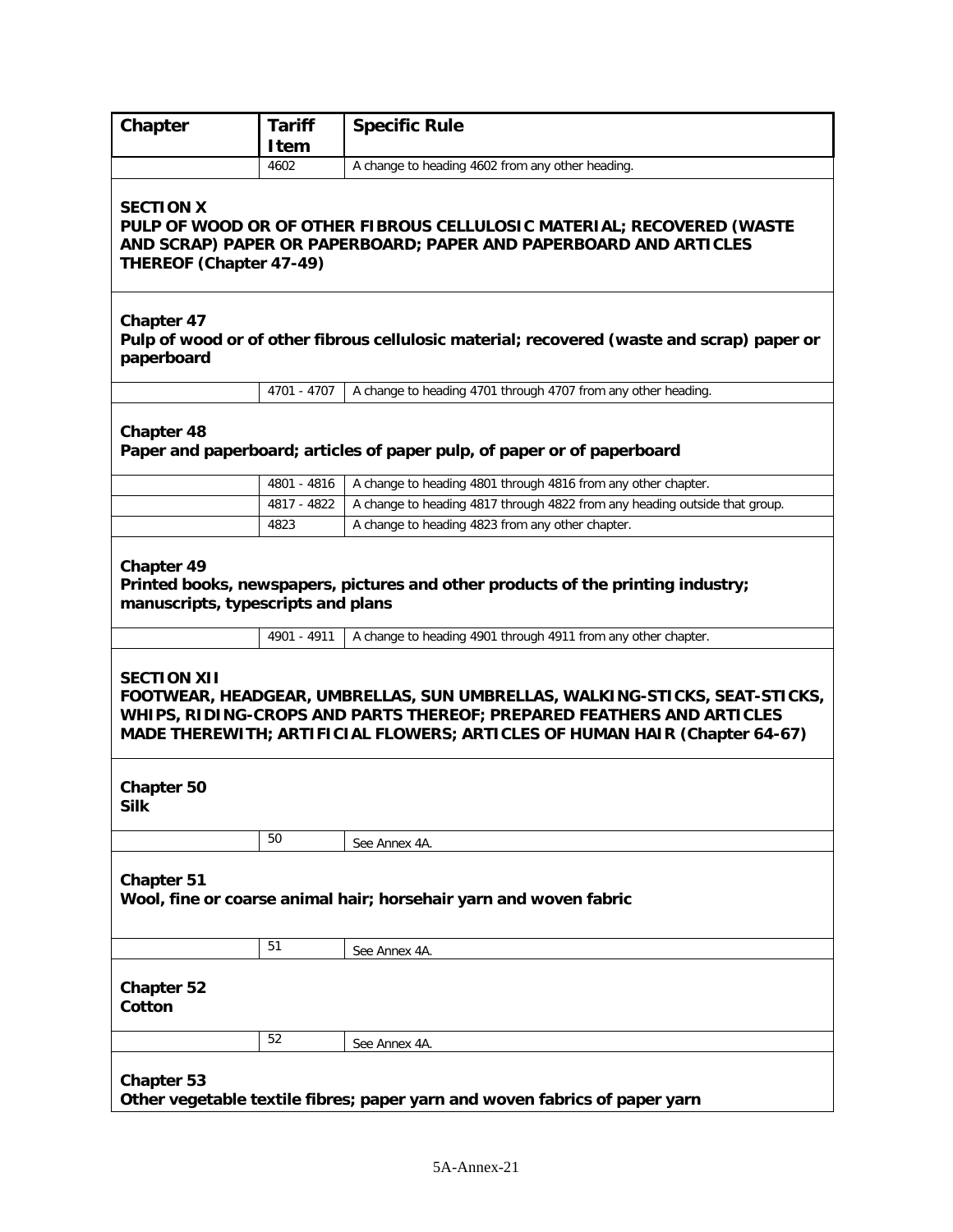| Chapter                                                 | <b>Tariff</b><br><b>Item</b>                                           | <b>Specific Rule</b>                                                                   |  |
|---------------------------------------------------------|------------------------------------------------------------------------|----------------------------------------------------------------------------------------|--|
|                                                         |                                                                        |                                                                                        |  |
|                                                         | 53                                                                     | See Annex 4A.                                                                          |  |
| <b>Chapter 54</b>                                       |                                                                        |                                                                                        |  |
| <b>Man-made filaments</b>                               |                                                                        |                                                                                        |  |
|                                                         | 54                                                                     | See Annex 4A.                                                                          |  |
| Chapter 55<br>Man-made staple fibres                    |                                                                        |                                                                                        |  |
|                                                         | 55                                                                     | See Annex 4A.                                                                          |  |
| Chapter 56<br>articles thereof                          |                                                                        | Wadding, felt and nonwovens; special yarns; twine, cordage, ropes and cables and       |  |
|                                                         | 56                                                                     | See Annex 4A.                                                                          |  |
| Chapter 57<br>Carpets and other textile floor coverings |                                                                        |                                                                                        |  |
|                                                         | 57                                                                     | See Annex 4A.                                                                          |  |
| <b>Chapter 58</b>                                       |                                                                        | Special woven fabrics; tufted textile fabrics; lace; tapestries; trimmings; embroidery |  |
|                                                         | 58                                                                     | See Annex 4A.                                                                          |  |
| Chapter 59<br>suitable for industrial use               |                                                                        | Impregnated, coated, covered or laminated textile fabrics; textile articles of a kind  |  |
|                                                         | 59                                                                     | See Annex 4A.                                                                          |  |
| Chapter 60<br>Knitted or crocheted fabrics              |                                                                        |                                                                                        |  |
|                                                         | 60                                                                     | See Annex 4A.                                                                          |  |
| Chapter 61                                              |                                                                        | Articles of apparel and clothing accessories, knitted or crocheted                     |  |
|                                                         | 61                                                                     | See Annex 4A.                                                                          |  |
| Chapter 62                                              | Articles of apparel and clothing accessories, not knitted or crocheted |                                                                                        |  |
|                                                         | 62                                                                     | See Annex 4A.                                                                          |  |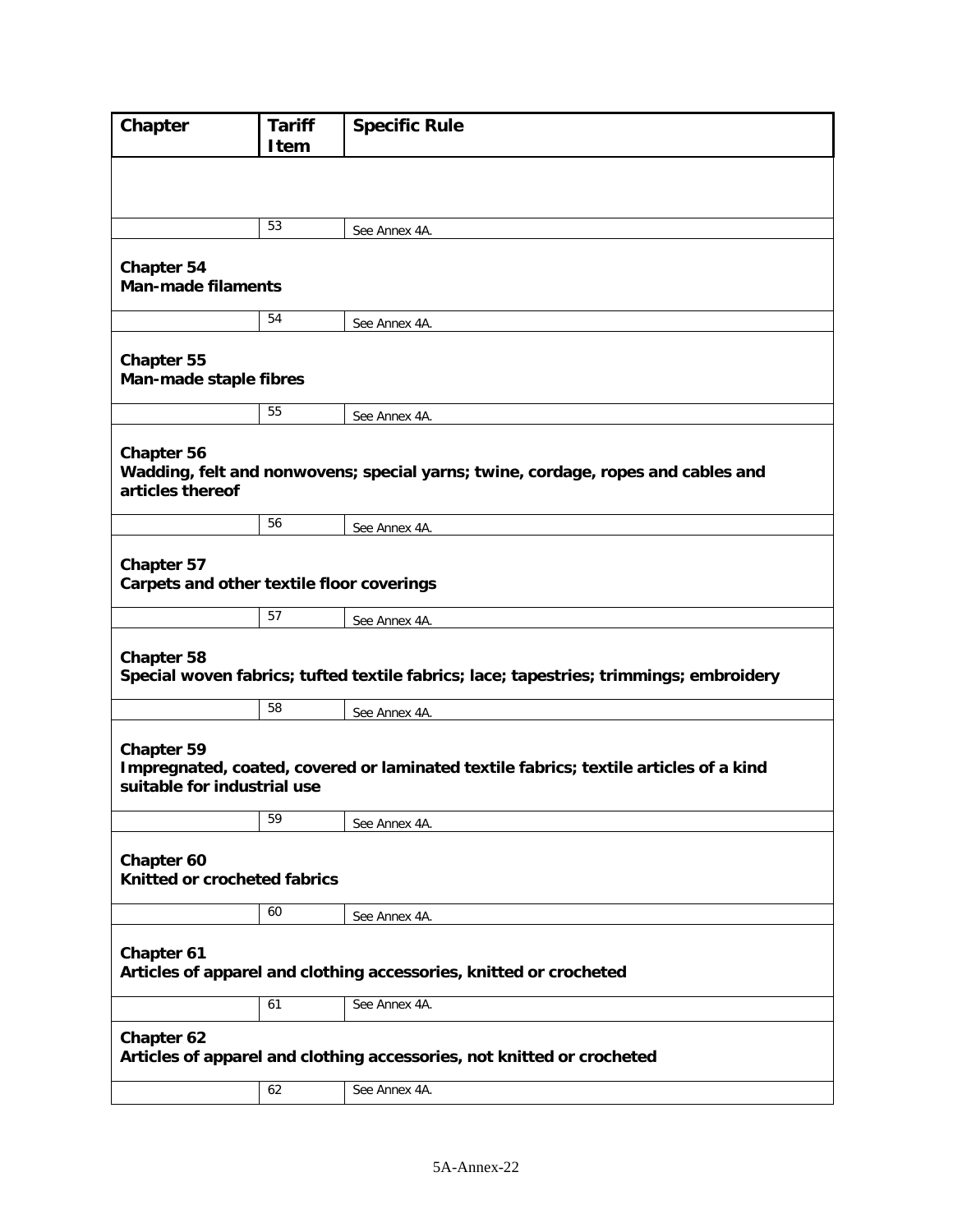| Chapter    | <b>Tariff</b><br><b>Item</b> | <b>Specific Rule</b>                                                                                                                                                                                                                                                                                                                                                                                                                                                                                                                                                                                                                                                                                                                                                |
|------------|------------------------------|---------------------------------------------------------------------------------------------------------------------------------------------------------------------------------------------------------------------------------------------------------------------------------------------------------------------------------------------------------------------------------------------------------------------------------------------------------------------------------------------------------------------------------------------------------------------------------------------------------------------------------------------------------------------------------------------------------------------------------------------------------------------|
| Chapter 63 |                              | Other made up textile articles; sets; worn clothing and worn textile                                                                                                                                                                                                                                                                                                                                                                                                                                                                                                                                                                                                                                                                                                |
|            | 63                           | See Annex 4A.                                                                                                                                                                                                                                                                                                                                                                                                                                                                                                                                                                                                                                                                                                                                                       |
| Chapter 64 |                              | Footwear, gaiters and the like; parts of such articles                                                                                                                                                                                                                                                                                                                                                                                                                                                                                                                                                                                                                                                                                                              |
|            | 6401.10                      | A change to subheading 6401.10 from any other heading outside heading 6401<br>through 6405, except from subheading 6406.10, provided that there is a regional<br>value content of not less than 55 percent based on the build-down method.                                                                                                                                                                                                                                                                                                                                                                                                                                                                                                                          |
|            | 6401.91                      | A change to subheading 6401.91 from any other heading outside heading 6401<br>through 6405, except from subheading 6406.10, provided that there is a regional<br>value content of not less than 55 percent based on the build-down method.                                                                                                                                                                                                                                                                                                                                                                                                                                                                                                                          |
|            | 6401.92                      | A change to ski-boots and snowboard boots of subheading 6401.92 from any heading<br>outside heading 64.01 through 64.05, provided that there is a regional value content<br>of not less than 35 percent based on the build-up method or 45 percent based on the<br>build-down method;                                                                                                                                                                                                                                                                                                                                                                                                                                                                               |
|            |                              | A change to footwear, other than ski-boots and snowboard boots, having soles and<br>uppers of which over 90 percent of the external surface area (including any<br>accessories or reinforcements such as those mentioned in note 4(a) to Chapter 64<br>HTS) is polyvinyl chloride, where or not supported or lined with polyvinyl chloride but<br>not otherwise supported or lined, or subheading 6401.92 from any heading outside<br>heading 64.01 through 64.05, provided that there is a regional value content of not<br>less than 35 percent based on the build-up method or 45 percent based on the build-<br>down method;                                                                                                                                    |
|            |                              | A change to any other footwear of subheading 6401.92 from any heading outside<br>heading 64.01 through 64.05, except from subheading 6406.10, provided that there<br>is a regional value content of not less than 55 percent based on the build-down<br>method.                                                                                                                                                                                                                                                                                                                                                                                                                                                                                                     |
|            | 6401.99                      | A change to footwear designed to be worn over, or in lieu of, other footwear as a<br>protection against water, oil, grease or chemicals or cold or inclement weather of<br>subheading 6401.99 from any heading outside heading 64.01 through 64.05, except<br>from subheading 6406.10, provided that there is a regional value content of not less<br>than 55 percent based on the build-down method;                                                                                                                                                                                                                                                                                                                                                               |
|            |                              | A change to footwear, other than footwear designed to be worn over, or in lieu of,<br>other footwear as a protection against water, oil, grease or chemicals or cold or<br>inclement weather, having uppers of which over 90 percent of the external surface<br>area (including any accessories or reinforcements such as those mentioned in note<br>4(a) to Chapter 64 of the HTS) is rubber or plastic (except footwear having foxing or<br>foxing-like band applied or molded at the sole and overlapping the upper) of<br>subheading 6401.99 from any heading outside heading 64.01 through 64.05,<br>provided that there is a regional value content of not less than 35 percent based on<br>the build-up method or 45 percent based on the build-down method. |
|            |                              | A change to any other footwear of subheading 6401.99 from any heading outside<br>heading 64.01 through 64.05, except from subheading 6406.10, provided that there<br>is a regional value content of not less than 55 percent based on the build-down<br>method.                                                                                                                                                                                                                                                                                                                                                                                                                                                                                                     |
|            | $6402.12 -$<br>6402.20       | A change to subheading 6402.12 through 6402.20 from any heading outside heading<br>6401 through 6405, provided that there is a regional value content of not less than<br>35 percent based on the build-up method or 45 percent based on the build-down<br>method.                                                                                                                                                                                                                                                                                                                                                                                                                                                                                                  |
|            | 6402.30                      | A change to footwear having uppers of which over 90 percent of the external surface<br>area (including any accessories or reinforcements such as those mentioned in note                                                                                                                                                                                                                                                                                                                                                                                                                                                                                                                                                                                            |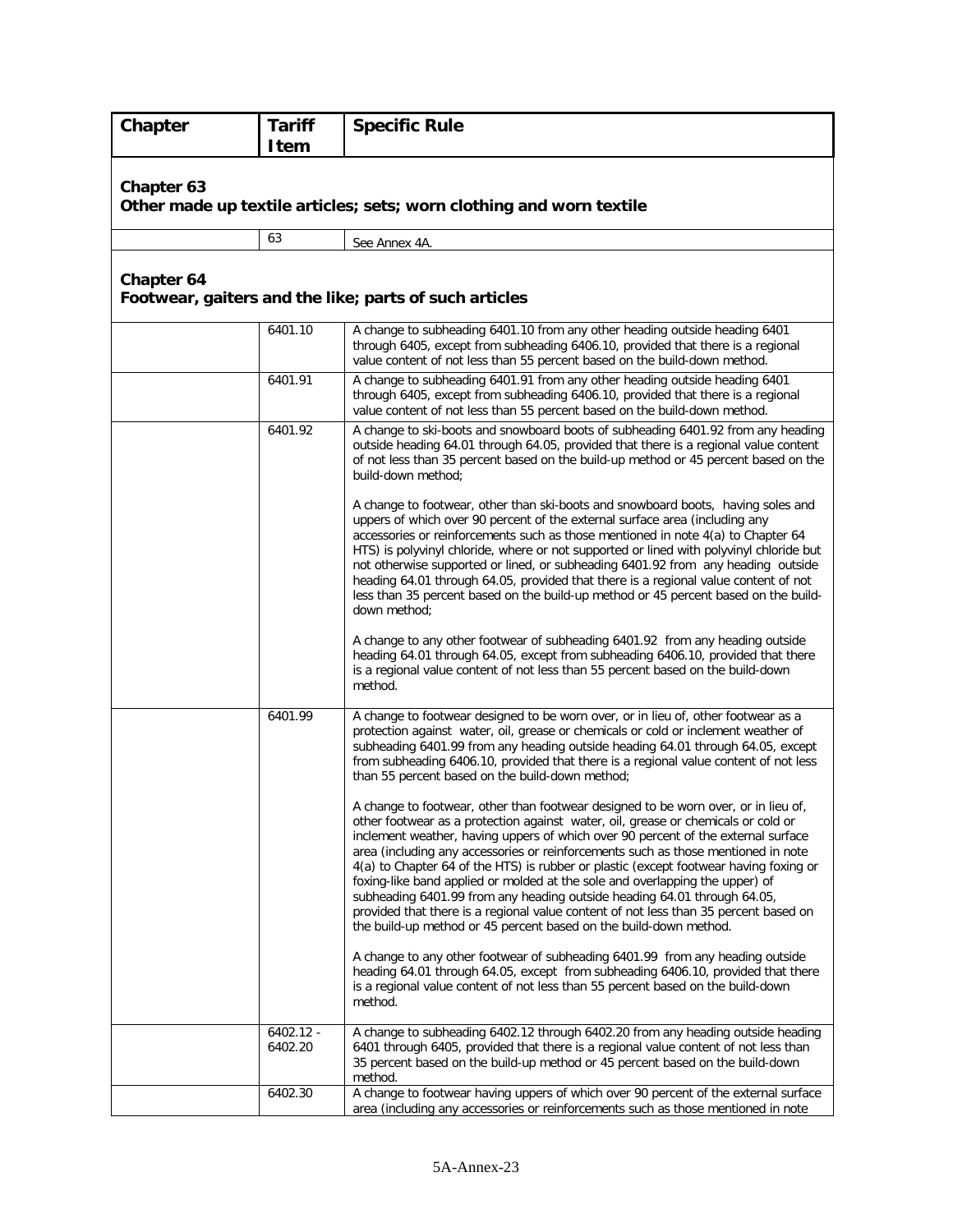| Chapter | <b>Tariff</b> | <b>Specific Rule</b>                                                                                                                                                                                                                                                                                                                                                                                                                                                                                                                                                                                                                                                                                                                                                                                                                                                                                                                                                                                                                           |
|---------|---------------|------------------------------------------------------------------------------------------------------------------------------------------------------------------------------------------------------------------------------------------------------------------------------------------------------------------------------------------------------------------------------------------------------------------------------------------------------------------------------------------------------------------------------------------------------------------------------------------------------------------------------------------------------------------------------------------------------------------------------------------------------------------------------------------------------------------------------------------------------------------------------------------------------------------------------------------------------------------------------------------------------------------------------------------------|
|         | Item          |                                                                                                                                                                                                                                                                                                                                                                                                                                                                                                                                                                                                                                                                                                                                                                                                                                                                                                                                                                                                                                                |
|         |               | 4(a) to Chapter 64 HTS) is rubber or plastics (except footwear having foxing or a<br>foxing-like band applied or molded at the sole and overlapping the upper and except<br>footwear designed to be worn over, or in lieu of, other footwear as a protection<br>against water, oil, grease or chemicals or cold or inclement weather) of subheading<br>6402.30 from any heading outside heading 64.01 through 64.05, provided that there<br>is a regional value content of not less than 35 percent based on the build-up method<br>or 45 percent based on the build-down method;                                                                                                                                                                                                                                                                                                                                                                                                                                                              |
|         |               | A change to footwear having uppers of which over 90 percent of the external surface<br>area (including any accessories or reinforcements such as those mentioned in note<br>4(a) to Chapter 64 HTS) is rubber or plastics (except footwear having foxing or a<br>foxing-like band applied or molded at the sole and overlapping the upper and except<br>footwear designed to be worn over, or in lieu of, other footwear as a protection<br>against water, oil, grease or chemicals or cold or inclement weather) of subheading<br>6402.30 from any heading outside heading 64.01 through 64.05, provided that there<br>is a regional value content of not less than 35 percent based on the build-up method<br>or 45 percent based on the build-down method;                                                                                                                                                                                                                                                                                  |
|         |               | A change to footwear designed to be worn over, or in lieu of, other footwear as a<br>protection against water, oil, grease or chemicals or cold or inclement weather of<br>subheading 6402.30 from any heading outside heading 6401 through 6405, except<br>from subheading 6406.10, provided that there is a regional value content of not less<br>than 55 percent based on the build-down method;                                                                                                                                                                                                                                                                                                                                                                                                                                                                                                                                                                                                                                            |
|         |               | A change to any other footwear of subheading 6402.30 valued not over \$3/pair, from<br>any other heading outside heading 64.01 through 64.05, provided there is a regional<br>value content of not less than 35 percent based on the build-up method or 45<br>percent based on the build-down method;                                                                                                                                                                                                                                                                                                                                                                                                                                                                                                                                                                                                                                                                                                                                          |
|         |               | A change to any other footwear of subheading 6402.30 valued over \$3/pair but not<br>over \$12/pair, from any other heading outside heading 64.01 through 64.05, except<br>from subheading 6406.10, provided there is a regional value content of not less than<br>55 percent based on the build-down method; or                                                                                                                                                                                                                                                                                                                                                                                                                                                                                                                                                                                                                                                                                                                               |
|         |               | A change to any other footwear of subheading 6402.30, valued over \$12/pair, from<br>any other heading outside heading 64.01 through 64.05, provided there is a regional<br>value content of not less than 35 percent based on the build-up method or 45<br>percent based on the build-down method.                                                                                                                                                                                                                                                                                                                                                                                                                                                                                                                                                                                                                                                                                                                                            |
|         | 6402.91       | A change to footwear having uppers of which over 90 percent of the external surface<br>area (including any accessories or reinforcements such as those mentioned in note<br>4(a) to Chapter 64 HTS) is rubber or plastics except (1) footwear having a foxing or<br>foxing-like band applied or molded at the sole and overlapping the upper and (2)<br>except footwear (other than footwear having uppers which from a point 3 cm above<br>the top of the outer sole are entirely of non-molded construction formed by sewing<br>the parts together and having exposed on the outer surface a substantial portion of<br>the functional stitching) designed to be worn over, or in lieu of, other footwear as a<br>protection against water, oil, grease or chemicals or cold or inclement weather of<br>subheading 6402.91 from any heading outside heading 64.01 through 64.05,<br>provided that there is a regional value content of not less than 35 percent based on<br>the build-up method or 45 percent based on the build-down method: |
|         |               | A change to footwear designed to be worn over, or in lieu of, other footwear as a<br>protection against water, oil, grease or chemicals or cold or inclement weather of<br>subheading 6402.91, from any heading outside heading 6401 through 6405, except<br>from subheading 6406.10, provided there is a regional value content of not less than<br>55 percent based on the build-down method; or                                                                                                                                                                                                                                                                                                                                                                                                                                                                                                                                                                                                                                             |
|         |               | A change to other footwear of subheading 6402.91, valued not over \$6.50/pair, from<br>any heading outside subheading 6401 through 6405, provided there is a regional<br>value content of not less than 35 percent based on the build-up method and 45<br>percent based on the build-down method; or                                                                                                                                                                                                                                                                                                                                                                                                                                                                                                                                                                                                                                                                                                                                           |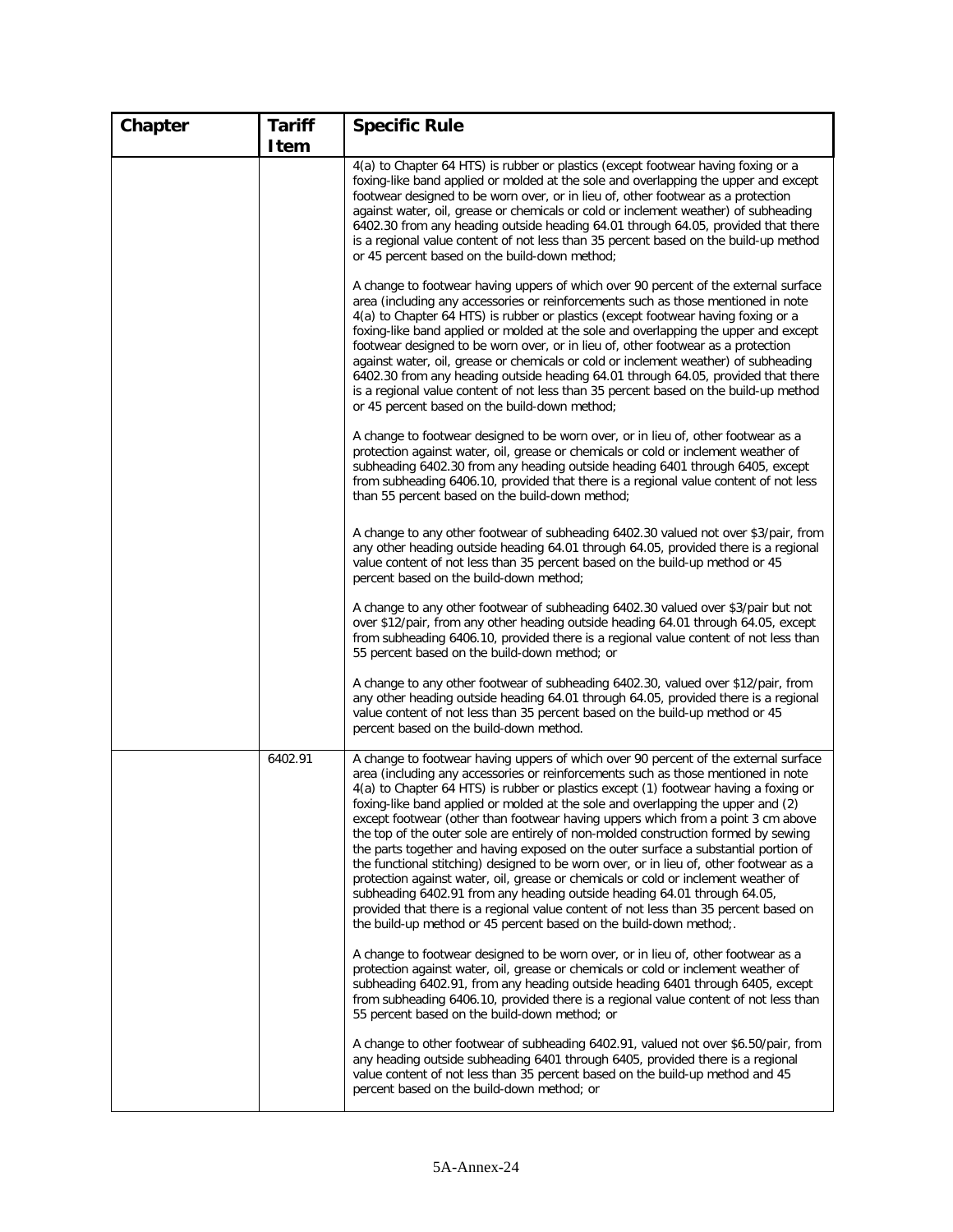| Chapter | <b>Tariff</b> | <b>Specific Rule</b>                                                                                                                                                                                                                                                                                                                                                                                                                                                                                                                                                                                                                                                                                                                                          |
|---------|---------------|---------------------------------------------------------------------------------------------------------------------------------------------------------------------------------------------------------------------------------------------------------------------------------------------------------------------------------------------------------------------------------------------------------------------------------------------------------------------------------------------------------------------------------------------------------------------------------------------------------------------------------------------------------------------------------------------------------------------------------------------------------------|
|         | Item          |                                                                                                                                                                                                                                                                                                                                                                                                                                                                                                                                                                                                                                                                                                                                                               |
|         |               | A change to other footwear of subheading 6402.91, valued over \$6.50/pair, from any<br>heading outside subheading 6401 through 6405, except from subheading 6406.10,<br>provided there is a regional value content of not less than 55 percent based on the<br>build-down method.                                                                                                                                                                                                                                                                                                                                                                                                                                                                             |
|         | 6402.99       | A change to footwear having uppers of which over 90 percent of the external surface<br>area (including any accessories or reinforcements such as those mentioned in note<br>4(a) to Chapter 64 HTS) is rubber or plastics (except footwear having a foxing or<br>foxing-like band applied or molded at the sole and overlapping the upper and except<br>footwear designed to be worn over, or in lieu of, other footwear as a protection<br>against water, oil, grease or chemicals or cold or inclement weather) of subheading<br>6402.99 from any heading outside heading 64.01 through 64.05, provided that there<br>is a regional value content of not less than 35 percent based on the build-up method<br>or 45 percent based on the build-down method; |
|         |               | A change to footwear designed to be worn over, or in lieu of, other footwear as a<br>protection against water, oil, grease or chemicals or cold or inclement weather of<br>subheading 6402.99 from any heading outside heading 64.01 through 64.05, except<br>subheading 6406.10, provided that there is a regional value content of not less than<br>55 percent based on the build-down method;                                                                                                                                                                                                                                                                                                                                                              |
|         |               | A change to footwear with open toes or open heels; footwear of the slip-on type, that<br>is held to the foot without the use of laces or buckles or other fasteners (except<br>footwear designed o be worn over, or in lieu of, other footwear as protection against<br>water, grease, or chemicals or cold or inclement weather and except footwear having<br>a foxing-like band wholly or almost wholly of rubber or plastics applied or molded at<br>the sole and overlapping the upper) of subheading 6402.99 from any heading outside<br>heading 64.01 through 64.05, provided that there is a regional value content of not<br>less than 35 percent based on the build-up method or 45 percent based on the build-<br>down method;                      |
|         |               | A change to other footwear of subheading 6402.99 valued not over \$6.50/pair, from<br>any heading outside heading 6401 through 6405, provided there is a regional value<br>content of not less than 35 percent based on the build-up method or 45 percent<br>based on the build-down method; or                                                                                                                                                                                                                                                                                                                                                                                                                                                               |
|         |               | A change to other footwear of subheading 6402.99 valued over \$6.50/pair, from any<br>heading outside heading 6401 through 6405, except from subheading 6406.10,<br>provided there is a regional value content of not less than 55 percent based on the<br>build-down method.                                                                                                                                                                                                                                                                                                                                                                                                                                                                                 |
|         | 6403          | A change to heading 6403 from any other heading outside heading 6401 through<br>6405, provided that there is a regional value content of not less than 35 percent<br>based on the build-up method or 45 percent based on the build-down method.                                                                                                                                                                                                                                                                                                                                                                                                                                                                                                               |
|         | 6404.11       | A change to footwear having uppers of which over 50 percent of the external surface<br>area (including any leather accessories or reinforcements such as those mentioned in<br>note 4(a) to Chapter 64 HTS) is leather, of subheading 6404.11, from any heading,<br>provided there is a regional value content of not less than 35 percent based on the<br>build-up method or 45 percent based on the build-down method;                                                                                                                                                                                                                                                                                                                                      |
|         |               | A change to other footwear of subheading 6404.11 valued not over \$12/pair, from<br>any heading, provided there is a regional value content of not less than 35 percent<br>based on the build-up method or 45 percent based on the build-down method; or                                                                                                                                                                                                                                                                                                                                                                                                                                                                                                      |
|         |               | A change to other footwear of subheading 6404.11 valued over \$12/pair from any<br>heading, except from subheading 6406.10, provided that there is a regional value<br>content of not less than 55 percent based on the build-down method.                                                                                                                                                                                                                                                                                                                                                                                                                                                                                                                    |
|         | 6404.19       | A change to footwear having uppers of which over 50 percent of the external surface<br>area (including any leather accessories or reinforcements such as those mentioned in<br>note 4(a) to Chapter 64 HTS) is leather of subheading 6404.19 from any heading,<br>provided that there is a regional value content of not less than 35 percent based on<br>the build-up method or 45 percent based on the build-down method;                                                                                                                                                                                                                                                                                                                                   |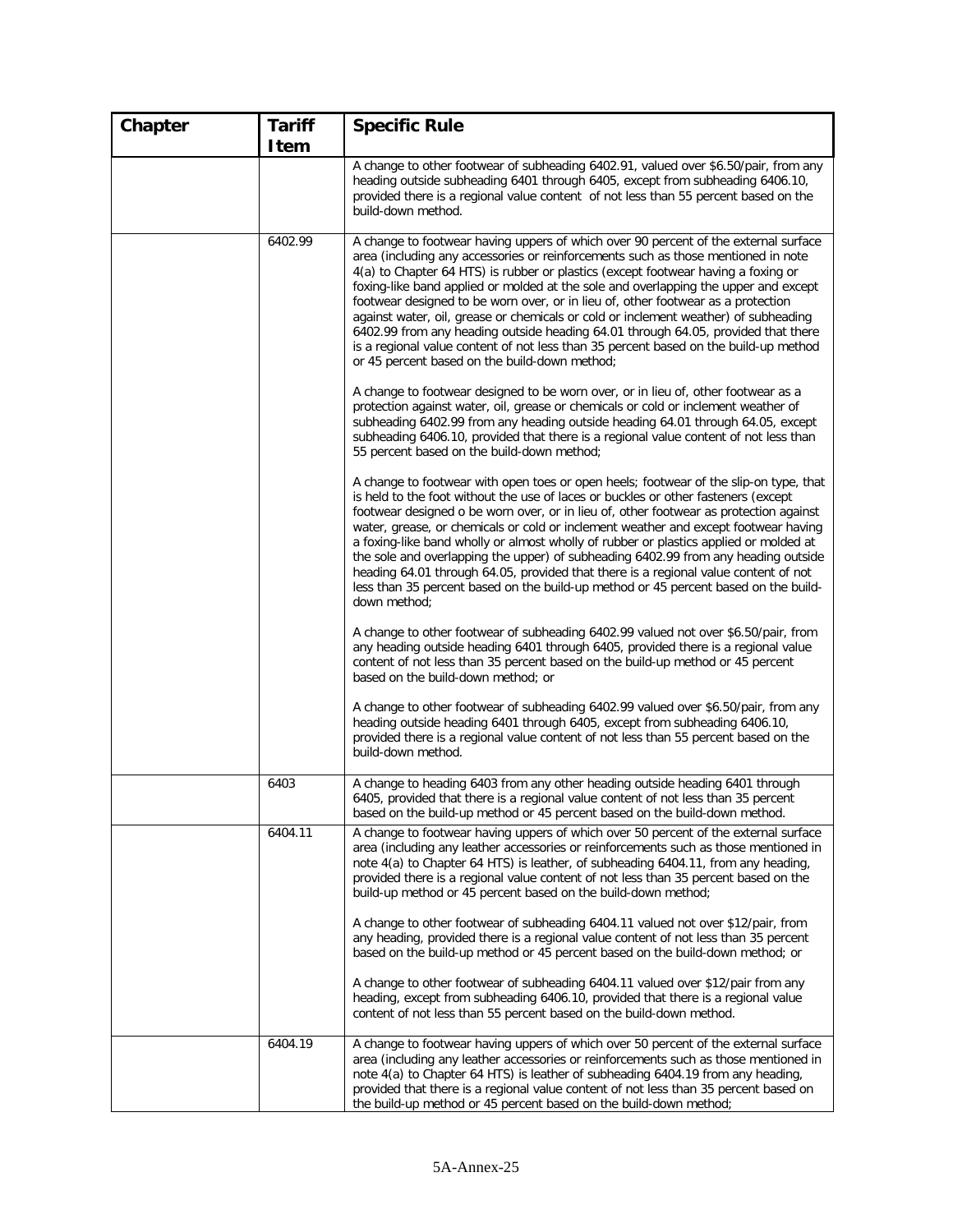| Chapter                                  | <b>Tariff</b><br>Item  | <b>Specific Rule</b>                                                                                                                                                                                                                                                                                                                                                  |
|------------------------------------------|------------------------|-----------------------------------------------------------------------------------------------------------------------------------------------------------------------------------------------------------------------------------------------------------------------------------------------------------------------------------------------------------------------|
|                                          |                        | A change to footwear designed to be worn over, or in lieu of, other footwear as a<br>protection against water, oil, grease or chemicals or cold or inclement weather of<br>subheading 6404.19 from any heading, except from subheading 6406.10, provided<br>that there is a regional value content of not less than 55 percent based on the build-<br>down method: or |
|                                          |                        | A change to any other footwear of subheading 6404.19 from any heading, provided<br>that there is a regional value content of not less than 35 percent based on the build-<br>up method or 45 percent based on the build-down method.                                                                                                                                  |
|                                          | 6404.20                | A change to subheading 6404.20 from any other heading, provided that there is a<br>regional value content of not less than 35 percent based on the build-up method or<br>45 percent based on the build-down method.                                                                                                                                                   |
|                                          | 6405                   | A change to heading 6405 from any other heading, provided that there is a regional<br>value content of not less than 35 percent based on the build-up method or 45<br>percent based on the build-down method.                                                                                                                                                         |
|                                          | 6406.10                | A change to subheading 6406.10 from any other subheading, except from heading<br>6401 through 6405, provided that there is a regional value content of not less than<br>35 percent based on the build-up method or 45 percent based on the build-down<br>method.                                                                                                      |
|                                          | $6406.20 -$<br>6406.99 | A change to subheading 6406.20 through 6406.99 from any other chapter.                                                                                                                                                                                                                                                                                                |
| Chapter 65<br>Headgear and parts thereof |                        |                                                                                                                                                                                                                                                                                                                                                                       |

|      | 6501 - 6502   A change to heading 6501 through 6502 from any other chapter.                                           |
|------|-----------------------------------------------------------------------------------------------------------------------|
|      | 6503 - 6506   A change to heading 6503 through 6506 from any other heading, except from<br>heading 6503 through 6507. |
| 6507 | A change to heading 6507 from any other heading.                                                                      |

#### **Umbrellas, sun umbrellas, walking sticks, seat-sticks, whips, riding-crops and parts thereof**

| 6601 | A change to heading 6601 from any other heading, except from a combination of<br>both: (a) subheading 6603.20; and (b) heading 3920 through 3921, 5007, 5111<br>through 5113, 5208 through 5212, 5309 through 5311, 5407 through 5408, 5512<br>through 5516, 5602 through 5603, 5801 through 5811, 5901 through 5911, 6001<br>through 6002. |
|------|---------------------------------------------------------------------------------------------------------------------------------------------------------------------------------------------------------------------------------------------------------------------------------------------------------------------------------------------|
| 6602 | A change to heading 6602 from any other heading.                                                                                                                                                                                                                                                                                            |
| 6603 | A change to heading 6603 from any other chapter.                                                                                                                                                                                                                                                                                            |

**Chapter 67**

#### **Prepared feathers and down and articles made of feathers or of down; artificial flowers; articles of human hair**

| 6701        | A change to heading 6701 from any other heading; or A change to articles of feather<br>or down of heading 6701 from any other product, including a product in that<br>heading. |
|-------------|--------------------------------------------------------------------------------------------------------------------------------------------------------------------------------|
| 6702 - 6704 | A change to heading 6702 through 6704 from any other heading.                                                                                                                  |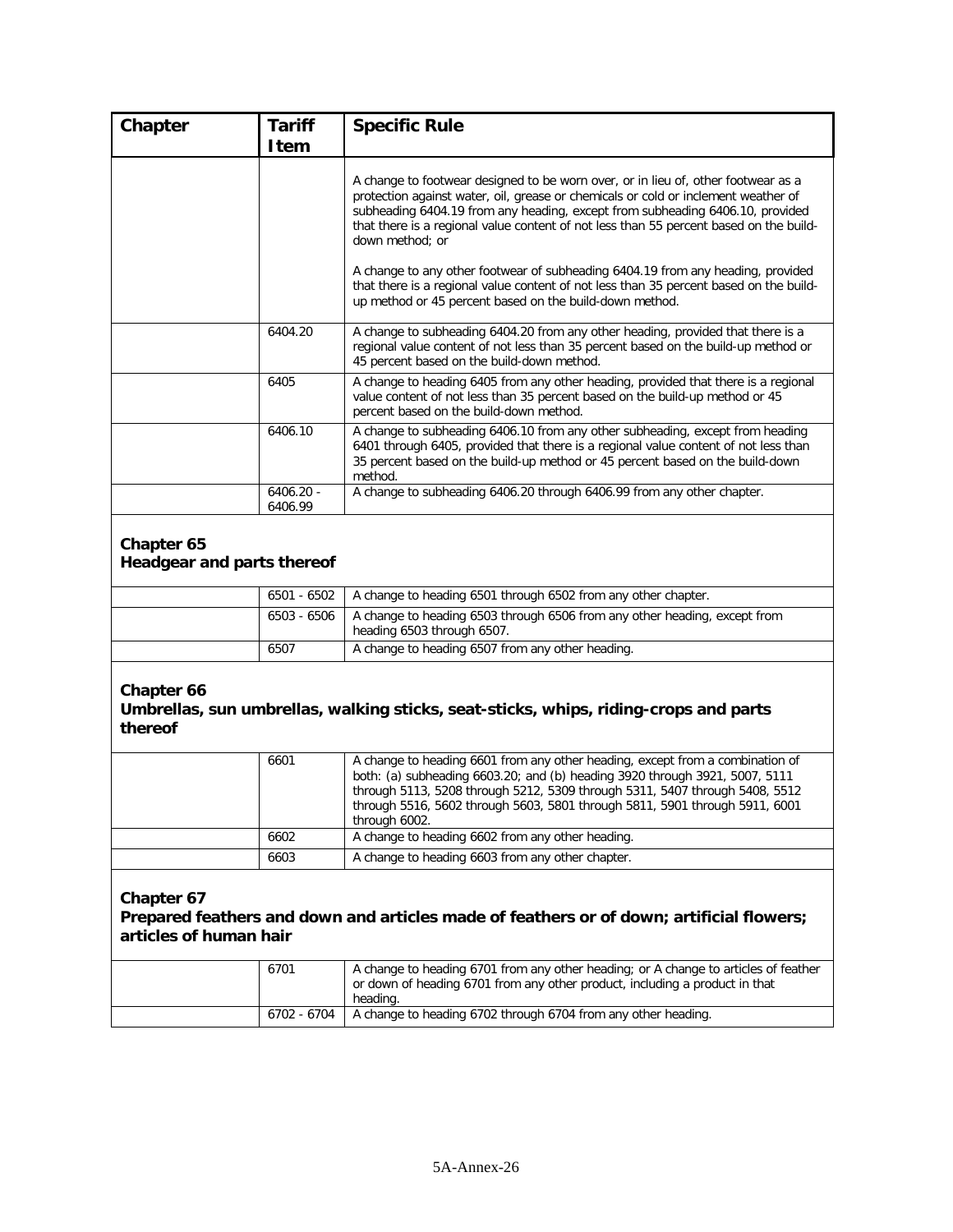| Chapter                                  | <b>Tariff</b><br>Item  | <b>Specific Rule</b>                                                                                                                                                              |
|------------------------------------------|------------------------|-----------------------------------------------------------------------------------------------------------------------------------------------------------------------------------|
| <b>SECTION XIII</b>                      |                        | ARTICLES OF STONE, PLASTER, CEMENT, ASBESTOS, MICA OR SIMILAR MATERIALS;<br>CERAMIC PRODUCTS; GLASS AND GLASSWARE (Chapter 68-70)                                                 |
| <b>Chapter 68</b>                        |                        | Articles of stone, plaster, cement, asbestos, mica or similar materials                                                                                                           |
|                                          | 6801 - 6811            | A change to heading 6801 through 6811 from any other heading.                                                                                                                     |
|                                          | 6812.50                | A change to subheading 6812.50 from any other subheading.                                                                                                                         |
|                                          | $6812.60 -$<br>6812.70 | A change to heading 6812.60 through 6812.70 from any other subheading outside<br>that group.                                                                                      |
|                                          | 6812.90                | A change to subheading from 6812.90 from any other heading.                                                                                                                       |
|                                          | 6813 - 6815            | A change to heading 6813 through 6815 from any other heading.                                                                                                                     |
| Chapter 69<br><b>Ceramic products</b>    | 6901 - 6914            | A change to heading 6901 through 6914 from any other chapter.                                                                                                                     |
|                                          |                        |                                                                                                                                                                                   |
| Chapter 70<br><b>Glass and glassware</b> |                        |                                                                                                                                                                                   |
|                                          | 7001                   | A change to heading 7001 from any other heading.                                                                                                                                  |
|                                          | 7002.10                | A change to subheading 7002.10 from any other heading.                                                                                                                            |
|                                          | 7002.20                | A change to subheading 7002.20 from any other chapter.                                                                                                                            |
|                                          | 7002.31                | A change to subheading 7002.31 from any other heading.                                                                                                                            |
|                                          | 7002.32 -<br>7002.39   | A change to subheading 7002.32 through 7002.39 from any other chapter.                                                                                                            |
|                                          | 7003.12 -<br>7003.20   | A change to subheading 7003.12 through 7003.20 from any other heading, except<br>from heading 7003 through 7006.                                                                  |
|                                          | 7003.30                | A change to subheading 7003.30 from any other heading, except from heading 7003<br>through 7009.                                                                                  |
|                                          | 7004.20                | A change to subheading 7004.20 from any other heading, except from heading 7003<br>through 7009.                                                                                  |
|                                          | 7004.90                | A change to subheading 7004.90 from any other heading, except from heading 7003<br>through 7006.                                                                                  |
|                                          | 7005.10                | A change to subheading 7005.10 from any other heading, except from heading 7003<br>through 7006.<br>A change to subheading 7005.21 through 7005.29 from any other heading, except |
|                                          | 7005.21 -<br>7005.29   | from heading 7003 through 7009.                                                                                                                                                   |
|                                          | 7005.30                | A change to subheading 7005.30 from any other heading, except from heading 7003<br>through 7006.                                                                                  |
|                                          | 7006                   | A change to heading 7006 from any other heading, except from heading 7003<br>through 7009.                                                                                        |
|                                          | 7007                   | A change to heading 7007 from any other heading, except from heading 7003<br>through 7009.                                                                                        |
|                                          | 7008                   | A change to heading 7008 from any other heading.                                                                                                                                  |
|                                          | 7009.10                | A change to subheading 7009.10 from any other subheading.                                                                                                                         |
|                                          | 7009.91 -<br>7009.92   | A change to subheading 7009.91 through 7009.92 from any other heading, except<br>from heading 7003 through 7009.                                                                  |
|                                          | 7010 - 7018            | A change to heading 7010 through 7018 from any other heading, except from<br>heading 7007 through 7018.                                                                           |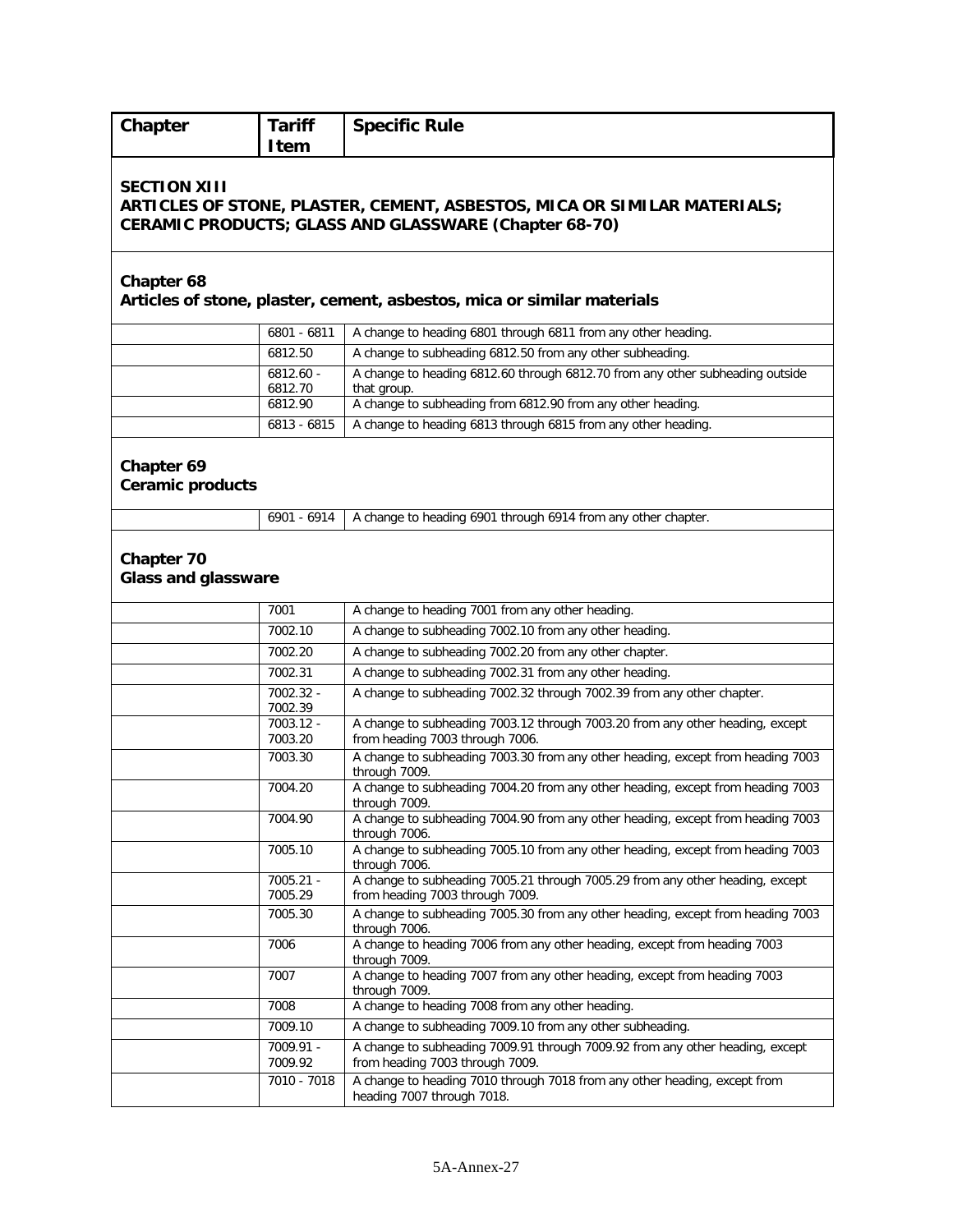|                                                    | <b>Tariff</b><br>Item      | <b>Specific Rule</b>                                                                                                                                              |
|----------------------------------------------------|----------------------------|-------------------------------------------------------------------------------------------------------------------------------------------------------------------|
|                                                    | 7019                       | Refer Annex 4-A.                                                                                                                                                  |
|                                                    | 7020                       | A change to heading 7020 from any other heading.                                                                                                                  |
| <b>SECTION XIV</b><br>JEWELLERY; COIN (Chapter 71) |                            | NATURAL OR CULTURED PEARLS, PRECIOUS OR SEMI-PRECIOUS STONES, PRECIOUS<br>METALS, METALS CLAD WITH PRECIOUS METAL AND ARTICLES THEREOF; IMITATION                 |
| Chapter 71                                         |                            | Natural or cultured pearls, precious or semi-precious stones, precious metals, metals clad<br>with precious metal and articles thereof, imitation jewellery; coin |
|                                                    | 7101                       | A change to heading 7101 from any other heading, except from heading 0307.                                                                                        |
|                                                    | $7102 - 7103$              | A change to heading 7102 through 7103 from any other chapter.                                                                                                     |
|                                                    | 7104 - 7105                | A change to heading 7104 through 7105 from any other heading.                                                                                                     |
|                                                    | 7106 - 7111                | A change to heading 7106 through 7111 from any other chapter.                                                                                                     |
|                                                    | 7112                       | A change to heading 7112 from any other heading.                                                                                                                  |
|                                                    | 7113 - 7117                | A change to heading 7113 through 7117 from any other heading, except from<br>heading 7113 through 7118.                                                           |
|                                                    | 7118                       | A change to heading 7118 from any other heading.                                                                                                                  |
|                                                    |                            |                                                                                                                                                                   |
| Chapter 72<br>Iron and steel                       |                            |                                                                                                                                                                   |
|                                                    |                            |                                                                                                                                                                   |
|                                                    | 7201 - 7205                | A change to heading 7201 through 7205 from any other chapter.                                                                                                     |
|                                                    | 7206 - 7207<br>7208        | A change to heading 7206 through 7207 from any heading outside that group.                                                                                        |
|                                                    | 7209 - 7212                | A change to heading 7208 from any other heading.<br>A change to heading 7209 through 7212 from any other heading, except from<br>heading 7208 through 7216.       |
|                                                    | 7213                       | A change to heading 7213 from any other heading.                                                                                                                  |
|                                                    | 7214 - 7215                | A change to heading 7214 through 7215 from any other heading, except from<br>heading 7208 through 7216.                                                           |
|                                                    | 7216                       | A change to heading 7216 from any other heading, except from heading 7208<br>through 7215.                                                                        |
|                                                    | 7217                       | A change to heading 7217 from any other heading, except from heading 7213<br>through 7215.                                                                        |
|                                                    | 7218                       | A change to heading 7218 from any other heading.                                                                                                                  |
|                                                    | 7219 - 7220                | A change to heading 7219 through 7220 from any other heading outside that group.                                                                                  |
|                                                    | 7221 - 7223                | A change to heading 7221 through 7223 from any other heading, except from<br>heading 7221 through 7222.                                                           |
|                                                    | 7224                       | A change to heading 7224 from any other heading.                                                                                                                  |
|                                                    | 7225 - 7226<br>7227 - 7229 | A change to heading 7225 through 7226 from any other heading outside that group.                                                                                  |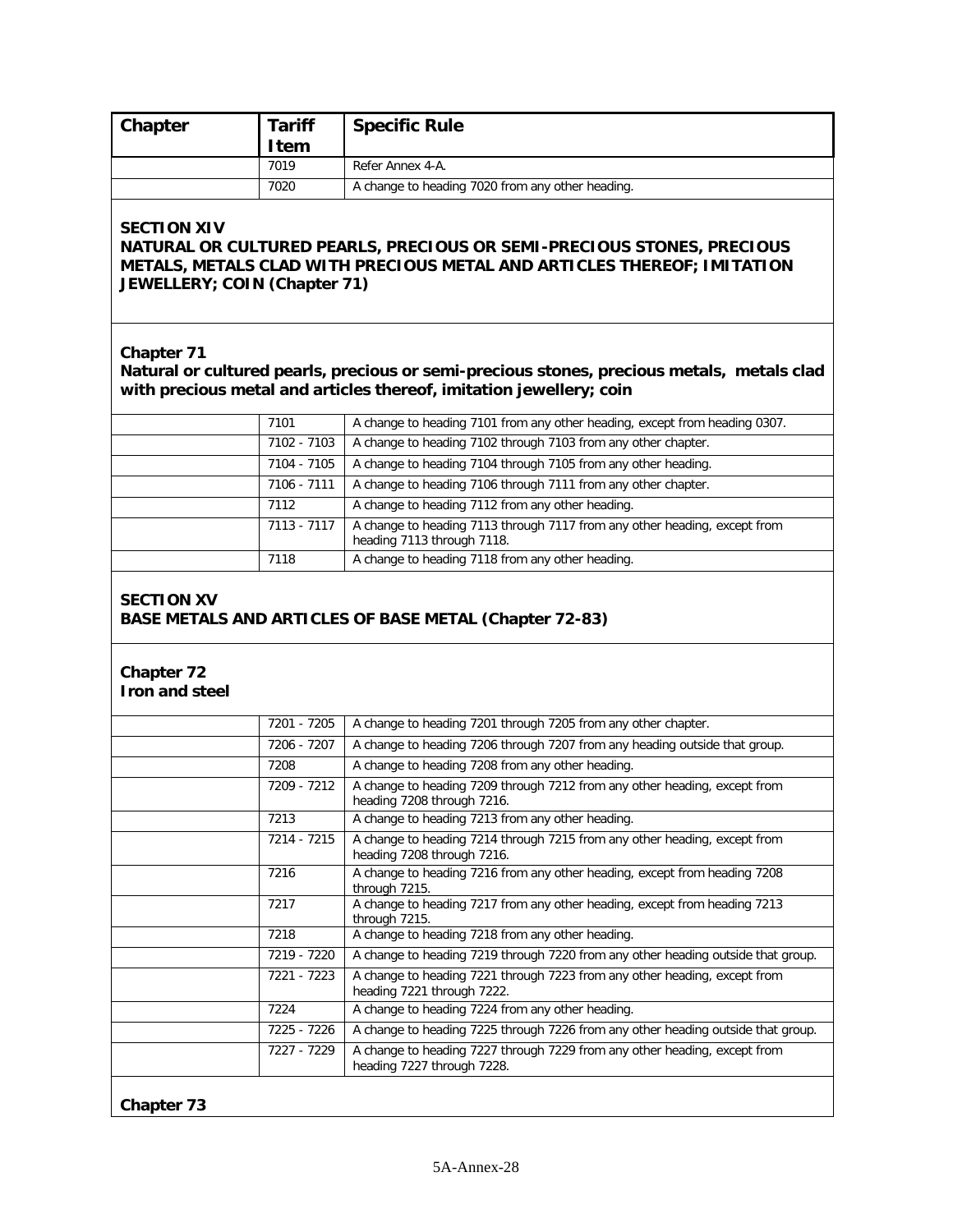| Chapter                   | <b>Tariff</b>        | <b>Specific Rule</b>                                                                                                                                                                                                                                                                                                                                                                                                               |
|---------------------------|----------------------|------------------------------------------------------------------------------------------------------------------------------------------------------------------------------------------------------------------------------------------------------------------------------------------------------------------------------------------------------------------------------------------------------------------------------------|
|                           | <b>I</b> tem         |                                                                                                                                                                                                                                                                                                                                                                                                                                    |
| Articles of iron or steel |                      |                                                                                                                                                                                                                                                                                                                                                                                                                                    |
|                           | 7301 - 7307          | A change to heading 7301 through 7307 from any other chapter; or A change to a<br>product of subheading 7304.41 having an external diameter of less than 19 mm from<br>subheading 7304.49.                                                                                                                                                                                                                                         |
|                           | 7308                 | A change to heading 7308 from any other heading, except for changes resulting from<br>the following processes performed on angles, shapes, or sections classified in<br>heading 7216:                                                                                                                                                                                                                                              |
|                           |                      | (a) drilling, punching, notching, cutting, cambering, or sweeping, whether<br>performed individually or in combination;                                                                                                                                                                                                                                                                                                            |
|                           |                      | adding attachments or weldments for composite construction;<br>(b)                                                                                                                                                                                                                                                                                                                                                                 |
|                           |                      | adding attachments for handling purposes;<br>(c)                                                                                                                                                                                                                                                                                                                                                                                   |
|                           |                      | (d) adding weldments, connectors or attachments to H- sections or I-sections,<br>provided that the maximum dimension of the weldments, connectors or attachments<br>is not greater than the dimension between the inner surfaces of the flanges of the H-<br>sections or I-sections; or                                                                                                                                            |
|                           |                      | (e) painting, galvanizing, or otherwise coating; or Adding a simple base plate<br>without stiffening elements, individually or in combination with drilling, punching,<br>notching, or cutting, to create an article suitable as a column.                                                                                                                                                                                         |
|                           | 7309 - 7311          | A change to heading 7309 through 7311 from any other heading outside that group.                                                                                                                                                                                                                                                                                                                                                   |
|                           | 7312 - 7314          | A change to heading 7312 through 7314 from any other heading.                                                                                                                                                                                                                                                                                                                                                                      |
|                           | 7315.11 -<br>7315.12 | A change to subheading 7315.11 through 7315.12 from any other heading; or A<br>change to subheading 7315.11 through 7315.12 from subheading 7315.19, whether<br>or not there is also a change from any other heading, provided that there is a<br>regional value content of not less than 35 percent based on the build-up method or<br>45 percent based on the build-down method.                                                 |
|                           | 7315.19              | A change to subheading 7315.90 from any other subheading.                                                                                                                                                                                                                                                                                                                                                                          |
|                           | 7315.20 -<br>7315.89 | A change to subheading 7315.20 through 7315.89 from any other heading; or A<br>change to subheading 7315.20 through 7315.89 from subheading 7315.90, whether<br>or not there is also a change from any other heading, provided that there is a<br>regional value content of not less than 35 percent based on the build-up method or<br>45 percent based on the build-down method.                                                 |
|                           | 7315.90              | A change to subheading 7315.90 from any other heading.                                                                                                                                                                                                                                                                                                                                                                             |
|                           | 7316                 | A change to heading 7316 from any other heading, except from heading 7312 or<br>7315.                                                                                                                                                                                                                                                                                                                                              |
|                           | 7317 - 7318          | A change to heading 7317 through 7318 from any heading outside that group.                                                                                                                                                                                                                                                                                                                                                         |
|                           | 7319 - 7320          | A change to heading 7319 through 7320 from any other heading, including from<br>another heading within that group.                                                                                                                                                                                                                                                                                                                 |
|                           | 7321.11 -<br>7321.83 | A change to subheading 7321.11 through 7321.83 from any other heading, including<br>another heading within that group; or A change to subheading 7321.11 through<br>7321.83 from subheading 7321.90, whether or not there is also a change from any<br>other heading, provided that there is a regional value content of not less than 35<br>percent based on the build-up method or 45 percent based on the build-down<br>method. |
|                           | 7321.90              | A change to subheading 7321.90 from any other heading; or No change in tariff<br>classification is required, provided that there is regional value content of not less than<br>35 percent based on the build-up method or 45 percent based on the build-down<br>method.                                                                                                                                                            |
|                           | 7322 - 7323          | A change to heading 7322 through 7323 from any heading outside that group.                                                                                                                                                                                                                                                                                                                                                         |
|                           | 7324.10 -<br>7324.29 | A change to subheading 7324.10 through 7324.29 from any other heading; or No<br>change in tariff classification is required, provided that there is a regional value<br>content of not less than 35 percent based on the build-up method or 45 percent<br>based on the build-down method.                                                                                                                                          |
|                           | 7324.90              | A change to subheading 7324.90 from any other heading.                                                                                                                                                                                                                                                                                                                                                                             |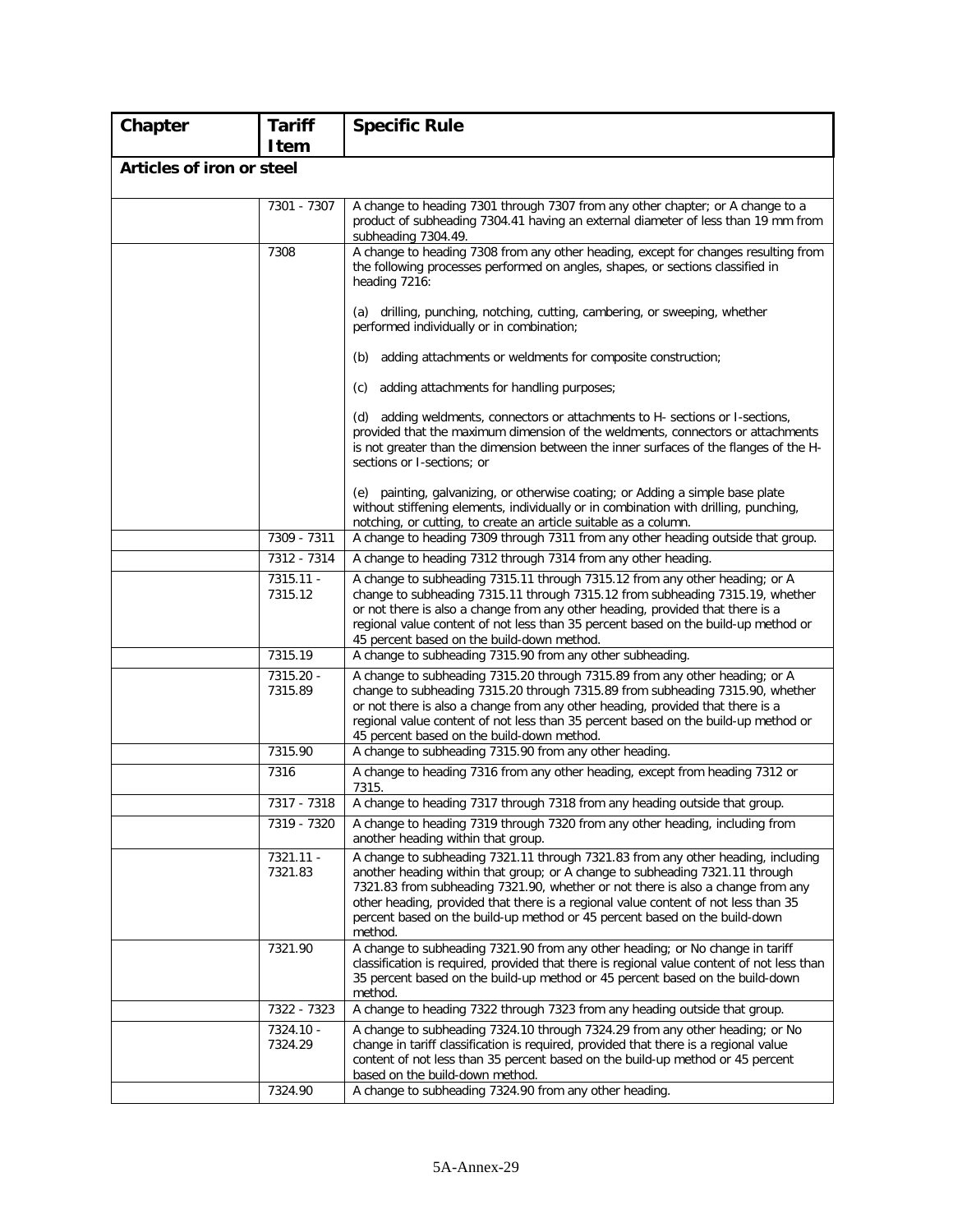| Chapter                                                 | <b>Tariff</b>          | <b>Specific Rule</b>                                                                                                                                                                                                                                                    |
|---------------------------------------------------------|------------------------|-------------------------------------------------------------------------------------------------------------------------------------------------------------------------------------------------------------------------------------------------------------------------|
|                                                         | <b>Item</b>            |                                                                                                                                                                                                                                                                         |
|                                                         | $7325.10 -$<br>7326.20 | A change to subheading 7325.10 through 7326.20 from any subheading outside that<br>group.                                                                                                                                                                               |
|                                                         | 7326.90                | A change to subheading 7326.90 from any other heading, except from heading 7325.                                                                                                                                                                                        |
|                                                         |                        |                                                                                                                                                                                                                                                                         |
| <b>Chapter 74</b>                                       |                        |                                                                                                                                                                                                                                                                         |
| <b>Copper and articles thereof</b>                      |                        |                                                                                                                                                                                                                                                                         |
|                                                         | 7401 - 7403            | A change to heading 7401 through 7403 from any other heading.                                                                                                                                                                                                           |
|                                                         | 7404                   | No change in tariff classification required, provided that the waste and scrap are<br>wholly obtained or produced entirely in the United States of America or Australia or in<br>the United States of America and Australia as defined in Article 5.18 of this chapter. |
|                                                         | 7405 - 7407            | A change to heading 7405 through 7407 from any other heading.                                                                                                                                                                                                           |
|                                                         | 7408                   | A change to heading 7408 from any other heading except from heading 7407.                                                                                                                                                                                               |
|                                                         | 7409                   | A change to heading 7409 from any other heading.                                                                                                                                                                                                                        |
|                                                         | 7410                   | A change to heading 7410 from any other heading, except from plate, sheet, or strip<br>classified in heading 7409 of a thickness less than 5mm.                                                                                                                         |
|                                                         | 7411 - 7418            | A change to heading 7411 through 7418 from any other heading.                                                                                                                                                                                                           |
|                                                         | 7419                   | A change to heading 7419 from any other heading.                                                                                                                                                                                                                        |
| <b>Chapter 75</b><br><b>Nickel and articles thereof</b> |                        |                                                                                                                                                                                                                                                                         |
|                                                         | 7501 - 7505            | A change to heading 7501 through 7505 from any other heading, including from<br>another heading within that group.                                                                                                                                                      |
|                                                         | 7506                   | A change to heading 7506 from any other heading; or A change to foil, not exceeding<br>0.15 mm in thickness, from any other good of heading 7506, provided that there has<br>been a reduction in thickness of no less than 50 percent.                                  |
|                                                         | 7507.11 -<br>7508.90   | A change to subheading 7507.11 through 7508.90 from any other subheading.                                                                                                                                                                                               |
| Chapter 76<br>Aluminium and articles thereof            |                        |                                                                                                                                                                                                                                                                         |
|                                                         | 7601                   | A change to heading 7601 from any other chapter.                                                                                                                                                                                                                        |
|                                                         | 7602                   | A change to heading 7602 from any other heading.                                                                                                                                                                                                                        |
|                                                         | 7603                   | A change to heading 7603 from any other chapter.                                                                                                                                                                                                                        |
|                                                         | 7604                   | A change to heading 7604 from any other heading except from heading 7605<br>through 7606.                                                                                                                                                                               |
|                                                         | 7605                   | A change to heading 7605 from any other heading, except from heading 7604.                                                                                                                                                                                              |
|                                                         | 7606.11                | A change to subheading 7606.11 from any other heading.                                                                                                                                                                                                                  |
|                                                         | 7606.12                | A change to subheading 7606.12 from any other heading except from heading 7604<br>through 7606.                                                                                                                                                                         |
|                                                         | 7606.91                | A change to subheading 7606.91 from any other heading.                                                                                                                                                                                                                  |
|                                                         | 7606.92                | A change to subheading 7606.92 from any other heading, except from heading 7604<br>through 7606.                                                                                                                                                                        |
|                                                         | 7607                   | A change to heading 7607 from any other heading.                                                                                                                                                                                                                        |
|                                                         | 7608 - 7609            | A change to heading 7608 through 7609 from any other heading outside that group.                                                                                                                                                                                        |
|                                                         | 7610 - 7613            | A change to heading 7610 through 7613 from any other heading, including from<br>another heading within that group.                                                                                                                                                      |
|                                                         | 7614.10                | A change to subheading 7614.10 from any other heading.                                                                                                                                                                                                                  |
|                                                         | 7614.90                | A change to subheading 7614.90 from any other heading, except from heading 7604<br>through 7605.                                                                                                                                                                        |
|                                                         | 7615                   | A change to heading 7615 from any other heading.                                                                                                                                                                                                                        |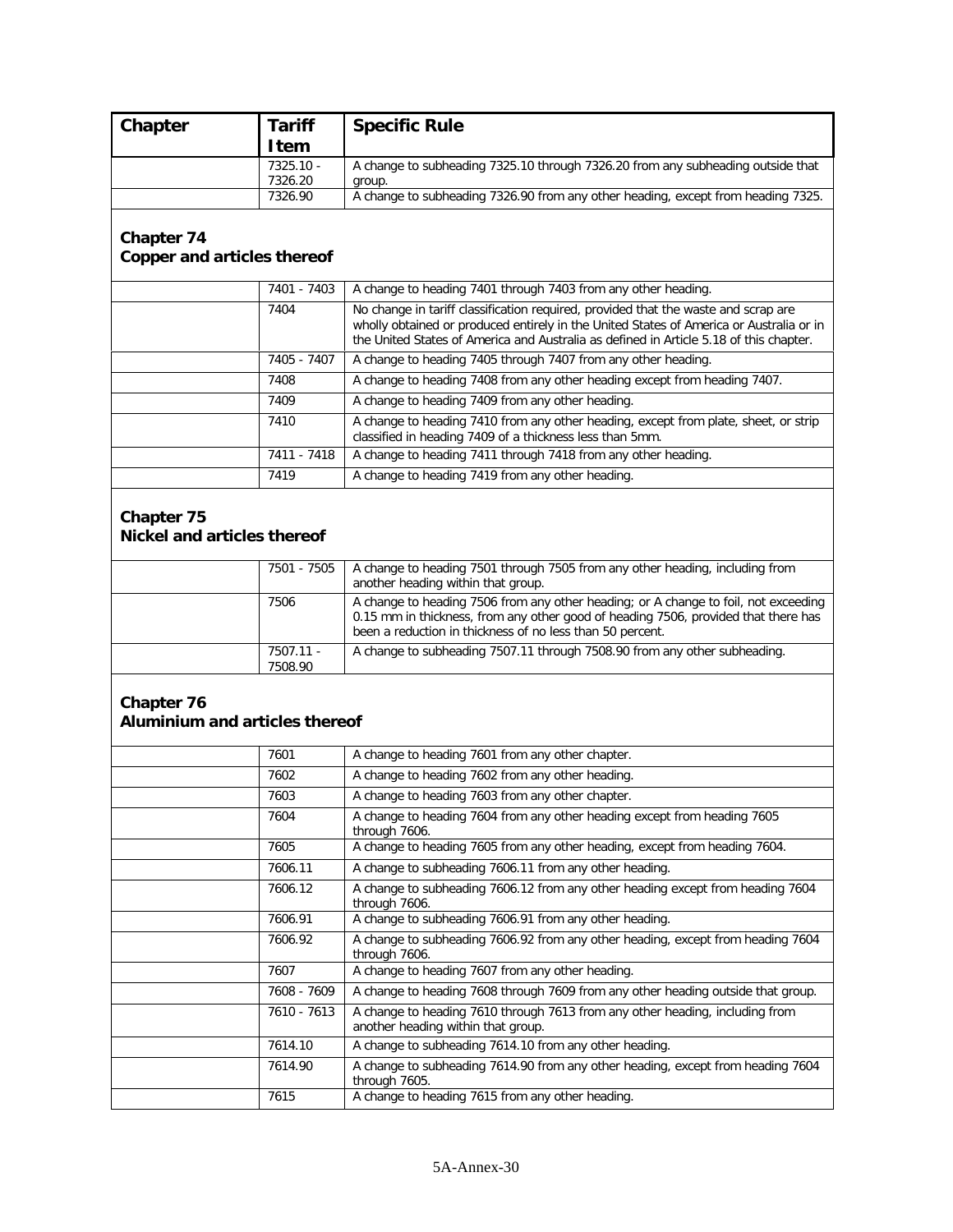| Chapter                                      | Tariff               | <b>Specific Rule</b>                                                                                               |
|----------------------------------------------|----------------------|--------------------------------------------------------------------------------------------------------------------|
|                                              | <b>I</b> tem         |                                                                                                                    |
|                                              | 7616.10              | A change to subheading 7616.10 from any other heading.                                                             |
|                                              | 7616.91 -            | A change to subheading 7616.91 through 7616.99 from any other subheading.                                          |
|                                              | 7616.99              |                                                                                                                    |
| <b>Chapter 78</b>                            |                      |                                                                                                                    |
| Lead and articles thereof                    |                      |                                                                                                                    |
|                                              | 7801 - 7802          | A change to heading 7801 through 7802 from any other chapter.                                                      |
|                                              | 7803 - 7806          | A change to heading 7803 through 7806 from any other heading, including from                                       |
|                                              |                      | another heading within that group.                                                                                 |
|                                              |                      |                                                                                                                    |
| Chapter 79                                   |                      |                                                                                                                    |
| Zinc and articles thereof                    |                      |                                                                                                                    |
|                                              | 7901 - 7902          | A change to heading 7901 through 7902 from any other chapter.                                                      |
|                                              | 7903.10              | A change to subheading 7903.10 from any other chapter.                                                             |
|                                              | 7903.90              | A change to subheading 7903.90 from any other heading.                                                             |
|                                              | $7904 - 7907$        | A change to heading 7904 through 7907 from any other heading, including from                                       |
|                                              |                      | another heading within that group.                                                                                 |
|                                              |                      |                                                                                                                    |
| <b>Chapter 80</b>                            |                      |                                                                                                                    |
| Tin and articles thereof                     |                      |                                                                                                                    |
|                                              | 8001 - 8002          | A change to heading 8001 through 8002 from any other chapter.                                                      |
|                                              | 8003 - 8004          | A change to heading 8003 through 8004 from any other heading, including from                                       |
|                                              |                      | another heading within that group.                                                                                 |
|                                              | 8005                 | A change to heading 8005 from any other heading, except from heading 8004.                                         |
|                                              | 8006 - 8007          | A change to heading 8006 through 8007 from any other heading, including from<br>another heading within that group. |
|                                              |                      |                                                                                                                    |
| <b>Chapter 81</b>                            |                      |                                                                                                                    |
| Other base metals; cermets; articles thereof |                      |                                                                                                                    |
|                                              | $8101.10 -$          | A change to subheading 8101.10 through 8101.94 from any other chapter.                                             |
|                                              | 8101.94              |                                                                                                                    |
|                                              | 8101.95              | A change to subheading 8101.95 from any other subheading.                                                          |
|                                              | 8101.96              | A change to subheading 8101.96 from any other subheading, except from<br>subheading 8101.95.                       |
|                                              | 8101.97              | A change to subheading 8101.97 from any other chapter.                                                             |
|                                              | 8101.99              | A change to subheading 8101.99 from any other subheading.                                                          |
|                                              | $8102.10 -$          | A change to subheading 8102.10 through 8102.94 from any other chapter.                                             |
|                                              | 8102.94<br>8102.95   | A change to subheading 8102.95 from any other subheading.                                                          |
|                                              | 8102.96              | A change to subheading 8102.96 from any other subheading, except from                                              |
|                                              |                      | subheading 8102.95.                                                                                                |
|                                              | 8102.97              | A change to subheading 8102.97 from any other chapter.                                                             |
|                                              | 8102.99              | A change to subheading 8102.99 from any other subheading.                                                          |
|                                              | 8103.20 -<br>8103.30 | A change to subheading 8103.20 through 8103.30 from any other chapter.                                             |
|                                              | 8103.90              | A change to subheading 8103.90 from any other subheading.                                                          |
|                                              | $8104.11 -$          | A change to subheading 8104.11 through 8104.20 from any other chapter.                                             |
|                                              | 8104.20<br>8104.30 - | A change to subheading 8104.30 through 8104.90 from any other subheading.                                          |
|                                              | 8104.90              |                                                                                                                    |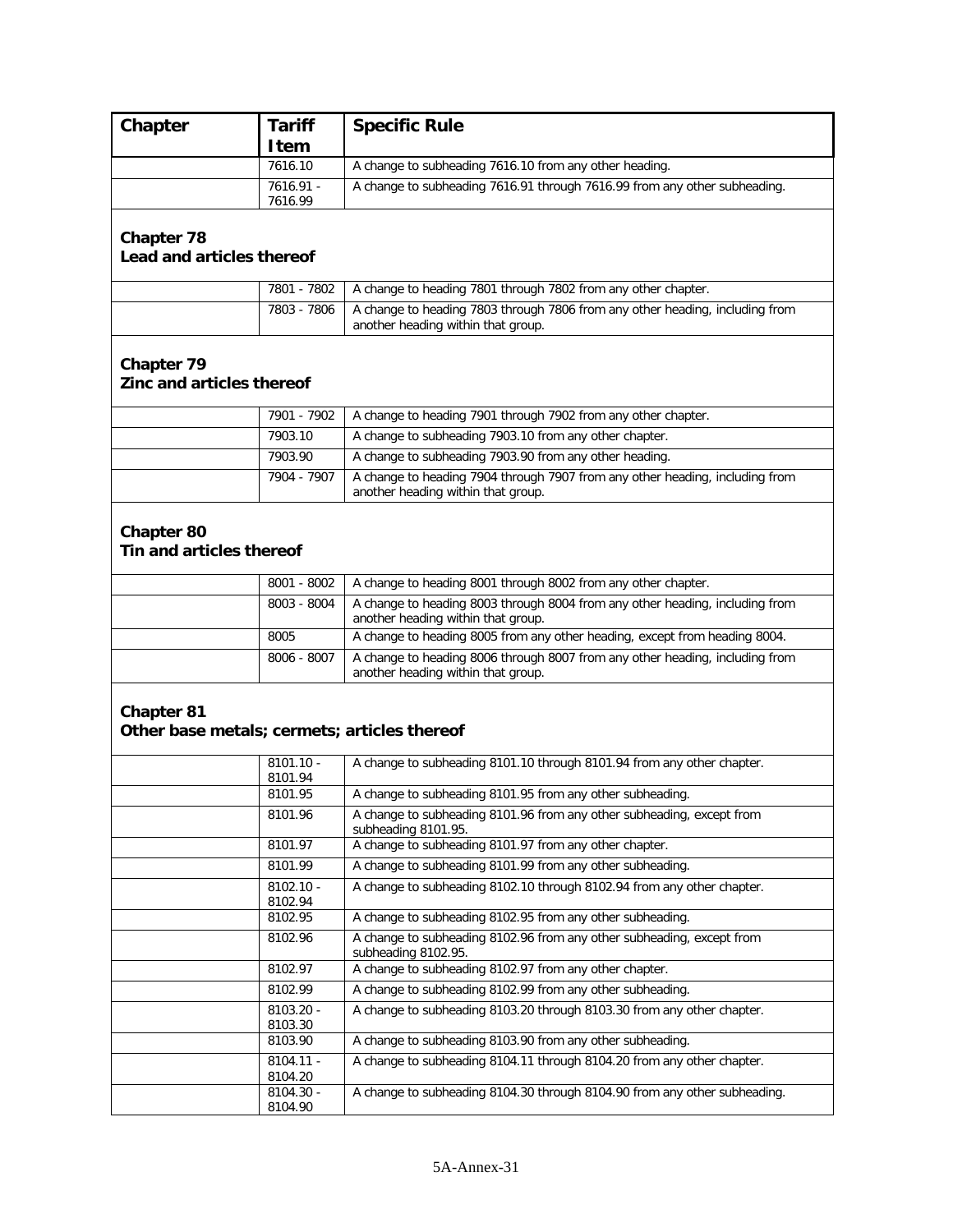| Chapter | <b>Tariff</b>          | <b>Specific Rule</b>                                                                                                                                                                                                                                                                      |
|---------|------------------------|-------------------------------------------------------------------------------------------------------------------------------------------------------------------------------------------------------------------------------------------------------------------------------------------|
|         | Item                   |                                                                                                                                                                                                                                                                                           |
|         | 8105.20 -<br>8105.30   | A change to subheading 8105.20 through 8105.30 from any other chapter.                                                                                                                                                                                                                    |
|         | 8105.90                | A change to subheading 8105.90 from any other subheading.                                                                                                                                                                                                                                 |
|         | 8106                   | A change to heading 8106 from any other chapter; or No change in tariff<br>classification is required, provided that there is a regional value content of not less<br>than 35 percent based on the build-up method or 45 percent based on the build-<br>down method.                      |
|         | 8107.20                | A change to subheading 8107.20 from any other chapter.                                                                                                                                                                                                                                    |
|         | 8107.30                | A change to subheading 8107.30 from any other chapter.                                                                                                                                                                                                                                    |
|         | 8107.90                | A change to subheading 8107.90 from any other subheading.                                                                                                                                                                                                                                 |
|         | 8108.20 -<br>8108.30   | A change to subheading 8108.20 through 8108.30 from any other chapter.                                                                                                                                                                                                                    |
|         | 8108.90                | A change to subheading 8108.90 from any other subheading.                                                                                                                                                                                                                                 |
|         | 8109.20 -<br>8109.30   | A change to subheading 8109.20 through 8109.30 from any other chapter.                                                                                                                                                                                                                    |
|         | 8109.90                | A change to subheading 8109.90 from any other subheading.                                                                                                                                                                                                                                 |
|         | 8110-8111              | A change to heading 8110 through 8111 from any other chapter; or No change in<br>tariff classification is required, provided that there is a regional value content of not<br>less than 35 percent based on the build-up method or 45 percent based on the build-<br>down method.         |
|         | $8112.12 -$<br>8112.13 | A change to subheading 8112.12 through 8112.13 from any other chapter.                                                                                                                                                                                                                    |
|         | 8112.19                | A change to subheading 8112.19 from any other subheading, provided that there is a<br>regional value content of not less than 35 percent based on the build-up method or<br>45 percent based on the build-down method.                                                                    |
|         | $8112.21 -$<br>8112.59 | A change to subheading 8112.21 through 8112.59 from any other chapter; or No<br>change in tariff classification is required, provided that there is a regional value<br>content of not less than 35 percent based on the build-up method or 45 percent<br>based on the build-down method. |
|         | 8112.92                | A change to subheading 8112.92 from any other chapter.                                                                                                                                                                                                                                    |
|         | 8112.99                | A change to subheading 8112.99 from any other subheading.                                                                                                                                                                                                                                 |
|         | 8113                   | A change to heading 8113 from any other chapter; or No change in tariff<br>classification is required, provided that there is a regional value content of not less<br>than 35 percent based on the build-up method or 45 percent based on the build-<br>down method.                      |

**Tools, implements, cutlery, spoons and forks, of base metal; parts thereof of base metal**

| 8201 - 8206            | A change to heading 8201 through 8206 from any other chapter.                                                                                                                                                                                                                                                                                                                |
|------------------------|------------------------------------------------------------------------------------------------------------------------------------------------------------------------------------------------------------------------------------------------------------------------------------------------------------------------------------------------------------------------------|
| 8207.13                | A change to subheading 8207.13 from any other chapter; or A change to subheading<br>8207.13 from heading 8209 or subheading 8207.19, provided that there is a regional<br>value content of not less than 35 percent based on the build-up method or 45<br>percent based on the build-down method.                                                                            |
| $8207.19 -$<br>8207.90 | A change to subheading 8207.19 through 8207.90 from any other chapter.                                                                                                                                                                                                                                                                                                       |
| 8208 - 8215            | A change to heading 8208 through 8215 from any other chapter; or A change to<br>subheading 8211.91 through 8211.93 from subheading 8211.95, whether or not<br>there is also a change from another chapter, provided that there is also a regional<br>value content of not less than 35 percent based on the build-up method or 45<br>percent based on the build-down method. |

#### **Chapter 83 Miscellaneous articles of base metal**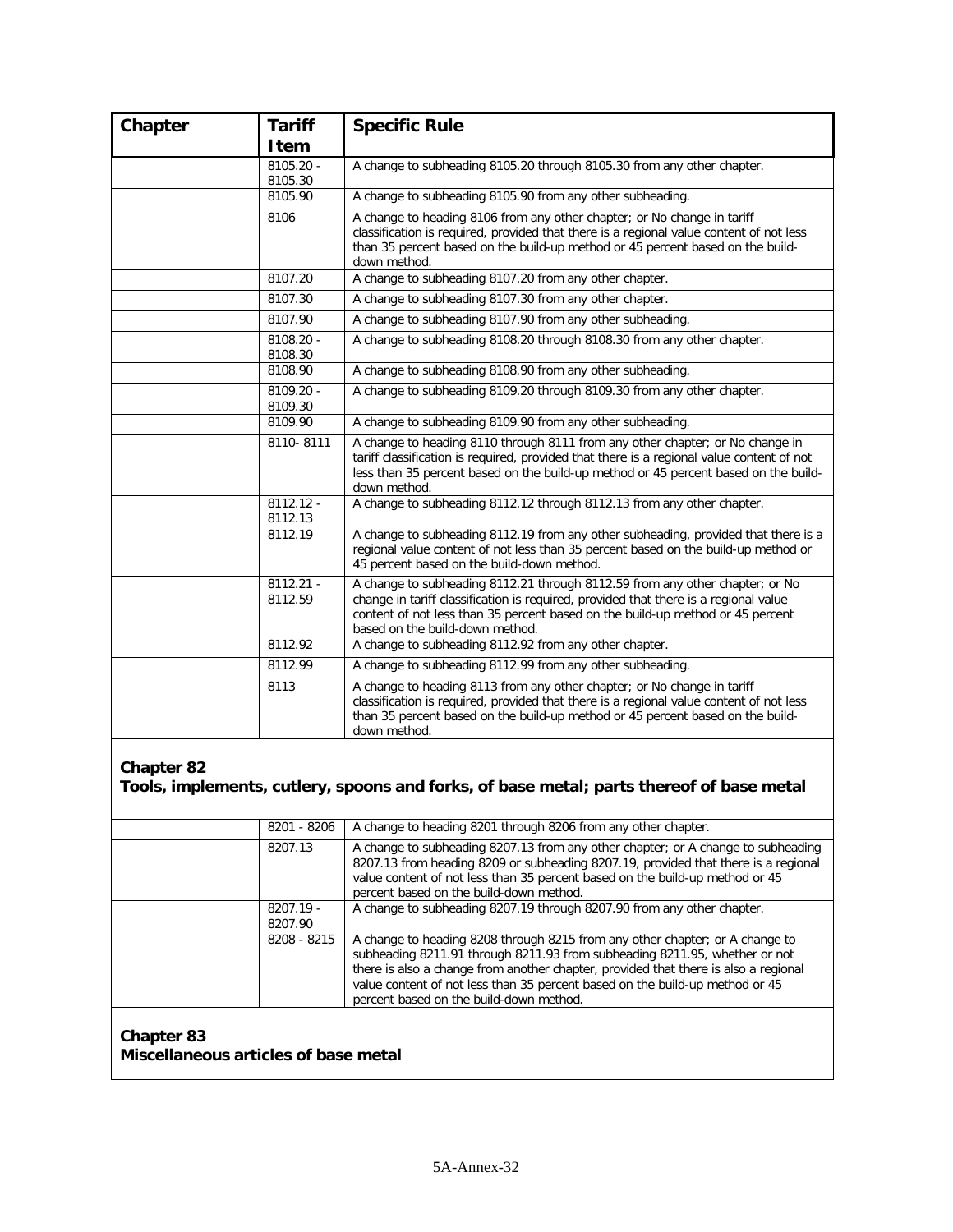| Chapter | <b>Tariff</b>          | <b>Specific Rule</b>                                                                                                                                                                                                                                                                                                                                                               |
|---------|------------------------|------------------------------------------------------------------------------------------------------------------------------------------------------------------------------------------------------------------------------------------------------------------------------------------------------------------------------------------------------------------------------------|
|         | Item                   |                                                                                                                                                                                                                                                                                                                                                                                    |
|         | $8301.10 -$<br>8301.40 | A change to subheading 8301.10 through 8301.40 from any other chapter; or A<br>change to subheading 8301.10 through 8301.40 from subheading 8301.60, whether<br>or not there is also a change from any other chapter, provided that there is a<br>regional value content of not less than 35 percent based on the build-up method or<br>45 percent based on the build-down method. |
|         | 8301.50                | A change to subheading 8301.50 from any other chapter; or A change to subheading<br>8301.50 from any other subheading, provided that there is a regional value content<br>of not less than 35 percent based on the build-up method or 45 percent based on the<br>build-down method.                                                                                                |
|         | $8301.60 -$<br>8301.70 | A change to subheading 8301.60 through 8301.70 from any other chapter.                                                                                                                                                                                                                                                                                                             |
|         | 8302 - 8304            | A change to heading 8302 through 8304 from any other heading.                                                                                                                                                                                                                                                                                                                      |
|         | 8305.10 -<br>8305.20   | A change to subheading 8305.10 through 8305.20 from any other chapter; or A<br>change to subheading 8305.10 through 8305.20 from any other subheading,<br>provided that there is a regional value content of not less than 35 percent based on<br>the build-up method or 45 percent based on the build-down method.                                                                |
|         | 8305.90                | A change to subheading 8305.90 from any other heading.                                                                                                                                                                                                                                                                                                                             |
|         | 8306.10                | A change to subheading 8306.10 from any other chapter.                                                                                                                                                                                                                                                                                                                             |
|         | 8306.21 -<br>8306.30   | A change to subheading 8306.21 through 8306.30 from any other heading.                                                                                                                                                                                                                                                                                                             |
|         | 8307                   | A change to heading 8307 from any other heading.                                                                                                                                                                                                                                                                                                                                   |
|         | 8308.10 -<br>8308.20   | A change to subheading 8308.10 through 8308.20 from any other chapter; or A<br>change to subheading 8308.10 through 8308.20 from any other subheading,<br>provided that there is a regional value content of not less than 35 percent based on<br>the build-up method or 45 percent based on the build-down method.                                                                |
|         | 8308.90                | A change to subheading 8308.90 from any other heading.                                                                                                                                                                                                                                                                                                                             |
|         | 8309 - 8310            | A change to heading 8309 through 8310 from any other heading.                                                                                                                                                                                                                                                                                                                      |
|         | $8311.10 -$<br>8311.30 | A change to subheading 8311.10 through 8311.30 from any other chapter; or A<br>change to subheading 8311.10 through 8311.30 from any other subheading,<br>provided that there is a regional value content of not less than 35 percent based on<br>the build-up method or 45 percent based on the build-down method.                                                                |
|         | 8311.90                | A change to subheading 8311.90 from any other heading.                                                                                                                                                                                                                                                                                                                             |

#### **SECTION XVI**

**MACHINERY AND MECHANICAL APPLIANCES; ELECTRICAL EQUIPMENT; PARTS THEREOF; SOUND RECORDERS AND REPRODUCERS, TELEVISION IMAGE AND SOUND RECORDERS AND REPRODUCERS, AND PARTS AND ACCESSORIES OF SUCH ARTICLES (Chapter 84-85)**

#### **Chapter 84**

#### **Nuclear reactors, boilers, machinery and mechanical appliances; parts thereof**

| $8401.10 -$<br>8401.30 | A change to subheading 8401.10 through 8401.30 from any other subheading.                                                                                                                                                                                                                                                                          |
|------------------------|----------------------------------------------------------------------------------------------------------------------------------------------------------------------------------------------------------------------------------------------------------------------------------------------------------------------------------------------------|
| 8401.40                | A change to subheading 8401.40 from any other heading.                                                                                                                                                                                                                                                                                             |
| 8402.11                | A change to subheading 8402.11 from any other heading; or A change to subheading<br>8402.11 from subheading 8402.90, whether or not there is also a change from any<br>other heading, provided that there is a regional value content of not less than 35<br>percent based on the build-up method or 45 percent based on the build-down<br>method. |
| 8402.12                | A change to subheading 8402.12 from any other heading; or A change to subheading<br>8402.12 from any other subheading, provided that there is a regional value content<br>of not less than 35 percent based on the build-up method or 45 percent based on the<br>build-down method.                                                                |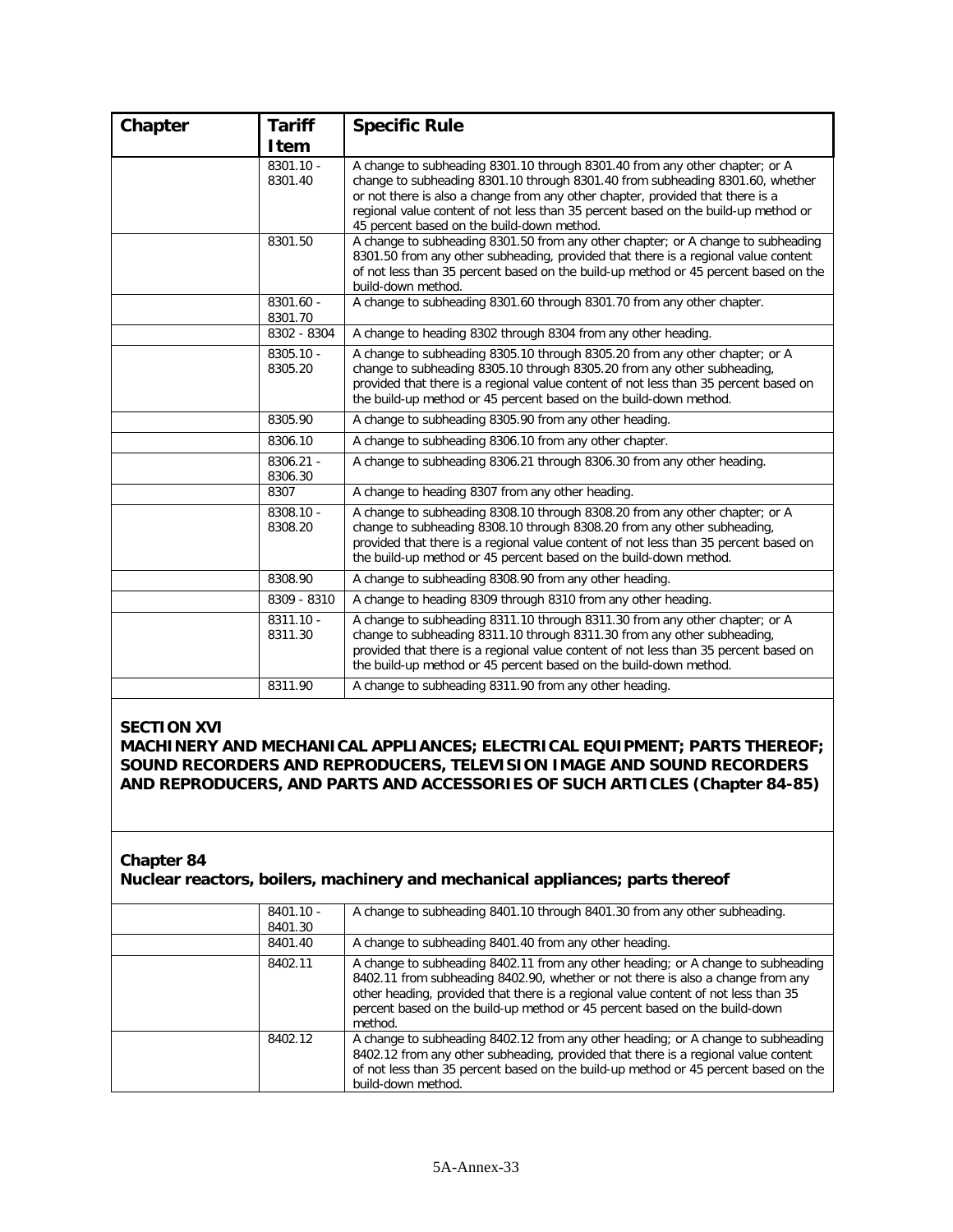| Chapter | <b>Tariff</b>        | <b>Specific Rule</b>                                                                                                                                                                                                                                                                                                                                                                                                                                                                                                                                                          |
|---------|----------------------|-------------------------------------------------------------------------------------------------------------------------------------------------------------------------------------------------------------------------------------------------------------------------------------------------------------------------------------------------------------------------------------------------------------------------------------------------------------------------------------------------------------------------------------------------------------------------------|
|         | Item                 |                                                                                                                                                                                                                                                                                                                                                                                                                                                                                                                                                                               |
|         | 8402.19              | A change to subheading 8402.19 from any other heading; or A change to subheading<br>8402.19 from subheading 8402.90, whether or not there is also a change from any<br>other heading, provided that there is a regional value content of not less than 35<br>percent based on the build-up method or 45 percent based on the build-down<br>method.                                                                                                                                                                                                                            |
|         | 8402.20              | A change to subheading 8402.20 from any other heading; or A change to subheading<br>8402.20 from any other subheading, provided that there is a regional value content<br>of not less than 35 percent based on the build-up method or 45 percent based on the<br>build-down method.                                                                                                                                                                                                                                                                                           |
|         | 8402.90              | A change to subheading 8402.90 from any other heading; or No change in tariff<br>classification is required, provided that there is a regional value content of not less<br>than 35 percent based on the build-up method or 45 percent based on the build-<br>down method.                                                                                                                                                                                                                                                                                                    |
|         | 8403.10              | A change to subheading 8403.10 from any other subheading.                                                                                                                                                                                                                                                                                                                                                                                                                                                                                                                     |
|         | 8403.90              | A change to subheading 8403.90 from any other heading.                                                                                                                                                                                                                                                                                                                                                                                                                                                                                                                        |
|         | 8404.10              | A change to subheading 8404.10 from any other subheading.                                                                                                                                                                                                                                                                                                                                                                                                                                                                                                                     |
|         | 8404.20              | A change to subheading 8404.20 from any other heading; or A change to subheading<br>8404.20 from subheading 8404.90, whether or not there is also a change from any<br>other heading, provided that there is a regional value content of not less than 35<br>percent based on the build-up method or 45 percent based on the build-down<br>method.                                                                                                                                                                                                                            |
|         | 8404.90              | A change to subheading 8404.90 from any other heading.                                                                                                                                                                                                                                                                                                                                                                                                                                                                                                                        |
|         | 8405.10              | A change to subheading 8405.10 from any other subheading.                                                                                                                                                                                                                                                                                                                                                                                                                                                                                                                     |
|         | 8405.90              | A change to subheading 8405.90 from any other heading.                                                                                                                                                                                                                                                                                                                                                                                                                                                                                                                        |
|         | 8406.10              | A change to subheading 8406.10 from any other subheading.                                                                                                                                                                                                                                                                                                                                                                                                                                                                                                                     |
|         | 8406.81 -<br>8406.82 | A change to subheading 8406.81 through 8406.82 from any other subheading<br>outside that group.                                                                                                                                                                                                                                                                                                                                                                                                                                                                               |
|         | 8406.90              | A change to subheading 8406.90 from any other heading; or With no required<br>change in tariff classification, a change to rotors, finished for final assembly, from<br>rotors, not further advanced than cleaned or machined for removal of fins, gates,<br>sprues, and risers, or to permit location in finishing machinery of subheading 8406.90<br>from any other product; or With no required change in tariff classification, a change<br>to blades, rotating or stationary, of subheading 8406.90 from any other product,<br>including a product from that subheading. |
|         | 8407.10              | A change to subheading 8407.10 from any other heading.                                                                                                                                                                                                                                                                                                                                                                                                                                                                                                                        |
|         | 8407.21 -<br>8407.34 | A change to subheading 8407.21 through 8407.34 from any other heading; or No<br>change in tariff classification is required, provided that there is a regional value<br>content of not less than 50 percent under the Net Cost method.                                                                                                                                                                                                                                                                                                                                        |
|         | 8407.90              | A change to subheading 8407.90 from any other heading.                                                                                                                                                                                                                                                                                                                                                                                                                                                                                                                        |
|         | 8408                 | A change to heading 8408 from any other heading.                                                                                                                                                                                                                                                                                                                                                                                                                                                                                                                              |
|         | 8409                 | No change in tariff classification is required, however the good must have a regional<br>value content of not less than 50 percent under the Net Cost method.                                                                                                                                                                                                                                                                                                                                                                                                                 |
|         | 8410.11 -<br>8410.13 | A change to subheading 8410.11 through 8410.13 from any other subheading<br>outside that group.                                                                                                                                                                                                                                                                                                                                                                                                                                                                               |
|         | 8410.90              | A change to subheading 8410.90 from any other heading.                                                                                                                                                                                                                                                                                                                                                                                                                                                                                                                        |
|         | 8411.11 -<br>8411.82 | A change to subheading 8411.11 through 8411.82 from any other subheading<br>outside that group.                                                                                                                                                                                                                                                                                                                                                                                                                                                                               |
|         | 8411.91 -<br>8411.99 | A change to subheading 8411.91 through 8411.99 from any other heading.                                                                                                                                                                                                                                                                                                                                                                                                                                                                                                        |
|         | 8412.10 -<br>8412.80 | A change to subheading 8412.10 through 8412.80 from any other subheading.                                                                                                                                                                                                                                                                                                                                                                                                                                                                                                     |
|         | 8412.90              | A change to subheading 8412.90 from any other heading.                                                                                                                                                                                                                                                                                                                                                                                                                                                                                                                        |
|         | 8413.11 -<br>8413.82 | A change to subheading 8413.11 through 8413.82 from any other subheading.                                                                                                                                                                                                                                                                                                                                                                                                                                                                                                     |
|         | 8413.91 -<br>8413.92 | A change to subheading 8413.91 through 8413.92 from any other heading; or No<br>required change in tariff classification to subheading 8413.92, provided that there is a<br>regional value content of not less than 35 percent under the build-up method or 45<br>percent under the build-down method.                                                                                                                                                                                                                                                                        |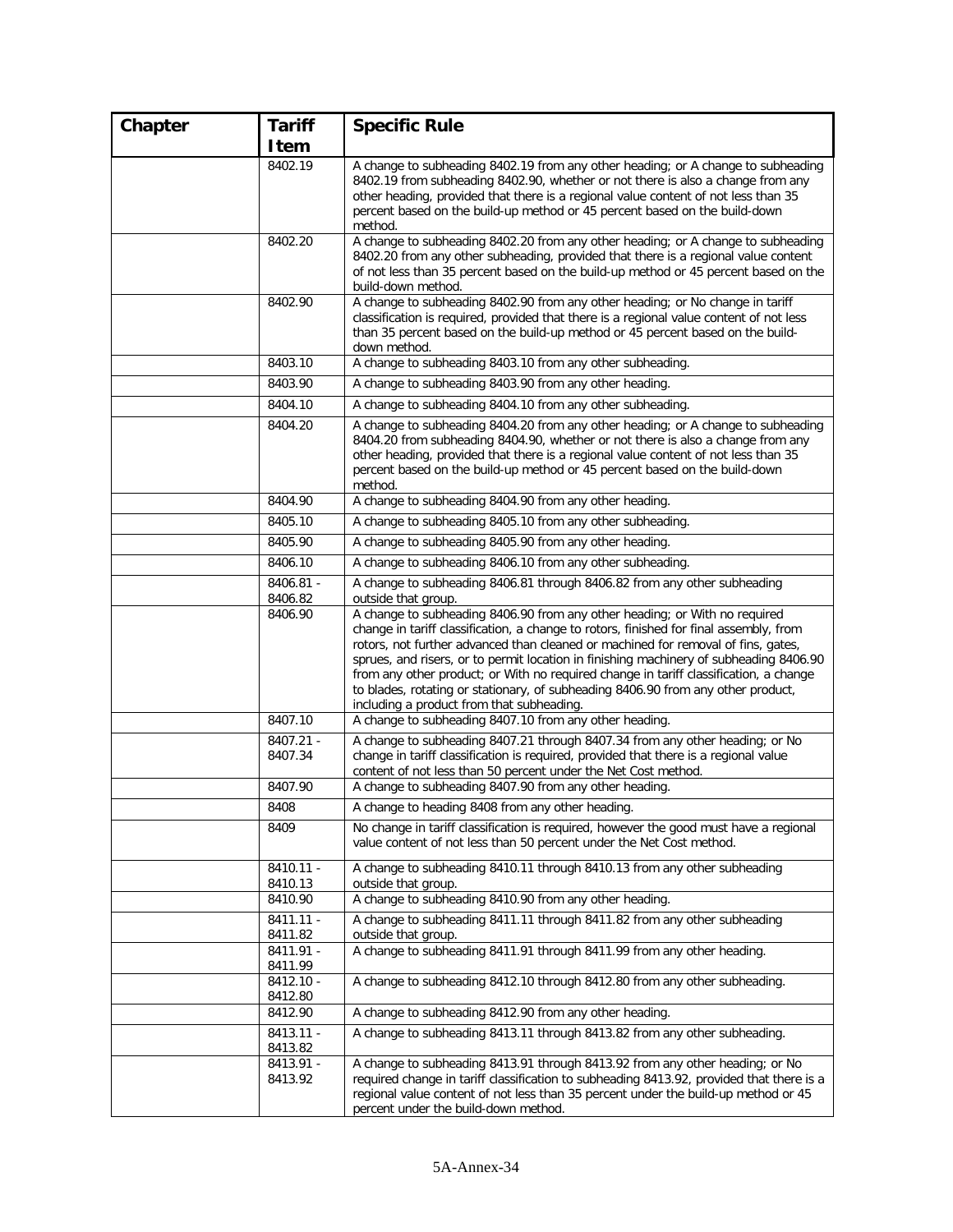| Chapter | <b>Tariff</b>          | <b>Specific Rule</b>                                                                                                                                                       |
|---------|------------------------|----------------------------------------------------------------------------------------------------------------------------------------------------------------------------|
|         | Item                   |                                                                                                                                                                            |
|         | 8414.10 -              | A change to subheading 8414.10 through 8414.80 from any other subheading                                                                                                   |
|         | 8414.80                | including another subheading within that group.                                                                                                                            |
|         | 8414.90                | A change to subheading 8414.90 from any other heading; or No change in tariff<br>classification is required, provided that there is a regional value content of not less   |
|         |                        | than 35 percent based on the build-up method or 45 percent based on the build-                                                                                             |
|         |                        | down method.                                                                                                                                                               |
|         | $8415.10 -$<br>8415.83 | A change to subheading 8415.10 through 8415.83 from any other subheading.                                                                                                  |
|         | 8415.90                | A change to subheading 8415.90 from any other heading; or A change to chassis,                                                                                             |
|         |                        | chassis blades and outer cabinets of subheading 8415.90 from any other product,<br>including a product in that subheading.                                                 |
|         | 8416.10 -              | A change to subheading 8416.10 through 8417.80 from any other subheading.                                                                                                  |
|         | 8417.80                |                                                                                                                                                                            |
|         | 8417.90                | A change to subheading 8417.90 from any other heading.                                                                                                                     |
|         | 8418.10 -<br>8418.99   | A change to subheading 8418.10 through 8418.99 from any other subheading.                                                                                                  |
|         | 8419.11 -              | A change to subheading 8419.11 through 8419.89 from any other heading; or A                                                                                                |
|         | 8419.89                | change to subheading 8419.11 through 8419.89 from subheading 8419.90, whether<br>or not there is also a change from any other heading, provided that there is a            |
|         |                        | regional value content of not less than 35 percent based on the build-up method or                                                                                         |
|         |                        | 45 percent based on the build-down method.                                                                                                                                 |
|         | 8419.90                | A change to subheading 8419.90 any other heading; or No change in tariff                                                                                                   |
|         |                        | classification is required, provided that there is a regional value content of not less                                                                                    |
|         |                        | than 35 percent based on the build-up method or 45 percent based on the build-<br>down method.                                                                             |
|         | 8420.10                | A change to subheading 8420.10 from any other subheading.                                                                                                                  |
|         | 8420.91 -              | A change to subheading 8420.91 through 8420.99 from any other heading.                                                                                                     |
|         | 8420.99                |                                                                                                                                                                            |
|         | $8421.11 -$<br>8421.39 | A change to subheading 8421.11 through 8421.39 from any other subheading.                                                                                                  |
|         | 8421.91                | A change to subheading 8421.91 from any other heading; or No change in tariff                                                                                              |
|         |                        | classification is required, provided that there is a regional value content of not less<br>than 35 percent based on the build-up method or 45 percent based on the build-  |
|         |                        | down method.                                                                                                                                                               |
|         | 8421.99                | A change to subheading 8421.99 from any other heading; or No change in tariff                                                                                              |
|         |                        | classification is required, provided that there is regional value content of not less than                                                                                 |
|         |                        | 35 percent based on the build-up method or 45 percent based on the build-down<br>method.                                                                                   |
|         | $8422.11 -$            | A change to subheading 8422.11 through 8422.40 from any other subheading.                                                                                                  |
|         | 8422.40                |                                                                                                                                                                            |
|         | 8422.90                | A change to subheading 8422.90 from any other heading; or No change in tariff                                                                                              |
|         |                        | classification is required, provided that there is a regional value content of not less<br>than 35 percent based on the build-up method or 45 percent based on the build-  |
|         |                        | down method.                                                                                                                                                               |
|         | 8423.10 -              | A change to subheading 8423.10 through 8423.89 from any other subheading.                                                                                                  |
|         | 8423.89                |                                                                                                                                                                            |
|         | 8423.90                | A change to subheading 8423.90 from any other heading.                                                                                                                     |
|         | 8424.10 -<br>8430.69   | A change to subheading 8424.10 through 8430.69 from any other subheading.                                                                                                  |
|         | 8431                   | A change to heading 8431 from any other heading; or No required change in tariff                                                                                           |
|         |                        | classification to subheadings 8431.10 or 8431.31 or 8431.39 or 8431.43 or 8431.49,<br>provided that there is a regional value content of not less than 35 percent based on |
|         |                        | the build-up method or 45 percent based on the build-down method.                                                                                                          |
|         | 8432.10 -<br>8438.80   | A change to subheading 8432.10 through 8438.80 from any other subheading.                                                                                                  |
|         | 8438.90                | A change to subheading 8438.90 from any other heading.                                                                                                                     |
|         | 8439.10 -              | A change to subheading 8439.10 through 8441.80 from any other subheading.                                                                                                  |
|         | 8441.80                |                                                                                                                                                                            |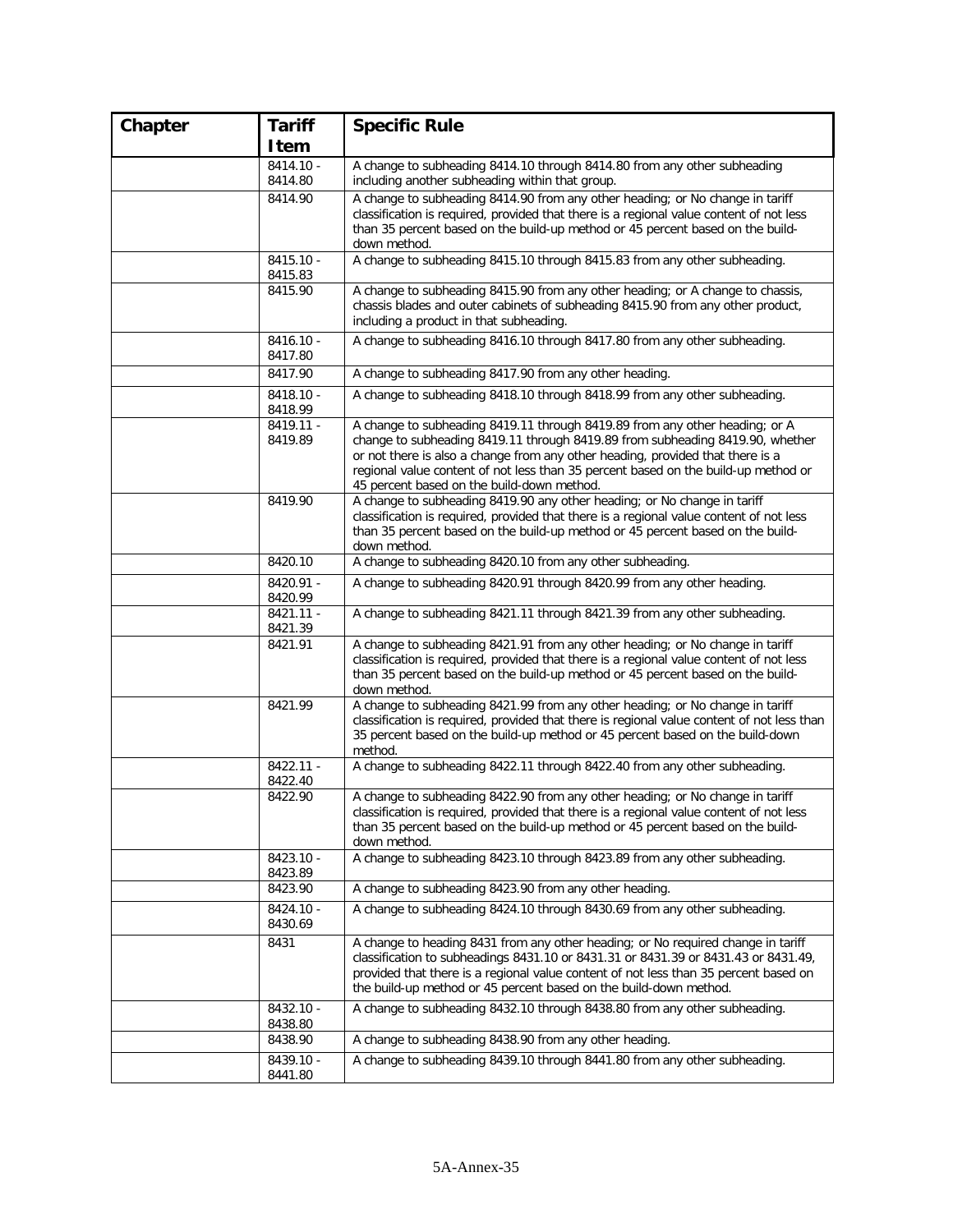| Chapter | <b>Tariff</b>                   | <b>Specific Rule</b>                                                                                                                                                                                                                                                                                                                 |
|---------|---------------------------------|--------------------------------------------------------------------------------------------------------------------------------------------------------------------------------------------------------------------------------------------------------------------------------------------------------------------------------------|
|         | Item                            |                                                                                                                                                                                                                                                                                                                                      |
|         | 8441.90                         | A change to subheading 8441.90 from any other heading; or No change in tariff<br>classification is required, provided that there is a regional value content of not less<br>than 35 percent based on the build-up method or 45 percent based on the build-<br>down method.                                                           |
|         | 8442.10 -<br>8442.30            | A change to subheading 8442.10 through 8442.30 from any other subheading<br>outside that group.                                                                                                                                                                                                                                      |
|         | 8442.40 -<br>8442.50            | A change to subheading 8442.40 through 8442.50 from any other heading.                                                                                                                                                                                                                                                               |
|         | $8443.11 -$<br>8443.59          | A change to subheading 8443.11 through 8443.59 from any other subheading<br>outside that group, except from subheading 8443.60; or A change to subheading<br>8443.11 through 8443.59 from subheading 8443.60, provided that there is a regional<br>value content of not less 35 percent based on the build-up method or 45 percent   |
|         | 8443.60                         | based on the build-down method.<br>A change to subheading 8443.60 from any other subheading, except from<br>subheading 8443.11 through 8443.59.                                                                                                                                                                                      |
|         | 8443.90                         | A change to subheading 8443.90 from any other heading.                                                                                                                                                                                                                                                                               |
|         | 8444                            | A change to heading 8444 from any other heading.                                                                                                                                                                                                                                                                                     |
|         | 8445 - 8447                     | A change to heading 8445 through 8447 from any other heading outside that group.                                                                                                                                                                                                                                                     |
|         | 8448.11 -                       | A change to subheading 8448.11 through 8448.19 from any other subheading.                                                                                                                                                                                                                                                            |
|         | 8448.19<br>8448.20 -<br>8448.59 | A change to subheading 8448.20 through 8448.59 from any other heading.                                                                                                                                                                                                                                                               |
|         | 8449                            | A change to heading 8449 from any other heading.                                                                                                                                                                                                                                                                                     |
|         | 8450.11 -<br>8450.20            | A change to subheading 8450.11 through 8450.20 from any other heading; or A<br>change to subheading 8450.11 through 8450.20 from subheading 8450.90, whether<br>or not there is also a change from any other heading, provided that there is a<br>regional value content of not less than 35 percent based on the build-up method or |
|         | 8450.90                         | 45 percent based on the build-down method.<br>A change to subheading 8450.90 from any other heading.                                                                                                                                                                                                                                 |
|         | $8451.10 -$<br>8451.80          | A change to subheading 8451.10 through 8451.80 from any other subheading.                                                                                                                                                                                                                                                            |
|         | 8451.90                         | A change to subheading 8451.90 from any other heading.                                                                                                                                                                                                                                                                               |
|         | 8452.10 -<br>8452.29            | A change to subheading 8452.10 through 8452.29 from any other subheading<br>outside that group.                                                                                                                                                                                                                                      |
|         | 8452.30 -<br>8452.40            | A change to subheading 8452.30 through 8452.40 from any other subheading.                                                                                                                                                                                                                                                            |
|         | 8452.90                         | A change to subheading 8452.90 from any other heading.                                                                                                                                                                                                                                                                               |
|         | 8453.10 -<br>8453.80            | A change to subheading 8453.10 through 8453.80 from any other subheading.                                                                                                                                                                                                                                                            |
|         | 8453.90                         | A change to subheading 8453.90 from any other heading.                                                                                                                                                                                                                                                                               |
|         | 8454.10 -<br>8454.30            | A change to subheading 8454.10 through 8454.30 from any other subheading.                                                                                                                                                                                                                                                            |
|         | 8454.90                         | A change to subheading 8454.90 from any other heading.                                                                                                                                                                                                                                                                               |
|         | 8455.10 -<br>8455.90            | A change to subheading 8455.10 through 8455.90 from any other subheading.                                                                                                                                                                                                                                                            |
|         | 8456 - 8463                     | A change to heading 8456 through 8463 from any other heading, provided that there<br>is a regional value content of not less than 65 percent based on the build-down<br>method.                                                                                                                                                      |
|         | 8464 - 8465                     | A change to heading 8464 through 8465 from any other heading.                                                                                                                                                                                                                                                                        |
|         | 8466                            | A change to heading 8466 from any other heading, provided that there is a regional<br>value content of not less than 35 percent based on the build-up method or 45<br>percent based on the build-down method.                                                                                                                        |
|         | 8467.11 -<br>8467.89            | A change to subheading 8467.11 through 8467.89 from any other subheading.                                                                                                                                                                                                                                                            |
|         | 8467.91                         | A change to subheading 8467.91 from any other heading.                                                                                                                                                                                                                                                                               |
|         | 8467.92 -<br>8467.99            | A change to subheading 8467.92 through 8467.99 from any other heading, except<br>from heading 8407.                                                                                                                                                                                                                                  |
|         | 8468.10 -                       | A change to subheading 8468.10 through 8468.80 from any other subheading.                                                                                                                                                                                                                                                            |
|         |                                 |                                                                                                                                                                                                                                                                                                                                      |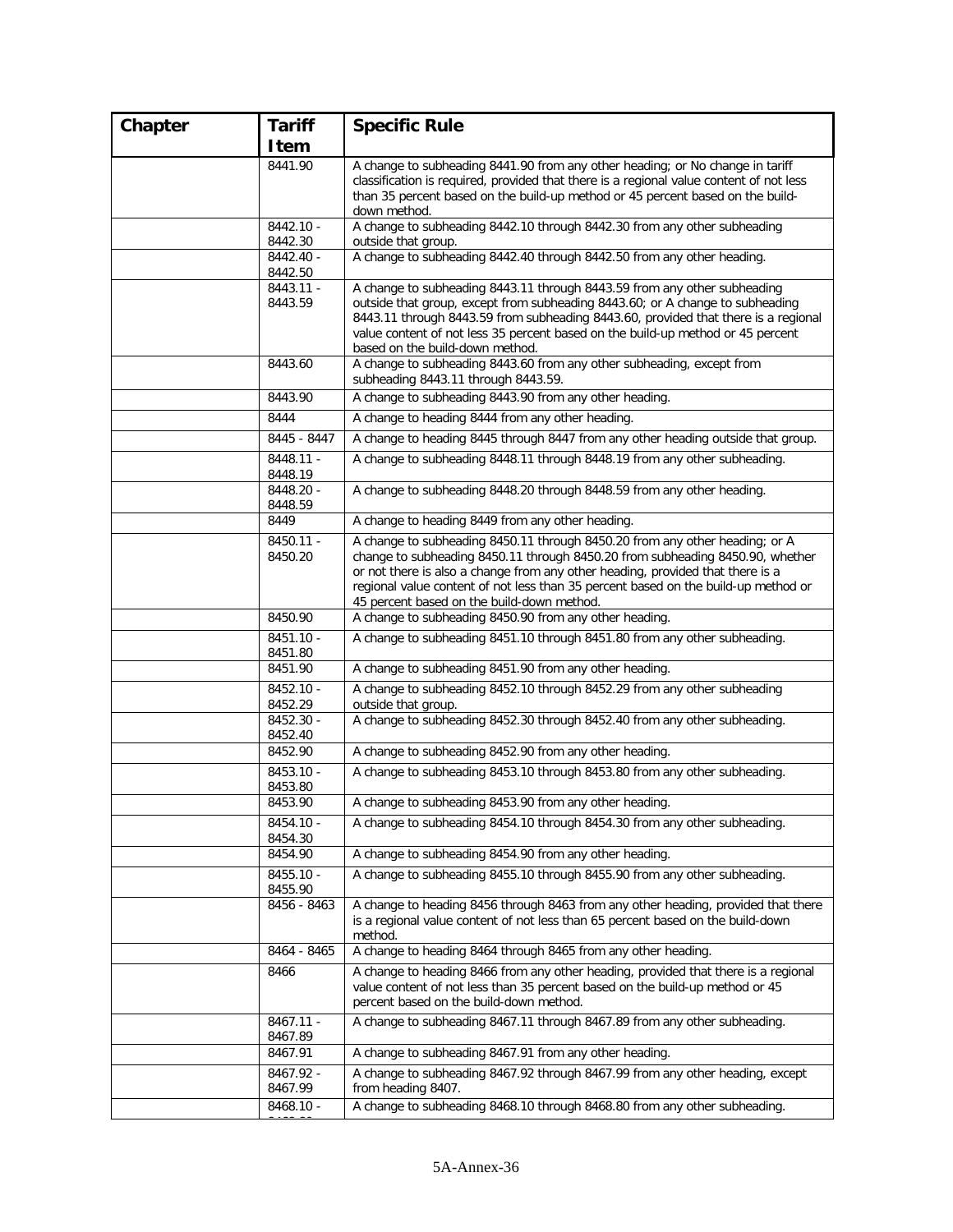| Chapter | <b>Tariff</b>        | <b>Specific Rule</b>                                                                                                                                                                                                                                                                                                                                                                                                                                                                                                                             |
|---------|----------------------|--------------------------------------------------------------------------------------------------------------------------------------------------------------------------------------------------------------------------------------------------------------------------------------------------------------------------------------------------------------------------------------------------------------------------------------------------------------------------------------------------------------------------------------------------|
|         | Item                 |                                                                                                                                                                                                                                                                                                                                                                                                                                                                                                                                                  |
|         | 8468.80              |                                                                                                                                                                                                                                                                                                                                                                                                                                                                                                                                                  |
|         | 8468.90              | A change to subheading 8468.90 from any other heading.                                                                                                                                                                                                                                                                                                                                                                                                                                                                                           |
|         | 8469.11 -<br>8469.12 | A change to subheading 8469.11 through 8469.12 from any other subheading<br>outside that group.                                                                                                                                                                                                                                                                                                                                                                                                                                                  |
|         | 8469.20 -            | A change to subheading 8469.20 through 8469.30 from any other subheading                                                                                                                                                                                                                                                                                                                                                                                                                                                                         |
|         | 8469.30<br>8470.10 - | outside that group.<br>A change to subheading 8470.10 through 8473.50 from any other subheading.                                                                                                                                                                                                                                                                                                                                                                                                                                                 |
|         | 8473.50<br>8474.10 - | A change to subheading 8474.10 through 8474.80 from any other subheading                                                                                                                                                                                                                                                                                                                                                                                                                                                                         |
|         | 8474.80              | outside that group.                                                                                                                                                                                                                                                                                                                                                                                                                                                                                                                              |
|         | 8474.90              | A change to subheading 8474.90 from any other heading; or No change in tariff<br>classification is required provided that there is a regional value content of not less<br>than 35 percent based on the build-up method or 45 percent based on the build-<br>down method.                                                                                                                                                                                                                                                                        |
|         | 8475.10              | A change to subheading 8475.10 from any other subheading.                                                                                                                                                                                                                                                                                                                                                                                                                                                                                        |
|         | 8475.21 -<br>8475.29 | A change to subheading 8475.21 through 8475.29 from any other subheading<br>outside that group.                                                                                                                                                                                                                                                                                                                                                                                                                                                  |
|         | 8475.90              | A change to subheading 8475.90 from any other heading.                                                                                                                                                                                                                                                                                                                                                                                                                                                                                           |
|         | 8476.21 -<br>8476.89 | A change to subheading 8476.21 through 8476.89 from any other subheading<br>outside that group.                                                                                                                                                                                                                                                                                                                                                                                                                                                  |
|         | 8476.90              | A change to subheading 8476.90 from any other heading.                                                                                                                                                                                                                                                                                                                                                                                                                                                                                           |
|         | 8477                 | A change to heading 8477 from any other heading, provided that there is a regional<br>value content of not less than 35 percent based on the build-up method or 45<br>percent based on the build-down method; or A change to subheadings 8477.10<br>through 8477.80 from subheading 8477.90, provided that there is a regional value<br>content of not less than 35 percent based on the build-up method or 45 percent<br>based on the build-down method.                                                                                        |
|         | 8478.10              | A change to subheading 8478.10 from any other subheading.                                                                                                                                                                                                                                                                                                                                                                                                                                                                                        |
|         | 8478.90              | A change to subheading 8478.90 from any other heading.                                                                                                                                                                                                                                                                                                                                                                                                                                                                                           |
|         | 8479.10 -<br>8479.90 | A change to subheading 8479.10 through 8479.90 from any other subheading.                                                                                                                                                                                                                                                                                                                                                                                                                                                                        |
|         | 8480                 | A change to heading 8480 from any other heading.                                                                                                                                                                                                                                                                                                                                                                                                                                                                                                 |
|         | 8481.10 -<br>8481.80 | A change to subheading 8481.10 through 8481.80 from any other heading; or A<br>change to subheading 8481.10 through 8481.80 from subheading 8481.90, whether<br>or not there is also a change from another heading, provided that there is a regional<br>value content of not less than 35 percent based on the build-up method or 45<br>percent based on the build-down method.                                                                                                                                                                 |
|         | 8481.90              | A change to subheading 8481.90 from any other heading.                                                                                                                                                                                                                                                                                                                                                                                                                                                                                           |
|         | 8482.10 -<br>8482.80 | A change to subheading 8482.10 through 8482.80 from any subheading outside that<br>group, except from inner or outer rings or races of subheading 8482.99; or A change<br>to subheading 8482.10 through 8482.80 from inner or outer rings or races of<br>subheading 8482.99 whether or not there is also a change from any subheading<br>outside that group, provided that there is a regional value content of not less than 50<br>percent based on the build-up method.                                                                        |
|         | 8482.91 -<br>8482.99 | A change to subheading 8482.91 through 8482.99 from any other heading.                                                                                                                                                                                                                                                                                                                                                                                                                                                                           |
|         | 8483.10              | A change to subheading 8483.10 from any other subheading.                                                                                                                                                                                                                                                                                                                                                                                                                                                                                        |
|         | 8483.20              | A change to subheading 8483.20 from any other subheading, except from<br>subheading 8482.10 through 8482.80.                                                                                                                                                                                                                                                                                                                                                                                                                                     |
|         | 8483.30              | A change to subheading 8483.30 from any other heading; or A change to subheading<br>8483.30 from any other subheading, provided that there is a regional value content<br>of not less than 50 percent based on the build-up method.                                                                                                                                                                                                                                                                                                              |
|         | 8483.40 -<br>8483.50 | A change to subheading 8483.40 through 8483.50 from any subheading, except from<br>subheading 8482.10 through 8482.80, subheading 8482.99, subheading 8483.10<br>through 8483.40, subheading 8483.60 or subheading 8483.90; or A change to<br>subheading 8483.40 through 8483.50 from subheading 8482.10 through 8482.80,<br>subheading 8482.99, subheading 8483.10 through 8483.40, subheading 8483.60 or<br>subheading 8483.90, provided that there is a regional value content of not less than<br>50 percent based on the build-down method. |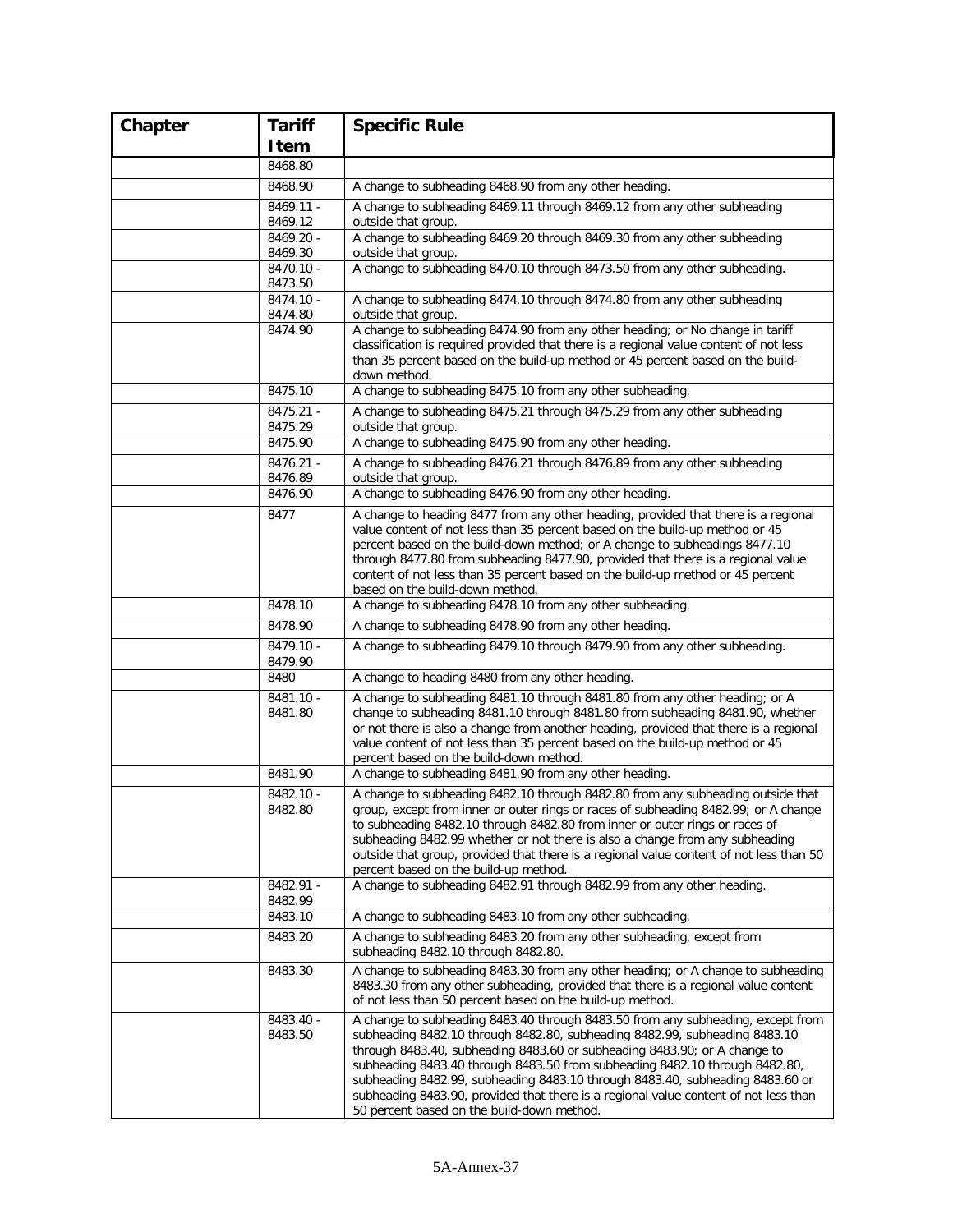| Chapter | <b>Tariff</b><br><b>Item</b> | <b>Specific Rule</b>                                                      |
|---------|------------------------------|---------------------------------------------------------------------------|
|         | 8483.60                      | A change to subheading 8483.60 from any other subheading.                 |
|         | 8483.90                      | A change to subheading 8483.90 from any other heading.                    |
|         | 8484.10 -<br>8484.90         | A change to subheading 8484.10 through 8484.90 from any other subheading. |
|         | 8485                         | A change to heading 8485 from any other heading.                          |

**Electrical machinery and equipment and parts thereof; sound recorders and reproducers, television image and sound recorders and reproducers, and parts and accessories of such articles**

| 8501.10                | A change to subheading 8501.10 from any other heading, except from stators and<br>rotors of heading 8503; or A change to subheading 8501.10 from stators and rotors<br>of heading 8503, whether or not there is also a change from any other heading,<br>provided that there is a regional value content of not less than 35 percent based on<br>the build-up method or 45 percent based on the build-down method. |
|------------------------|--------------------------------------------------------------------------------------------------------------------------------------------------------------------------------------------------------------------------------------------------------------------------------------------------------------------------------------------------------------------------------------------------------------------|
| 8501.20 -<br>8501.64   | A change to subheading 8501.20 through 8501.64 from any other heading.                                                                                                                                                                                                                                                                                                                                             |
| $8502 - 8503$          | A change to heading 8502 through 8503 from any other heading.                                                                                                                                                                                                                                                                                                                                                      |
| 8504.10 -<br>8504.23   | A change to subheading 8504.10 through 8504.23 from any subheading outside<br>subheading 8504.10 through 8504.50.                                                                                                                                                                                                                                                                                                  |
| 8504.31                | A change to subheading 8504.31 from any other heading; or A change to subheading<br>8504.31 from subheading 8504.90, whether or not there is also a change from any<br>other heading, provided that there is a regional value content of not less than 35<br>percent based on the build-up method or 45 percent based on the build-down<br>method.                                                                 |
| 8504.32 -<br>8504.50   | A change to subheading 8504.32 through 8504.50 from any subheading outside<br>subheading 8504.10 through 8504.50.                                                                                                                                                                                                                                                                                                  |
| 8504.90                | A change to subheading 8504.90 from any other heading.                                                                                                                                                                                                                                                                                                                                                             |
| $8505.11 -$<br>8505.30 | A change to subheading 8505.11 through 8505.30 from any other subheading.                                                                                                                                                                                                                                                                                                                                          |
| 8505.90                | A change to subheading 8505.90 from any other heading.                                                                                                                                                                                                                                                                                                                                                             |
| $8506.10 -$<br>8506.40 | A change to subheading 8506.10 through 8506.40 from any other subheading.                                                                                                                                                                                                                                                                                                                                          |
| 8506.50 -<br>8506.80   | A change to subheading 8506.50 through 8506.80 from any other subheading<br>outside that group.                                                                                                                                                                                                                                                                                                                    |
| 8506.90                | A change to subheading 8506.90 from any other heading.                                                                                                                                                                                                                                                                                                                                                             |
| 8507.10                | A change to subheading 8507.10 from any other heading; or A change to subheading<br>8507.10 from any other subheading, whether or not there is also a change from any<br>other heading, provided that there is a regional value content of not less than 35<br>percent based on the build-up method or 45 percent based on the build-down<br>method.                                                               |
| 8507.20 -<br>8507.80   | A change to subheading 8507.20 through 8507.80 from any other subheading.                                                                                                                                                                                                                                                                                                                                          |
| 8507.90                | A change to subheading 8507.90 from any other heading.                                                                                                                                                                                                                                                                                                                                                             |
| 8509.10 -<br>8509.80   | A change to subheading 8509.10 through 8509.80 from any other heading; or A<br>change to subheading 8509.10 through 8509.80 from any other subheading, whether<br>or not there is also a change from any other heading, provided that there is a<br>regional value content of not less than 35 percent based on the build-up method or<br>45 percent based on the build-down method.                               |
| 8509.90                | A change to subheading 8509.90 from any other heading.                                                                                                                                                                                                                                                                                                                                                             |
| $8510.10 -$<br>8510.30 | A change to subheading 8510.10 through 8510.30 from any other subheading.                                                                                                                                                                                                                                                                                                                                          |
| 8510.90                | A change to subheading 8510.90 from any other heading.                                                                                                                                                                                                                                                                                                                                                             |
| $8511.10 -$<br>8511.80 | A change to subheading 8511.10 through 8511.80 from any other subheading.                                                                                                                                                                                                                                                                                                                                          |
| 8511.90                | A change to subheading 8511.90 from any other heading.                                                                                                                                                                                                                                                                                                                                                             |
|                        |                                                                                                                                                                                                                                                                                                                                                                                                                    |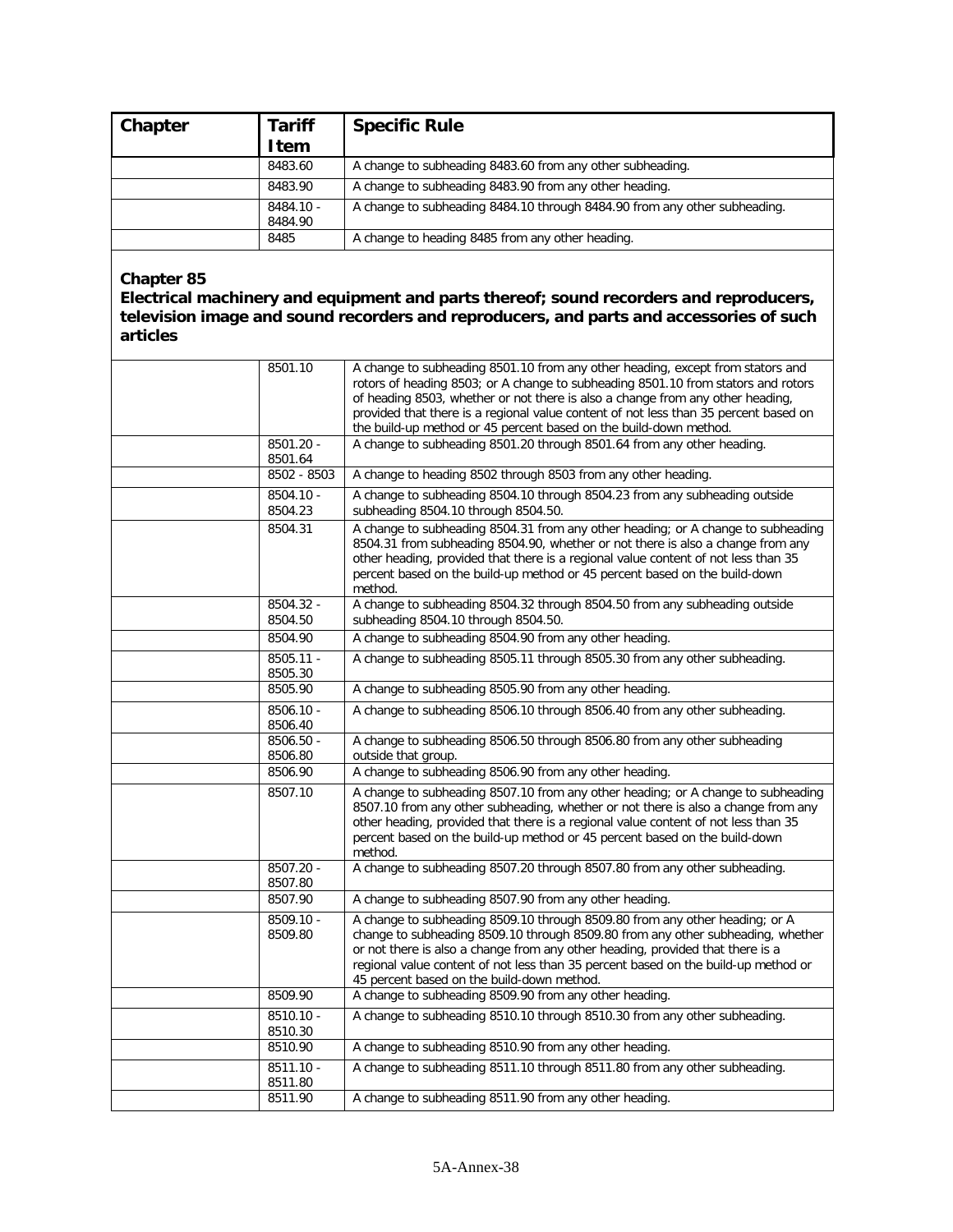| Chapter | <b>Tariff</b>          | <b>Specific Rule</b>                                                                                                                                                                                                                                                                                                                                                                                                   |
|---------|------------------------|------------------------------------------------------------------------------------------------------------------------------------------------------------------------------------------------------------------------------------------------------------------------------------------------------------------------------------------------------------------------------------------------------------------------|
|         | Item                   |                                                                                                                                                                                                                                                                                                                                                                                                                        |
|         | $8512.10 -$<br>8512.30 | A change to subheading 8512.10 through 8512.30 from any other subheading<br>outside that group.                                                                                                                                                                                                                                                                                                                        |
|         | 8512.40                | A change to subheading 8512.40 from any other heading; or A change to subheading<br>8512.40 from subheading 8512.90, whether or not there is also a change from any<br>other heading, provided that there is also a regional value content of not less than 35<br>percent based on the build-up method or 45 percent based on the build-down<br>method.                                                                |
|         | 8512.90                | A change to subheading 8512.90 from any other heading.                                                                                                                                                                                                                                                                                                                                                                 |
|         | 8513.10                | A change to subheading 8513.10 from any other heading; or A change to subheading<br>8513.10 from subheading 8513.90, whether or not there is also a change from any<br>other heading, provided that there is a regional value content of not less than 35<br>percent based on the build-up method or 45 percent based on the build-down<br>method.                                                                     |
|         | 8513.90                | A change to subheading 8513.90 from any other heading.                                                                                                                                                                                                                                                                                                                                                                 |
|         | $8514.10 -$<br>8514.40 | A change to subheading 8514.10 through 8514.40 from any other subheading.                                                                                                                                                                                                                                                                                                                                              |
|         | 8514.90                | A change to subheading 8514.90 from any other heading.                                                                                                                                                                                                                                                                                                                                                                 |
|         | $8515.11 -$<br>8515.80 | A change to subheading 8515.11 through 8515.80 from any other subheading<br>outside that group.                                                                                                                                                                                                                                                                                                                        |
|         | 8515.90                | A change to subheading 8515.90 from any other heading.                                                                                                                                                                                                                                                                                                                                                                 |
|         | $8516.10 -$<br>8516.71 | A change to subheading 8516.10 through 8516.71 from any other subheading.                                                                                                                                                                                                                                                                                                                                              |
|         | 8516.72                | A change to subheading 8516.72 from any other subheading, except from housings<br>for toasters of subheading 8516.90 or subheading 9032.10; or A change to<br>subheading 8516.72 from housings for toasters of subheading 8516.90 or subheading<br>9032.10, whether or not there is a regional value content of not less than 35 percent<br>based on the build-up method or 45 percent based on the build-down method. |
|         | 8516.79                | A change to subheading 8516.79 from any other subheading.                                                                                                                                                                                                                                                                                                                                                              |
|         | 8516.80                | A change to subheading 8516.80 from any other heading; or A change to subheading<br>8516.80 from subheading 8516.90, whether or not there is also a change from any<br>other heading, provided that there is a regional value content of not less than 35<br>percent based on the build-up method or 45 percent based on the build-down<br>method.                                                                     |
|         | 8516.90                | A change to subheading 8516.90 from any other heading; or No change in tariff<br>classification is required, provided that there is a regional value content of not less<br>than 35 percent based on the build-up method or 45 percent based on the build-<br>down method.                                                                                                                                             |
|         | $8517.11 -$<br>8517.80 | A change to subheading 8517.11 through 8517.80 from any other subheading.                                                                                                                                                                                                                                                                                                                                              |
|         | 8517.90                | A change to subheading 8517.90 from any other subheading; or No change in tariff<br>classification is required, provided that there is a regional value content of not less<br>than 35 percent based on the build-up method or 45 percent based on the build-<br>down method.                                                                                                                                          |
|         | 8518.10 -<br>8518.21   | A change to subheading 8518.10 through 8518.21 from any other heading; or A<br>change to subheading 8518.10 through 8518.21 from subheading 8518.90, whether<br>or not there is also a change from any other heading, provided that there is a<br>regional value content of not less than 35 percent based on the build-up method or<br>45 percent based on the build-down method.                                     |
|         | 8518.22                | A change to subheading 8518.22 from any other heading; or A change to subheading<br>8518.22 from subheading 8518.29 or 8518.90, whether or not there is also a change<br>from any other heading, provided that there is a regional value content of not less<br>than 35 percent based on the build-up method or 45 percent based on the build-<br>down method.                                                         |
|         | 8518.29 -<br>8518.50   | A change to subheading 8518.29 through 8518.50 from any other heading; or A<br>change to subheading 8518.29 through 8518.50 from subheading 8518.90, whether<br>or not there is also a change from any other heading, provided that there is a<br>regional value content of not less than 35 percent based on the build-up method or<br>45 percent based on the build-down method.                                     |
|         | 8518.90                | A change to subheading 8518.90 from any other heading.                                                                                                                                                                                                                                                                                                                                                                 |
|         | $8519.10 -$            | A change to subheading 8519.10 through 8519.40 from any other subheading.                                                                                                                                                                                                                                                                                                                                              |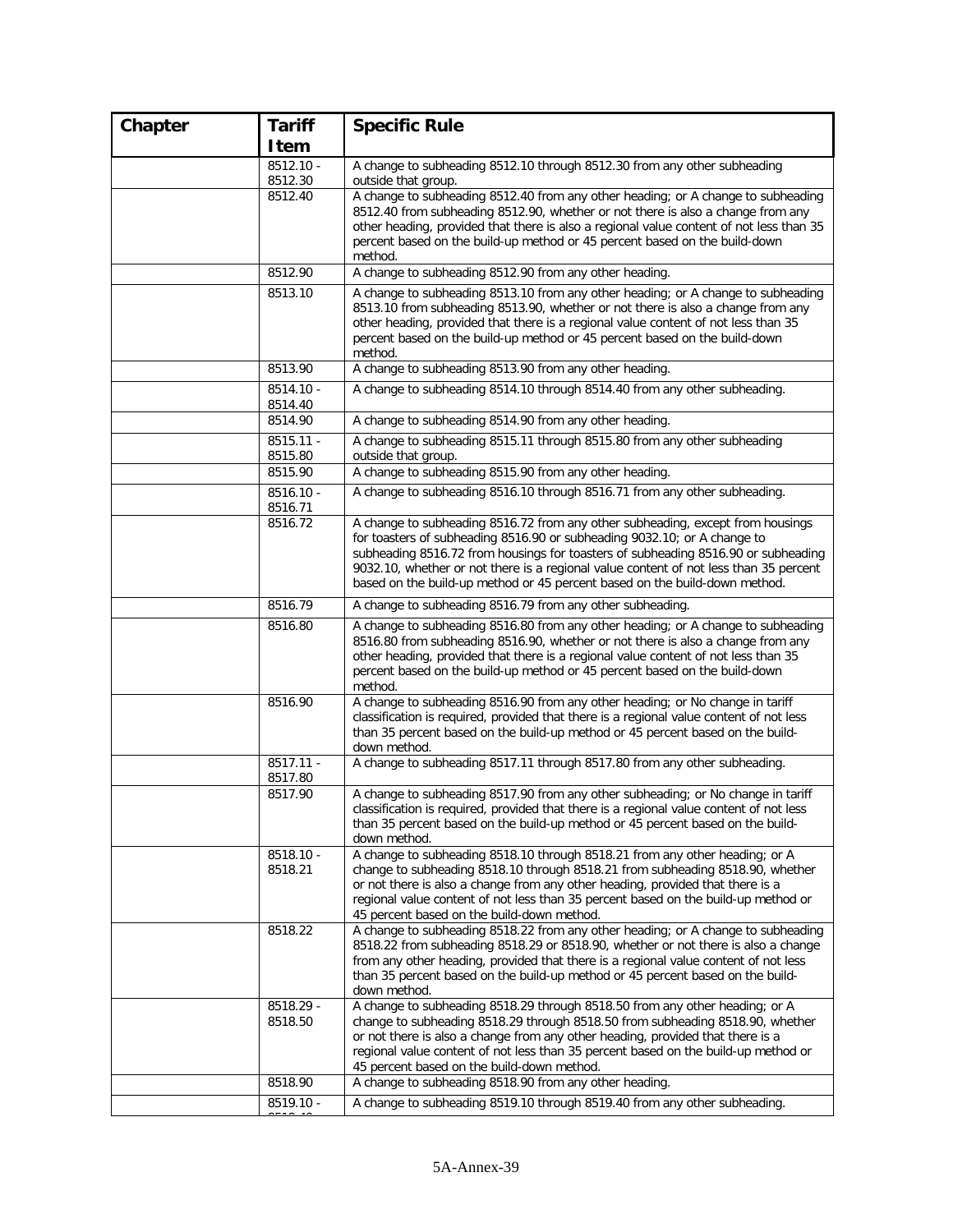| Chapter | <b>Tariff</b>          | <b>Specific Rule</b>                                                                                                                                                                                                                                                                                                                                 |
|---------|------------------------|------------------------------------------------------------------------------------------------------------------------------------------------------------------------------------------------------------------------------------------------------------------------------------------------------------------------------------------------------|
|         | Item                   |                                                                                                                                                                                                                                                                                                                                                      |
|         | 8519.40                |                                                                                                                                                                                                                                                                                                                                                      |
|         | 8519.92 -              | A change to subheading 8519.92 through 8519.93 from any other subheading                                                                                                                                                                                                                                                                             |
|         | 8519.93                | outside that group.                                                                                                                                                                                                                                                                                                                                  |
|         | 8519.99                | A change to subheading 8519.99 from any other subheading.                                                                                                                                                                                                                                                                                            |
|         | 8520.10 -<br>8520.20   | A change to subheading 8520.10 through 8520.20 from any other subheading.                                                                                                                                                                                                                                                                            |
|         | 8520.32 -<br>8520.33   | A change to subheading 8520.32 through 8520.33 from any other subheading<br>outside that group.                                                                                                                                                                                                                                                      |
|         | 8520.39 -<br>8521.90   | A change to subheading 8520.39 through 8521.90 from any other subheading.                                                                                                                                                                                                                                                                            |
|         | 8522 - 8524            | A change to heading 8522 through 8524 from any other heading.                                                                                                                                                                                                                                                                                        |
|         | 8525.10 -<br>8525.20   | A change to subheading 8525.10 through 8525.20 from any other subheading<br>outside that group.                                                                                                                                                                                                                                                      |
|         | 8525.30 -<br>8527.90   | A change to subheading 8525.30 through 8527.90 from any other subheading.                                                                                                                                                                                                                                                                            |
|         | 8528.12                | A change to subheading 8528.12 from any other subheading, except from<br>subheading 7011.20, 8540.11, or 8540.91.                                                                                                                                                                                                                                    |
|         | 8528.13                | A change to subheading 8528.13 from any other subheading.                                                                                                                                                                                                                                                                                            |
|         | 8528.21                | A change to subheading 8528.21 from any other subheading, except from<br>subheading 7011.20, 8540.11, or 8540.91.                                                                                                                                                                                                                                    |
|         | 8528.22 -<br>8528.30   | A change to subheading 8528.22 through 8528.30 from any other subheading.                                                                                                                                                                                                                                                                            |
|         | 8529.10                | A change to subheading 8529.10 from any other heading.                                                                                                                                                                                                                                                                                               |
|         | 8529.90                | A change to subheading 8529.90; or No change in tariff classification, provided that<br>there is a regional value content of not less than 35 percent based on the build-up<br>method or 45 percent based on the build-down method.                                                                                                                  |
|         | 8530.10 -<br>8530.80   | A change to subheading 8530.10 through 8530.80 from any other subheading.                                                                                                                                                                                                                                                                            |
|         | 8530.90                | A change to subheading 8530.90 from any other heading.                                                                                                                                                                                                                                                                                               |
|         | 8531.10 -<br>8531.80   | A change to subheading 8531.10 through 8531.80 from any other subheading.                                                                                                                                                                                                                                                                            |
|         | 8531.90                | A change to subheading 8531.90 from any other heading.                                                                                                                                                                                                                                                                                               |
|         | 8532.10 -<br>8532.30   | A change to subheading 8532.10 through 8532.30 from any other subheading.                                                                                                                                                                                                                                                                            |
|         | 8532.90                | A change to subheading 8532.90 from any other heading.                                                                                                                                                                                                                                                                                               |
|         | 8533.10 -<br>8533.40   | A change to subheading 8533.10 through 8533.40 from any other subheading.                                                                                                                                                                                                                                                                            |
|         | 8533.90                | A change to subheading 8533.90 from any other heading.                                                                                                                                                                                                                                                                                               |
|         | 8534                   | A change to heading 8534 from any other heading.                                                                                                                                                                                                                                                                                                     |
|         | $8535.10 -$<br>8536.90 | A change to subheading 8535.10 through 8536.90 from any other subheading.                                                                                                                                                                                                                                                                            |
|         | 8537 - 8538            | A change to heading 8537 through 8538 from any other heading.                                                                                                                                                                                                                                                                                        |
|         | 8539.10 -<br>8539.21   | A change to subheading 8539.10 through 8539.21 from any other subheading.                                                                                                                                                                                                                                                                            |
|         | 8539.22                | A change to subheading 8539.22 from any other heading; or A change to subheading<br>8539.22 from any other subheading, whether or not there is also a change from any<br>other heading, provided that there is a regional value content of not less than 35<br>percent based on the build-up method or 45 percent based on the build-down<br>method. |
|         | 8539.29                | A change to subheading 8539.29 from any other heading; or A change to subheading<br>8539.29 from subheading 8539.90, whether or not there is also a change from any<br>other heading, provided that there is a regional value content of not less than 35<br>percent based on the build-up method or 45 percent based on the build-down<br>method.   |
|         | 8539.31                | A change to subheading 8539.31 from any other subheading.                                                                                                                                                                                                                                                                                            |
|         | 8539.32 -<br>8539.39   | A change to subheading 8539.32 through 8539.39 from any other subheading<br>outside that group.                                                                                                                                                                                                                                                      |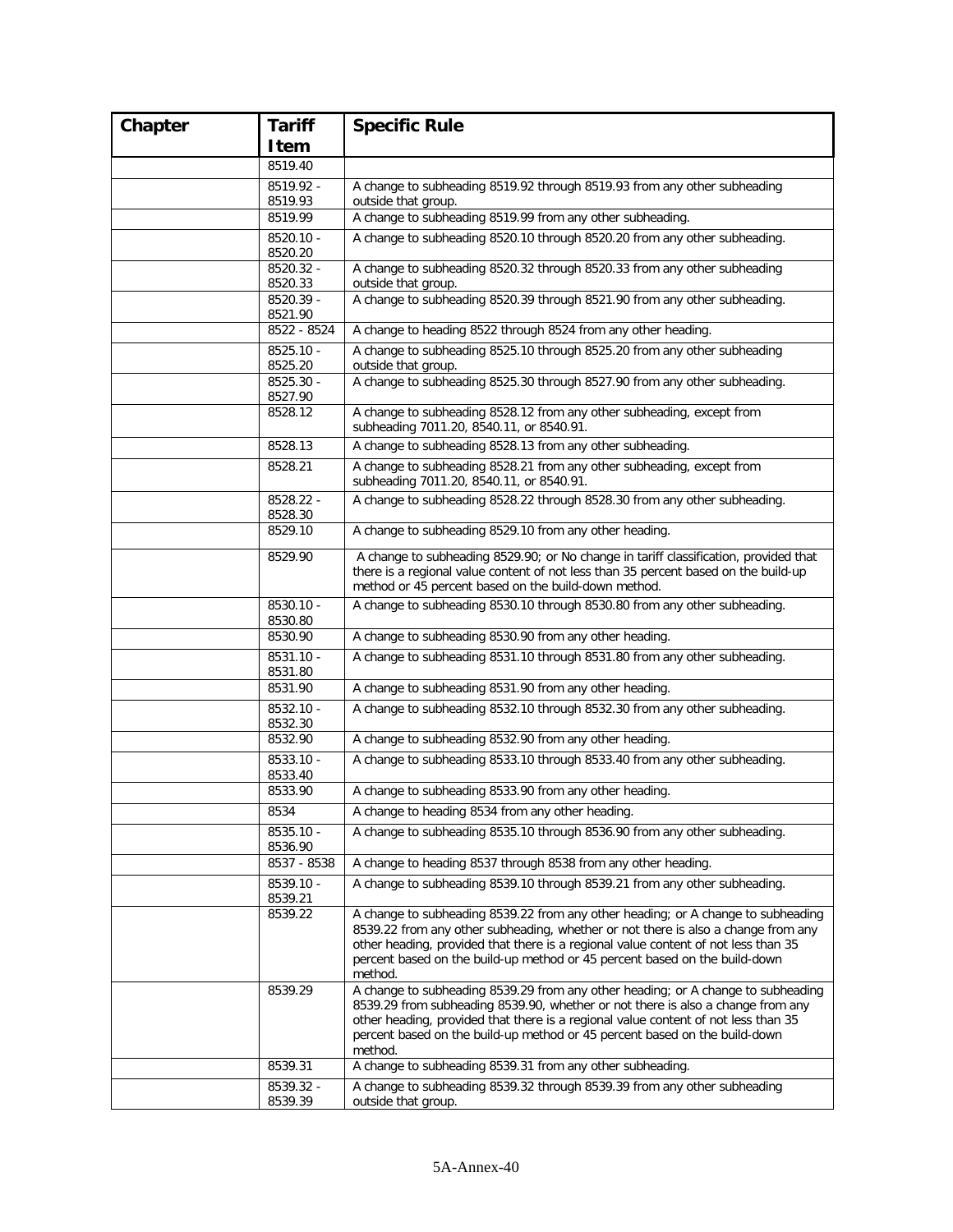| Chapter | <b>Tariff</b>          | <b>Specific Rule</b>                                                                                                                                                                                                                                                                                                                                                                                                                                               |
|---------|------------------------|--------------------------------------------------------------------------------------------------------------------------------------------------------------------------------------------------------------------------------------------------------------------------------------------------------------------------------------------------------------------------------------------------------------------------------------------------------------------|
|         | Item                   |                                                                                                                                                                                                                                                                                                                                                                                                                                                                    |
|         | $8539.41 -$            | A change to subheading 8539.41 through 8539.49 from any other subheading                                                                                                                                                                                                                                                                                                                                                                                           |
|         | 8539.49                | outside that group.                                                                                                                                                                                                                                                                                                                                                                                                                                                |
|         | 8539.90                | A change to subheading 8539.90 from any other heading.                                                                                                                                                                                                                                                                                                                                                                                                             |
|         | 8540.11                | A change to subheading 8540.11 from any other subheading, except from<br>subheadings 7011.20 or 8540.91.                                                                                                                                                                                                                                                                                                                                                           |
|         | 8540.12                | A change to subheading 8540.12 from any other subheading.                                                                                                                                                                                                                                                                                                                                                                                                          |
|         | 8540.20                | A change to subheading 8540.20 from any other heading; or A change to subheading<br>8540.20 from subheading 8540.91 through 8540.99, whether or not there is also a<br>change from any other heading, provided that there is a regional value content of not<br>less than 35 percent based on the build-up method or 45 percent based on the build-<br>down method.                                                                                                |
|         | 8540.40 -<br>8540.60   | A change to subheading 8540.40 through 8540.60 from any other subheading<br>outside that group.                                                                                                                                                                                                                                                                                                                                                                    |
|         | 8540.71 -<br>8540.89   | A change to subheading 8540.71 through 8540.89 from any other subheading.                                                                                                                                                                                                                                                                                                                                                                                          |
|         | 8540.91                | A change to subheading 8540.91 from any other heading; or A change to front panel<br>assemblies of subheading 8540.91 from any other product including a product in that<br>heading.                                                                                                                                                                                                                                                                               |
|         | 8540.99                | A change to subheading 8540.99 from any other subheading; or No change in tariff<br>classification is required, provided that there is a regional value content of not less<br>than 35 percent based on the build-up method or 45 percent based on the build-<br>down method.                                                                                                                                                                                      |
|         | 8541.10 -<br>8542.90   | A change to assembled semiconductor devices, integrated circuits or microassemblies<br>of subheading 8541.10 through 8542.90 from unmounted chips, wafers or dice of<br>subheading 8541.10 through 8542.90 or from any other subheading; or A change to<br>any other goods of subheading 8541.10 through 8542.90 from any other subheading.                                                                                                                        |
|         | 8543.11 -<br>8543.19   | A change to subheading 8543.11 through 8543.19 from any other subheading<br>outside that group.                                                                                                                                                                                                                                                                                                                                                                    |
|         | 8543.20 -<br>8543.30   | A change to subheading 8543.20 through 8543.30 from any other subheading.                                                                                                                                                                                                                                                                                                                                                                                          |
|         | 8543.40 -<br>8543.89   | A change to subheading 8543.40 through 8543.89 from any other subheading<br>outside that group.                                                                                                                                                                                                                                                                                                                                                                    |
|         | 8543.90                | A change to subheading 8543.90 from any other heading.                                                                                                                                                                                                                                                                                                                                                                                                             |
|         | 8544.11                | A change to subheading 8544.11 from any other subheading, provided that there is a<br>regional value content of not less than 35 percent based on the build-up method or<br>45 percent based on the build-down method.                                                                                                                                                                                                                                             |
|         | 8544.19                | A change to subheading 8544.19 from any other subheading, provided that there is a<br>regional value content of not less than 35 percent based on the build-up method or<br>45 percent based on the build-down method.                                                                                                                                                                                                                                             |
|         | 8544.20                | A change to subheading 8544.20 from any subheading except subheading 8544.11<br>through 8544.60, or heading 7408, 7413, 7605 or 7614; or A change to subheading<br>8544.20 from heading 7408, 7413, 7605 or 7614, whether or not there is also a<br>change from any other subheading, provided that there is also a regional value<br>content of not less than 35 percent based on the build-up method or 45 percent<br>based on the build-down method.            |
|         | 8544.30 -<br>8544.51   | A change to subheading 8544.30 through 8544.51 from any other subheading,<br>provided that there is also a regional value content of not less than 35 percent based<br>on the build-up method or 45 percent based on the build-down method.                                                                                                                                                                                                                        |
|         | 8544.59                | A change to subheading 8544.59, from any subheading outside subheading 8544.11<br>through 8544.60, except from heading 7408, 7413, 7605 or 7614; or A change to<br>subheading 8544.59 from heading 7408, 7413, 7605 or 7614, whether or not there is<br>also a change from any other subheading, provided that there is also a regional value<br>content of not less than 35 percent based on the build-up method or 45 percent<br>based on the build-down method. |
|         | 8544.60 -<br>8544.70   | A change to subheading 8544.60 through 8544.70 from any other subheading,<br>provided that there is also a regional value content of not less than 35 percent based<br>on the build-up method or 45 percent based on the build-down method.                                                                                                                                                                                                                        |
|         | $8545.11 -$<br>8545.90 | A change to subheading 8545.11 through 8545.90 from any other subheading.                                                                                                                                                                                                                                                                                                                                                                                          |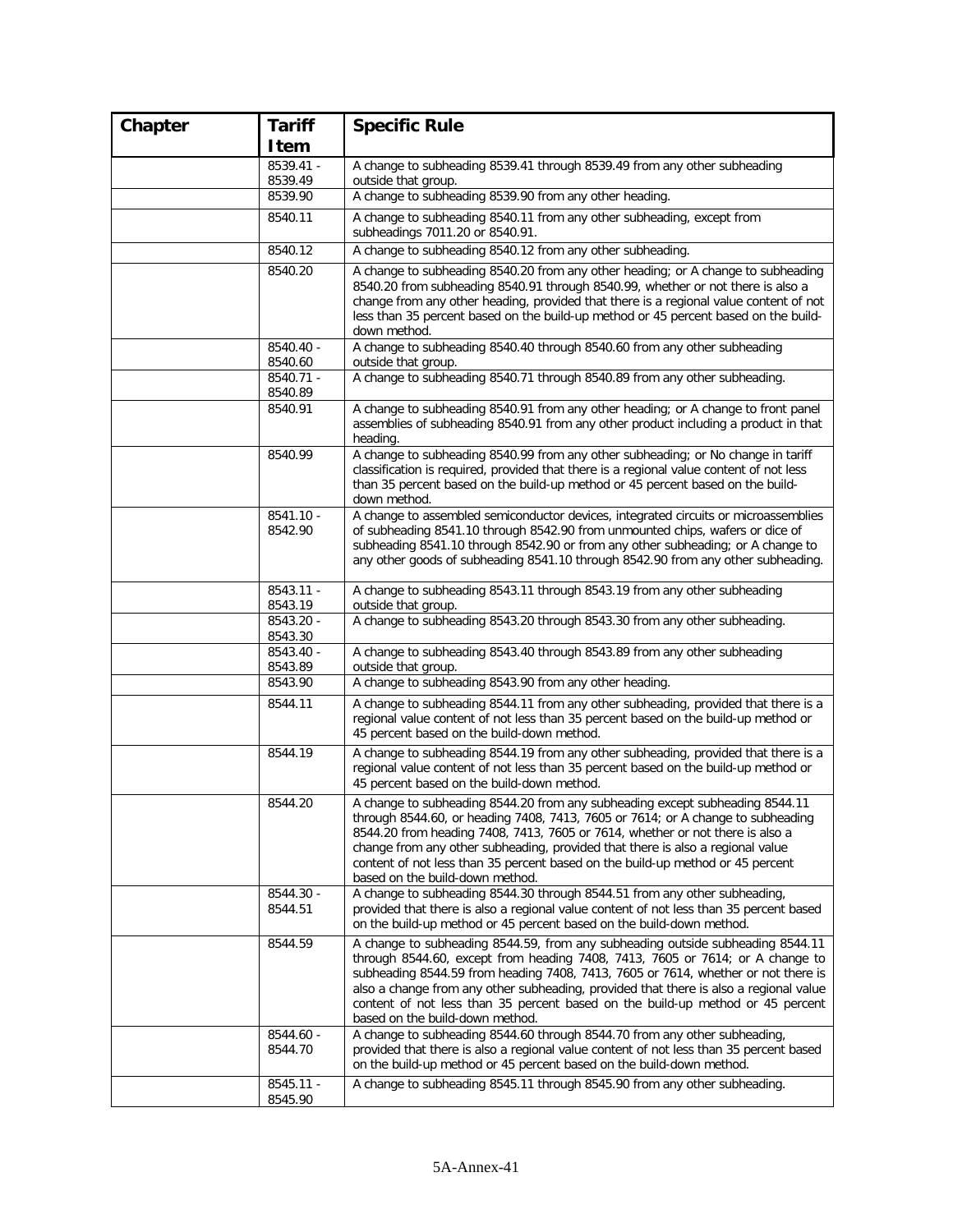| Chapter | <b>Tariff</b><br><b>Item</b> | <b>Specific Rule</b>                                                      |
|---------|------------------------------|---------------------------------------------------------------------------|
|         | 8546                         | A change to heading 8546 from any other heading.                          |
|         | 8547.10 -<br>8547.90         | A change to subheading 8547.10 through 8547.90 from any other subheading. |
|         | 8548                         | A change to heading 8548 from any other heading.                          |

#### **SECTION XVII**

### **VEHICLES, AIRCRAFT, VESSELS AND ASSOCIATED TRANSPORT EQUIPMENT (Chapter 86- 89)**

#### **Chapter 86**

**Railway or tramway locomotives, rolling-stock and parts thereof; railway or tramway track fixtures and fittings and parts thereof; mechanical (including electro-mechanical) traffic signalling equipment of all kinds**

| 8601 - 8602            | A change to heading 8601 through 8602 from any other heading.                                                                                                                                                                                                                                                                                                                  |
|------------------------|--------------------------------------------------------------------------------------------------------------------------------------------------------------------------------------------------------------------------------------------------------------------------------------------------------------------------------------------------------------------------------|
| 8603 - 8606            | A change to heading 8603 through 8606 from any other heading, except from<br>heading 8607; or A change to heading 8603 through 8606 from heading 8607,<br>whether or not there is also a change from any other heading, provide there is a<br>regional value content of not less than 35 percent based on the build-up method or<br>45 percent based on the build-down method. |
| $8607.11 -$<br>8607.12 | A change to subheading 8607.11 through 8607.12 from any subheading from outside<br>that group, and except from subheading 8607.19 when that change is pursuant to<br>General Rule of Interpretation 2(a).                                                                                                                                                                      |
| 8607.19                | A change to axles of subheading 8607.19 from parts of axles of subheading 8607.19<br>and A change to wheels, whether or not fitted with axles, of subheading 8607.19<br>from parts of axles or parts of wheels of subheading 8607.19.                                                                                                                                          |
| $8607.21 -$<br>8607.99 | A change to subheading 8607.21 through 8607.99 from any other heading.                                                                                                                                                                                                                                                                                                         |
| 8608 - 8609            | A change to heading 8608 through 8609 from any other heading.                                                                                                                                                                                                                                                                                                                  |

#### **Chapter 87 Vehicles other than railway or tramway rolling-stock, and parts and accessories thereof**

| 8701 - 8705            | A change to heading 8701 through 8705 from any heading outside that group,<br>provided that there is a regional value content of not less than 50 percent under the<br>Net Cost method.                                                                                                                                                                                            |
|------------------------|------------------------------------------------------------------------------------------------------------------------------------------------------------------------------------------------------------------------------------------------------------------------------------------------------------------------------------------------------------------------------------|
| 8706                   | No change in tariff classification is required, however the good must have a regional<br>value content of not less than 50 percent under the Net Cost method.                                                                                                                                                                                                                      |
| 8707                   | A change to heading 8707 from any other heading; or No change in tariff<br>classification is required, provided that there is a regional value content of not less<br>than 50 percent under the Net Cost method.                                                                                                                                                                   |
| 8708.10 -<br>8708.99   | A change to subheading 8708.10 through 8708.99 from any other subheading; or No<br>change in tariff classification is required, provided that there is a regional value<br>content of not less than 50 percent under the Net Cost method.                                                                                                                                          |
| $8709.11 -$<br>8709.19 | A change to subheading 8709.11 through 8709.19 from any other heading; or A<br>change to subheading 8709.11 through 8709.19 from subheading 8709.90, whether<br>or not there is also a change from any other heading, provided that there is a<br>regional value content of not less than 35 percent based on the build-up method or<br>45 percent based on the build-down method. |
| 8709.90                | A change to subheading 8709.90 from any other heading.                                                                                                                                                                                                                                                                                                                             |
| 8710                   | A change to heading 8710 from any other heading.                                                                                                                                                                                                                                                                                                                                   |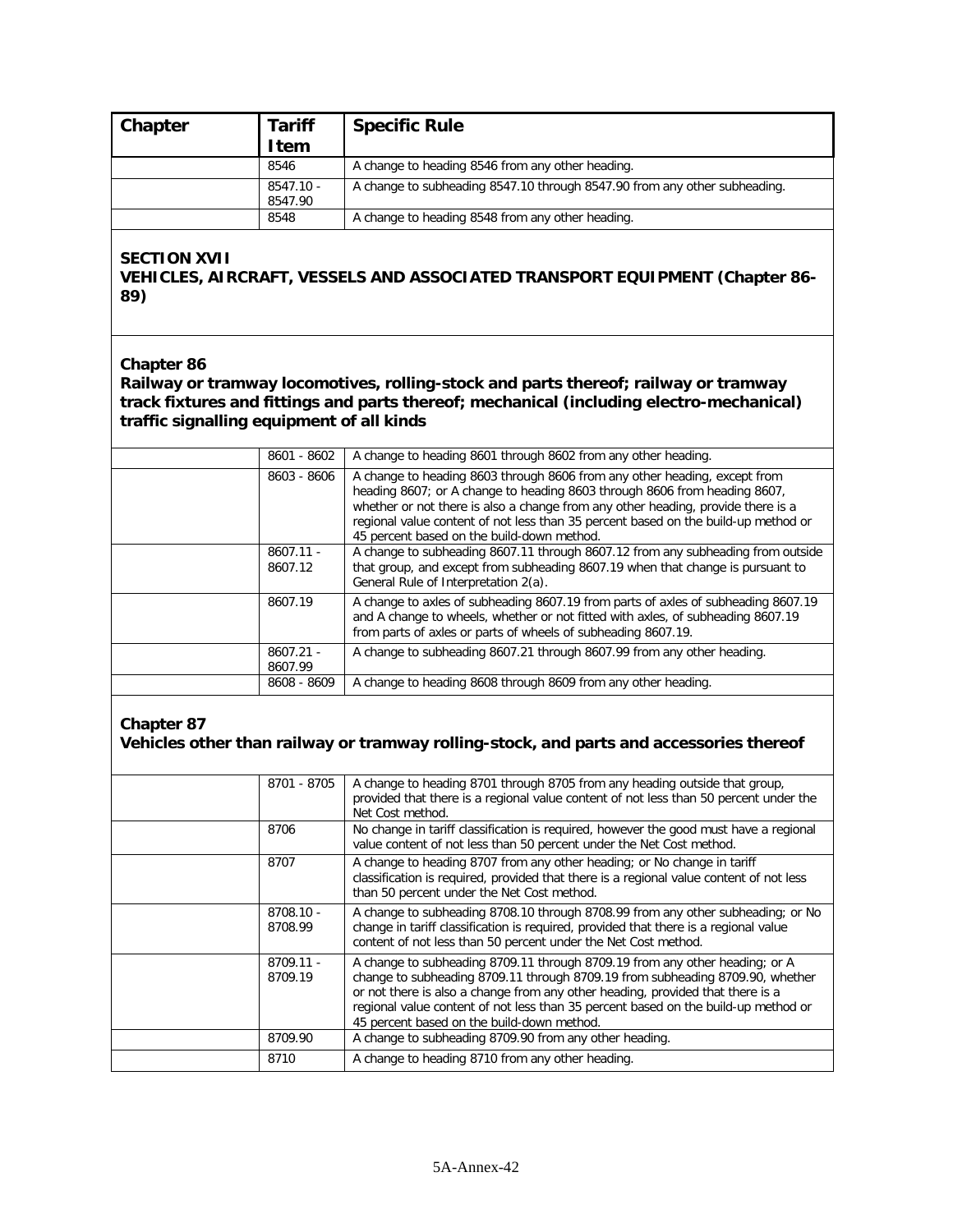| Chapter                                                      | <b>Tariff</b>        | <b>Specific Rule</b>                                                                                                                                                                                                                                                                                                                                                               |
|--------------------------------------------------------------|----------------------|------------------------------------------------------------------------------------------------------------------------------------------------------------------------------------------------------------------------------------------------------------------------------------------------------------------------------------------------------------------------------------|
|                                                              | <b>Item</b>          |                                                                                                                                                                                                                                                                                                                                                                                    |
|                                                              | 8711                 | A change to heading 8711 from any other heading, except from heading 8714; or A<br>change to heading 8711 from heading 8714, whether or not there is also a change<br>from any other heading, provided that there is a regional value content of not less<br>than 35 percent based on the build-up method or 45 percent based on the build-<br>down method.                        |
|                                                              | 8712                 | A change to heading 8712 from any other heading, except from heading 8714; or A<br>change to heading 8712 from heading 8714, whether or not there is also a change<br>from any other heading, provided that there is a regional value content of not less<br>than 35 percent based on the build-up method or 45 percent based on the build-<br>down method.                        |
|                                                              | 8713                 | A change to heading 8713 from heading 8714, whether or not there is also a change<br>from any other heading, provided that there is a regional value content of not less<br>than 35 percent based on the build-up method or 45 percent based on the build-<br>down method.                                                                                                         |
|                                                              | 8714 - 8715          | A change to heading 8714 through 8715 from any other heading.                                                                                                                                                                                                                                                                                                                      |
|                                                              | 8716.10 -<br>8716.80 | A change to subheading 8716.10 through 8716.80 from any other heading; or A<br>change to subheading 8716.10 through 8716.80 from subheading 8716.90, whether<br>or not there is also a change from any other heading, provided that there is a<br>regional value content of not less than 35 percent based on the build-up method or<br>45 percent based on the build-down method. |
|                                                              | 8716.90              | A change to subheading 8716.90 from any other heading.                                                                                                                                                                                                                                                                                                                             |
| <b>Chapter 88</b><br>Aircraft, spacecraft, and parts thereof |                      |                                                                                                                                                                                                                                                                                                                                                                                    |
|                                                              | 8801.10 -<br>8803.90 | A change to subheading 8801.10 through 8803.90 from any other subheading.                                                                                                                                                                                                                                                                                                          |
|                                                              | 8804 - 8805          | A change to heading 8804 through 8805 from any other heading.                                                                                                                                                                                                                                                                                                                      |
| <b>Chapter 89</b><br>Ships, boats and floating structures    | 8901 - 8902          | A change to heading 8901 through 8902 from any other chapter; or A change to                                                                                                                                                                                                                                                                                                       |
|                                                              |                      | heading 8901 through 8902 from any other heading within Chapter 89, whether or<br>not there is also a change from any other chapter, provided that there is a regional<br>value content of not less than 35 percent based on the build-up method or 45<br>percent based on the build-down method.                                                                                  |
|                                                              | 8903                 | A change to heading 8903 from any other heading, provided that there is a regional<br>value content of not less than 35 percent based on the build-up method or 45<br>percent based on the build-down method.                                                                                                                                                                      |
|                                                              | 8904 - 8905          | A change to heading 8904 through 8905 from any other chapter; or A change to<br>heading 8904 through 8905 from any other heading within Chapter 89, whether or<br>not there is also a change from any other chapter, provided that there is a regional<br>value content of not less than 35 percent based on the build-up method or 45<br>percent based on the build-down method.  |
|                                                              | 8906 - 8908          | A change to heading 8906 through 8908 from any other heading.                                                                                                                                                                                                                                                                                                                      |
| <b>SECTION XVIII</b>                                         |                      |                                                                                                                                                                                                                                                                                                                                                                                    |

**OPTICAL, PHOTOGRAPHIC, CINEMATOGRAPHIC, MEASURING, CHECKING, PRECISION, MEDICAL OR SURGICAL INSTRUMENTS AND APPARATUS; CLOCKS AND WATCHES; MUSICAL INSTRUMENTS; PARTS AND ACCESSORIES THEREOF (Chapter 90-92)**

**Chapter 90**

**Optical, photographic, cinematographic, measuring, checking, precision, medical or surgical instruments and apparatus; parts and accessories thereof**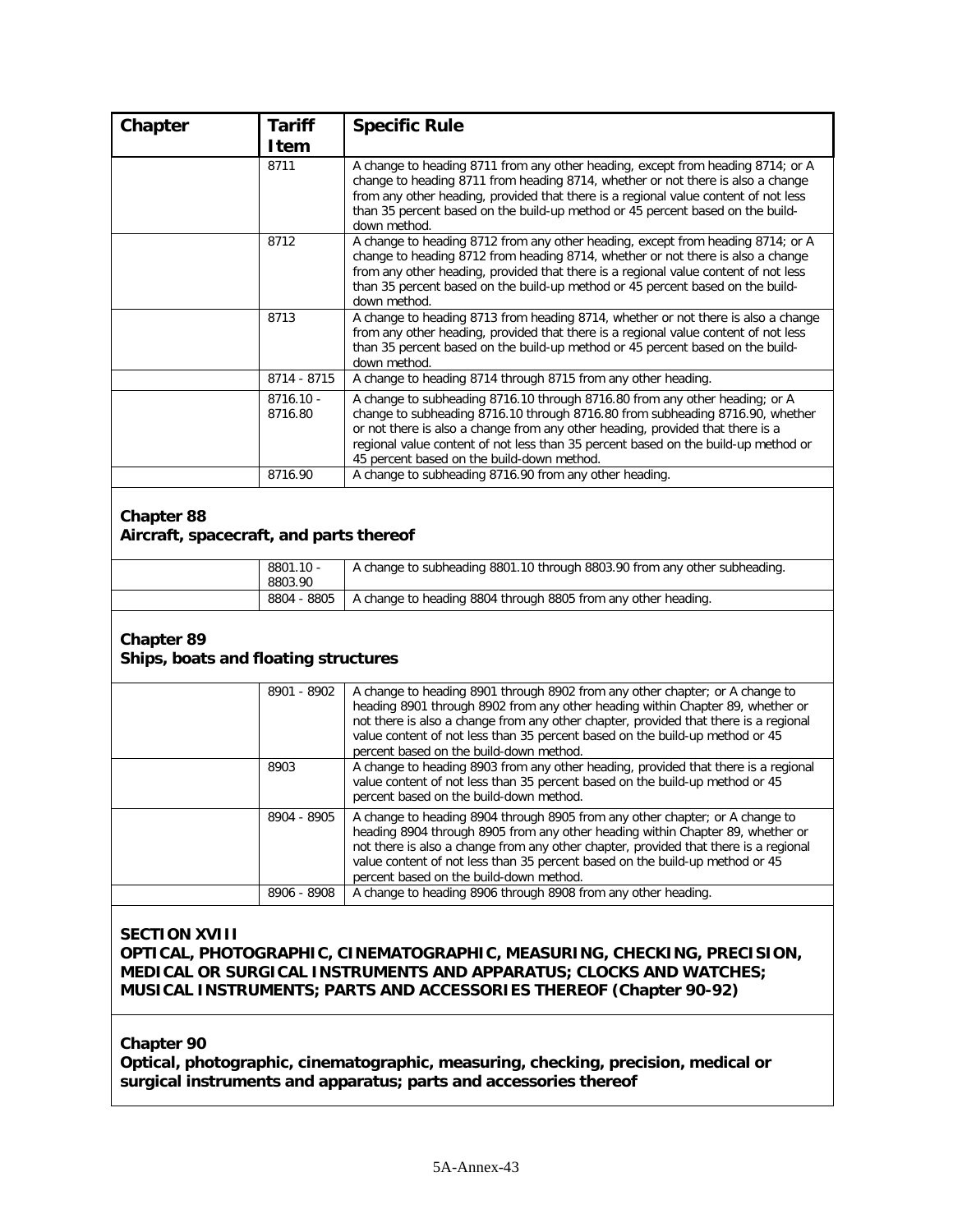| Chapter | <b>Tariff</b>          | <b>Specific Rule</b>                                                                                                                                                                                                                                                                                                                                                                                                     |
|---------|------------------------|--------------------------------------------------------------------------------------------------------------------------------------------------------------------------------------------------------------------------------------------------------------------------------------------------------------------------------------------------------------------------------------------------------------------------|
|         | Item                   |                                                                                                                                                                                                                                                                                                                                                                                                                          |
|         | 9001.10                | A change to subheading 9001.10 from any other chapter, except from heading 7002;<br>or A change to subheading 9001.10 from heading 7002, whether or not there is also<br>a change from any other chapter, provided that there is a regional value content of<br>not less than 35 percent based on the build-up method or 45 percent based on the<br>build-down method.                                                   |
|         | $9001.20 -$<br>9001.90 | A change to subheading 9001.20 through 9001.90 from any other heading.                                                                                                                                                                                                                                                                                                                                                   |
|         | $9002.11 -$<br>9002.90 | A change to subheading 9002.11 through 9002.90 from any other heading, except<br>from heading 9001.                                                                                                                                                                                                                                                                                                                      |
|         | $9003.11 -$<br>9003.19 | A change to subheading 9003.11 through 9003.19 from any other subheading,<br>except from subheading 9003.90; or A change to subheading 9003.11 through<br>9003.19 from subheading 9003.90, whether or not there is also a change from any<br>other heading, provided that there is a regional value content of not less than 35<br>percent based on the build-up method or 45 percent based on the build-down<br>method. |
|         | 9003.90                | A change to subheading 9003.90 from any other heading.                                                                                                                                                                                                                                                                                                                                                                   |
|         | 9004.10                | A change to subheading 9004.10 from any other chapter; or A change to subheading<br>9004.10 from any other heading within Chapter 90, whether or not there is also a<br>change from any other chapter, provided that there is a regional value content of not<br>less than 35 percent based on the build-up method or 45 percent based on the build-<br>down method.                                                     |
|         | 9004.90                | A change to heading 9004.90 from any other heading, except from subheading<br>9001.40 or 9001.50.                                                                                                                                                                                                                                                                                                                        |
|         | 9005.10                | A change to subheading 9005.10 from any other subheading.                                                                                                                                                                                                                                                                                                                                                                |
|         | 9005.80                | A change to subheading 9005.80 from any subheading, except from heading 9001<br>through 9002 or subheading 9005.90; or A change to subheading 9005.80 from<br>subheading 9005.90, provided that there is a regional value content of not less than<br>35 percent based on the build-up method or 45 percent based on the build-down<br>method.                                                                           |
|         | 9005.90                | A change to subheading 9005.90 from any other heading.                                                                                                                                                                                                                                                                                                                                                                   |
|         | $9006.10 -$<br>9006.30 | A change to subheading 9006.10 through 9006.30 from any other heading; or A<br>change to subheading 9006.10 through 9006.30 from any other subheading,<br>provided that there is a regional value content of not less than 35 percent based on<br>the build-up method or 45 percent based on the build-down method.                                                                                                      |
|         | 9006.40                | A change to subheading 9006.40 from any other heading: or A change to subheading<br>9006.40 from any other subheading, provided that there is a regional value content<br>of not less than 35 percent based on the build-up method or 45 percent based on the<br>build-down method.                                                                                                                                      |
|         | 9006.51                | A change to subheading 9006.51 from any other heading; or A change to subheading<br>9006.51 from any other subheading, provided that there is a regional value content<br>of not less than 35 percent based on the build-up method or 45 percent based on the<br>build-down method.                                                                                                                                      |
|         | 9006.52                | A change to subheading 9006.52 from any other heading; or A change to subheading<br>9006.52 from any other subheading, provided that there is a regional value content<br>of not less than 35 percent based on the build-up method or 45 percent based on the<br>build-down method.                                                                                                                                      |
|         | 9006.53                | A change to subheading 9006.53 from any other heading; or A change to subheading<br>9006.53 from any other subheading, provided that there is a regional value content<br>of not less than 35 percent based on the build-up method or 45 percent based on the<br>build-down method.                                                                                                                                      |
|         | 9006.59                | A change to subheading 9006.59 from any other heading; or A change to subheading<br>9006.59 from any other subheading, provided that there is a regional value content<br>of not less than 35 percent based on the build-up method or 45 percent based on the<br>build-down method.                                                                                                                                      |
|         | $9006.61 -$<br>9006.69 | A change to subheading 9006.61 through 9006.69 from any other heading; or A<br>change to subheading 9006.61 through 9006.69 from any other subheading,<br>provided that there is a regional value content of not less than 35 percent based on<br>the build-up method or 45 percent based on the build-down method.                                                                                                      |
|         | 9006.91 -<br>9006.99   | A change to subheading 9006.91 through 9006.99 from any other heading.                                                                                                                                                                                                                                                                                                                                                   |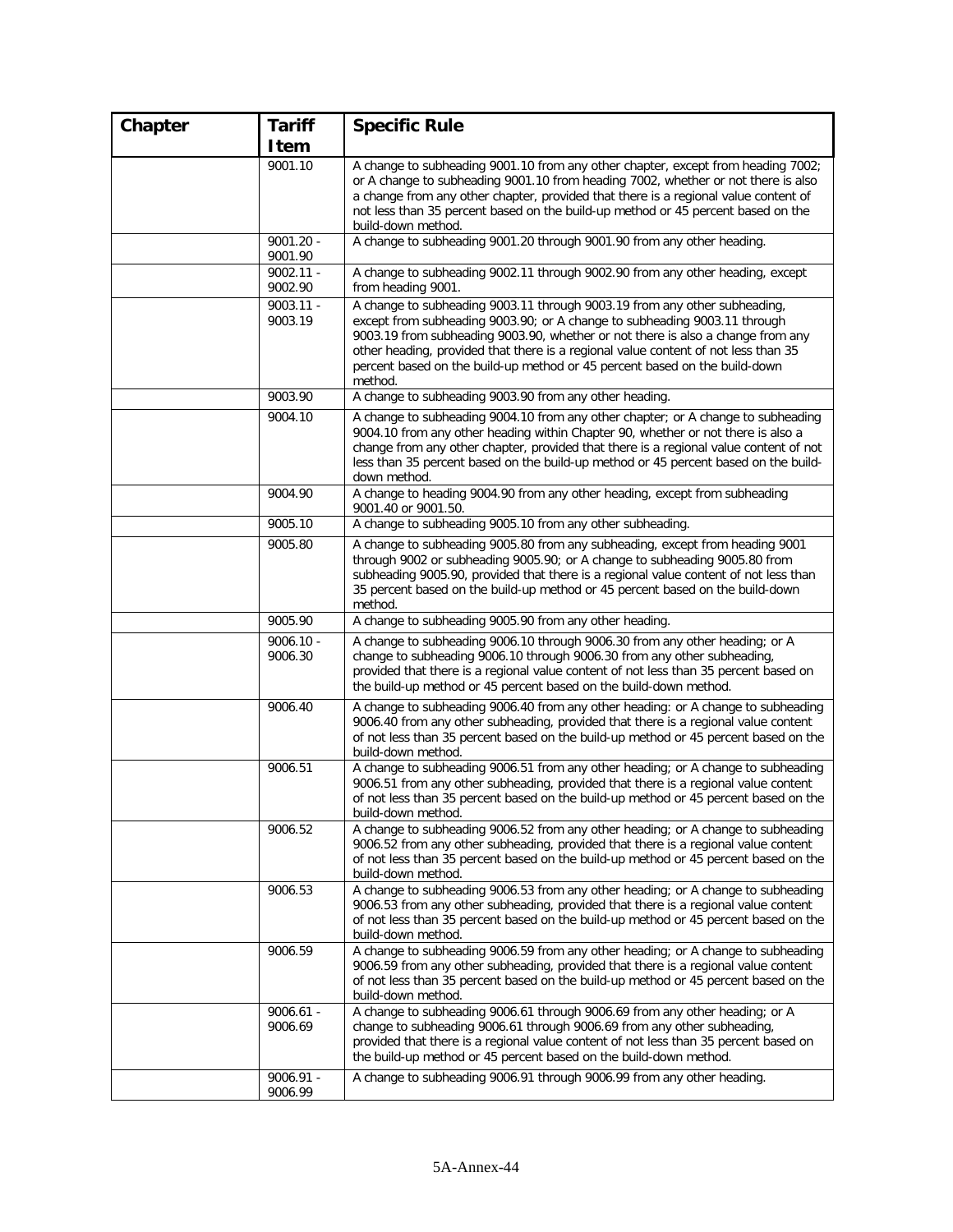| Chapter | <b>Tariff</b>          | <b>Specific Rule</b>                                                                                                                                                                                                                                                                                                                                                                                                        |
|---------|------------------------|-----------------------------------------------------------------------------------------------------------------------------------------------------------------------------------------------------------------------------------------------------------------------------------------------------------------------------------------------------------------------------------------------------------------------------|
|         | Item                   |                                                                                                                                                                                                                                                                                                                                                                                                                             |
|         | $9007.11 -$<br>9007.20 | A change to subheading 9007.11 through 9007.20 from any other heading; or A<br>change to subheading 9007.11 through 9007.20 from any other subheading,<br>provided that there is a regional value content of not less than 35 percent based on<br>the build-up method or 45 percent based on the build-down method.                                                                                                         |
|         | $9007.91 -$<br>9007.92 | A change to subheading 9007.91 through 9007.92 from any other heading; or No<br>required change in tariff classification to subheading 9007.92, provided that there is a<br>regional value content of not less than 35 percent based on the build-up method or<br>45 percent based on the build-down method.                                                                                                                |
|         | 9008.10                | A change to subheading 9008.10 from any other heading; or A change to subheading<br>9008.10 from any other subheading, provided that there is a regional value content<br>of not less than 35 percent based on the build-up method or 45 percent based on the<br>build-down method.                                                                                                                                         |
|         | $9008.20 -$<br>9008.40 | A change to subheading 9008.20 through 9008.40 from any other heading; or A<br>change to subheading 9008.20 through 9008.40 from any other subheading,<br>provided that there is a regional value content of not less than 35 percent based on<br>the build-up method or 45 percent based on the build-down method.                                                                                                         |
|         | 9008.90                | A change to subheading 9008.90 from any other heading.                                                                                                                                                                                                                                                                                                                                                                      |
|         | 9009.11                | A change to subheading 9009.11 from any other subheading.                                                                                                                                                                                                                                                                                                                                                                   |
|         | 9009.12                | A change to subheading 9009.12 from any other subheading, except from<br>subheading 9009.91 through 9009.99; or A change to subheading 9009.12 from<br>subheading 9009.91 through 9009.99, whether or not there is also a change from<br>any other subheading, provided that there is a regional value content of not less than<br>35 percent based on the build-up method or 45 percent based on the build-down<br>method. |
|         | $9009.21 -$<br>9009.30 | A change to subheading 9009.21 through 9009.30 from any other subheading.                                                                                                                                                                                                                                                                                                                                                   |
|         | 9009.91 -<br>9009.93   | A change to subheading 9009.91 through 9009.93 from any subheading outside that<br>group.                                                                                                                                                                                                                                                                                                                                   |
|         | 9009.99                | A change to subheading 9009.99 from any other subheading; or No change in tariff<br>classification, provided that there is a regional value content of not less than 35<br>percent based on the build-up method or 45 percent based on the build-down<br>method.                                                                                                                                                            |
|         | 9010.10                | A change to subheading 9010.10 from any other heading; or A change to subheading<br>9010.10 from any other subheading, provided that there is a regional value content<br>of not less than 35 percent based on the build-up method or 45 percent based on the<br>build-down method.                                                                                                                                         |
|         | $9010.41 -$<br>9010.50 | A change to subheading 9010.41 through 9010.50 from any other heading; or A<br>change to subheading 9010.41 through 9010.50 from any other subheading,<br>provided that there is a regional value content of not less than 35 percent based on<br>the build-up method or 45 percent based on the build-down method.                                                                                                         |
|         | 9010.60                | A change to subheading 9010.60 from any other heading; or A change to subheading<br>9010.60 from any other subheading, provided that there is a regional value content<br>of not less than 35 percent based on the build-up method or 45 percent based on the<br>build-down method.                                                                                                                                         |
|         | 9010.90                | A change to subheading 9010.90 from any other heading.                                                                                                                                                                                                                                                                                                                                                                      |
|         | $9011.10 -$<br>9011.80 | A change to subheading 9011.10 through 9011.80 from any other heading; or A<br>change to subheading 9011.10 through 9011.80 from any other subheading,<br>provided that there is a regional value content of not less than 35 percent based on<br>the build-up method or 45 percent based on the build-down method.                                                                                                         |
|         | 9011.90                | A change to subheading 9011.90 from any other heading.                                                                                                                                                                                                                                                                                                                                                                      |
|         | 9012.10                | A change to subheading 9012.10 from any other heading; or A change to subheading<br>9012.10 from any other subheading, provided that there is a regional value content<br>of not less than 35 percent based on the build-up method or 45 percent based on the<br>build-down method.                                                                                                                                         |
|         | 9012.90                | A change to subheading 9012.90 from any other heading.                                                                                                                                                                                                                                                                                                                                                                      |
|         | $9013.10 -$<br>9013.80 | A change to subheading 9013.10 through 9013.80 from any other heading; or A<br>change to subheading 9013.10 through 9013.80 from any other subheading,<br>provided that there is a regional value content of not less than 35 percent based on<br>the build-up method or 45 percent based on the build-down method.                                                                                                         |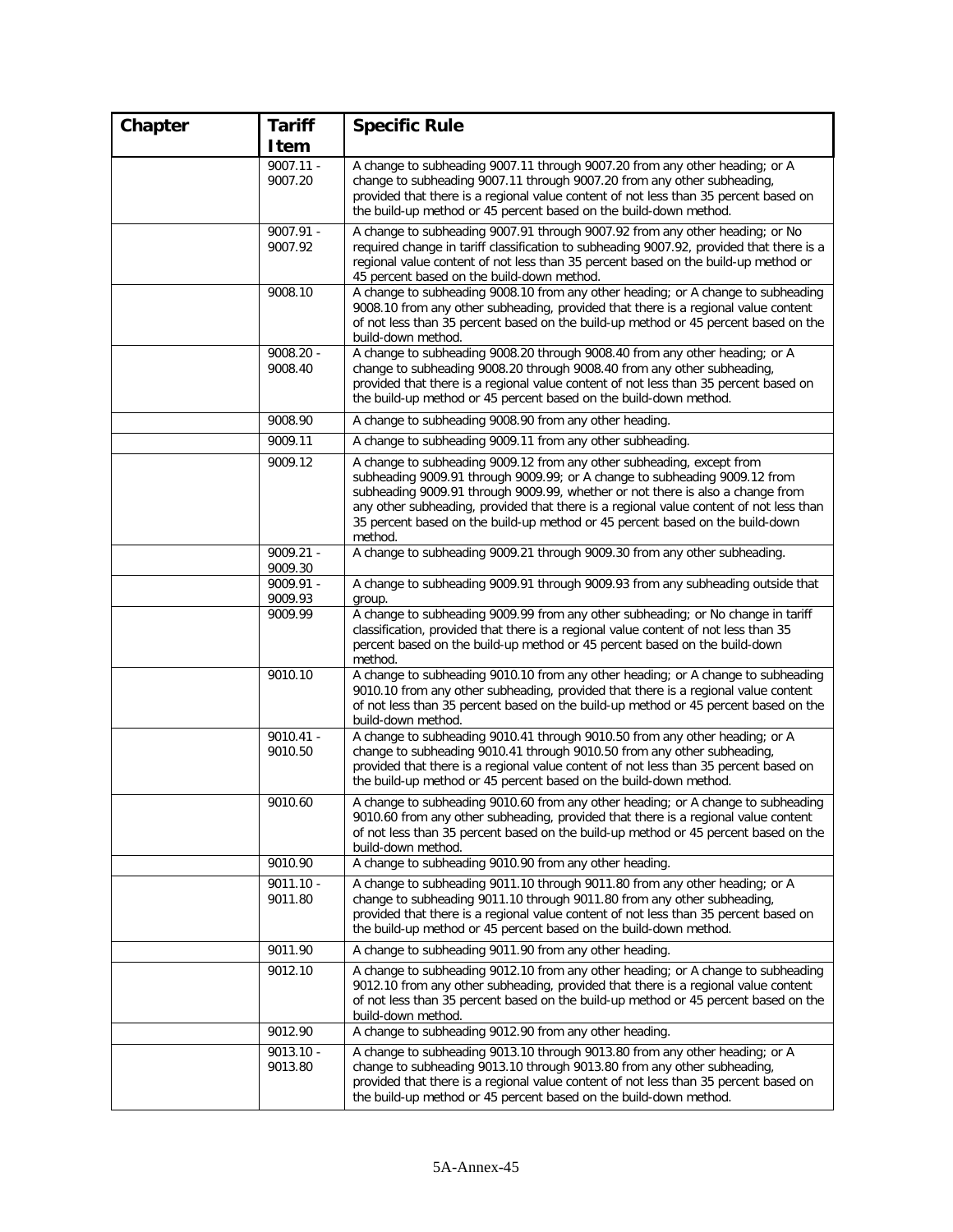| Chapter | <b>Tariff</b>          | <b>Specific Rule</b>                                                                                                                                                                                                                                                                                                                                   |
|---------|------------------------|--------------------------------------------------------------------------------------------------------------------------------------------------------------------------------------------------------------------------------------------------------------------------------------------------------------------------------------------------------|
|         | Item                   |                                                                                                                                                                                                                                                                                                                                                        |
|         | 9013.90                | A change to subheading 9013.90 from any other heading.                                                                                                                                                                                                                                                                                                 |
|         | $9014.10 -$<br>9014.80 | A change to subheading 9014.10 through 9014.80 from any other heading; or A<br>change to subheading 9014.10 through 9014.80 from any other subheading,<br>provided that there is a regional value content of not less than 35 percent based on<br>the build-up method or 45 percent based on the build-down method.                                    |
|         | 9014.90                | A change to subheading 9014.90 from any other heading.                                                                                                                                                                                                                                                                                                 |
|         | $9015.10 -$<br>9015.80 | A change to subheading 9015.10 through 9015.80 from any other heading; or A<br>change to subheading 9015.10 through 9015.80 from any other subheading,<br>provided that there is a regional value content of not less than 35 percent based on<br>the build-up method or 45 percent based on the build-down method.                                    |
|         | 9015.90                | A change to subheading 9015.90 from any other heading; or No change in tariff<br>classification, provided that there is a regional value content of not less than 35<br>percent based on the build-up method or 45 percent based on the build-down<br>method.                                                                                          |
|         | 9016                   | A change to heading 9016 from any other heading.                                                                                                                                                                                                                                                                                                       |
|         | $9017.10 -$<br>9017.80 | A change to subheading 9017.10 through 9017.80 from any other heading; or A<br>change to subheading 9017.10 through 9017.80 from any other subheading,<br>provided that there is a regional value content of not less than 30 percent based on<br>the build-up method or 35 percent based on the build-down method.                                    |
|         | 9017.90                | A change to subheading 9017.90 from any other heading.                                                                                                                                                                                                                                                                                                 |
|         | $9018.11 -$<br>9021.90 | A change to subheading 9018.11 through 9021.90 from any subheading, including<br>another subheading within that group; or No required change in tariff classification to<br>heading 9018, provided that there is a regional value content of not less than 35<br>percent based on the build-up method or 45 percent based on the build-down<br>method. |
|         | $9022.12 -$<br>9022.30 | A change to subheading 9022.12 through 9022.30 from any other heading; or A<br>change to subheading 9022.12 through 9022.30 from any other subheading,<br>provided that there is a regional value content of not less than 35 percent based on<br>the build-up method or 45 percent based on the build-down method.                                    |
|         | 9022.90                | A change to subheading 9022.90 from any other heading; or No change in tariff<br>classification, provided that there is a regional value content of not less than:                                                                                                                                                                                     |
|         | 9023                   | A change to heading 9023 from any other heading.                                                                                                                                                                                                                                                                                                       |
|         | $9024.10 -$<br>9024.80 | A change to subheading 9024.10 through 9024.80 from any other heading; or A<br>change to subheading 9024.10 through 9024.80 from any other subheading,<br>provided that there is a regional value content of not less than 35 percent based on<br>the build-up method or 45 percent based on the build-down method.                                    |
|         | 9024.90                | A change to subheading 9024.90 from any other heading.                                                                                                                                                                                                                                                                                                 |
|         | $9025.11 -$<br>9025.80 | A change to subheading 9025.11 through 9025.80 from any other heading; or A<br>change to subheading 9025.11 through 9025.80 from any other subheading,<br>provided that there is a regional value content of not less than 35 percent based on<br>the build-up method or 45 percent based on the build-down method.                                    |
|         | 9025.90                | A change to subheading 9025.90 from any other heading.                                                                                                                                                                                                                                                                                                 |
|         | $9026.10 -$<br>9026.80 | A change to subheading 9026.10 through 9026.80 from any other heading; or A<br>change to subheading 9026.10 through 9026.80 from any other subheading,<br>provided that there is a regional value content of not less than 35 percent based on<br>the build-up method or 45 percent based on the build-down method.                                    |
|         | 9026.90                | A change to subheading 9026.90 from any other heading.                                                                                                                                                                                                                                                                                                 |
|         | $9027.10 -$<br>9027.80 | A change to subheading 9027.10 through 9027.80 from any other heading; or A<br>change to subheading 9027.10 through 9027.80 from any other subheading,<br>provided that there is a regional value content of not less than 35 percent based on<br>the build-up method or 45 percent based on the build-down method.                                    |
|         | 9027.90                | A change to subheading 9027.90 from any other heading.                                                                                                                                                                                                                                                                                                 |
|         | $9028.10 -$<br>9028.30 | A change to subheading 9028.10 through 9028.30 from any other heading; or A<br>change to subheading 9028.10 through 9028.30 from any other subheading,<br>provided that there is a regional value content of not less than 35 percent based on<br>the build-up method or 45 percent based on the build-down method.                                    |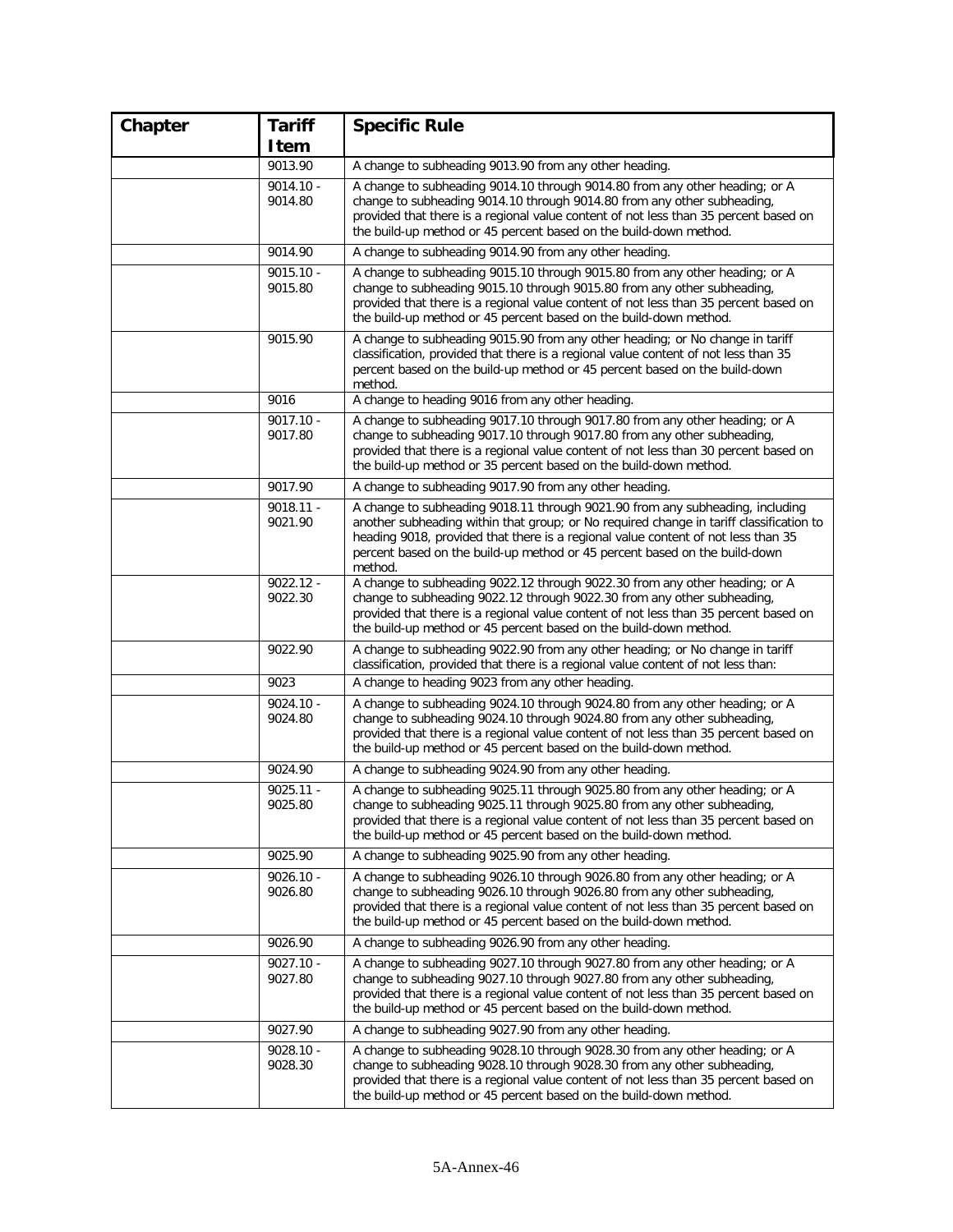| Chapter | <b>Tariff</b><br>Item  | <b>Specific Rule</b>                                                                                                                                                                                                                                                                                                                                                                                                                                                                   |
|---------|------------------------|----------------------------------------------------------------------------------------------------------------------------------------------------------------------------------------------------------------------------------------------------------------------------------------------------------------------------------------------------------------------------------------------------------------------------------------------------------------------------------------|
|         | 9028.90                | A change to subheading 9028.90 from any other heading.                                                                                                                                                                                                                                                                                                                                                                                                                                 |
|         | $9029.10 -$<br>9029.20 | A change to subheading 9029.10 through 9029.20 from any other heading; or A<br>change to subheading 9029.10 through 9029.20 from any other subheading,<br>provided that there is a regional value content of not less than 35 percent based on<br>the build-up method or 45 percent based on the build-down method.                                                                                                                                                                    |
|         | 9029.90                | A change to subheading 9029.90 from any other heading.                                                                                                                                                                                                                                                                                                                                                                                                                                 |
|         | $9030.10 -$<br>9030.89 | A change to subheading 9030.10 through 9030.89 from any other subheading.                                                                                                                                                                                                                                                                                                                                                                                                              |
|         | 9030.90                | A change to subheading 9030.90 from any other heading.                                                                                                                                                                                                                                                                                                                                                                                                                                 |
|         | $9031.10 -$<br>9031.80 | A change to subheading 9031.10 through 9031.80 from any other heading; or A<br>change to coordinate measuring machines of subheading 9031.49 from any other<br>product except from bases and frames for the goods of the same subheading; or A<br>change to subheading 9031.10 through 9031.80 from any other subheading,<br>provided that there is a regional value content of not less than 35 percent based on<br>the build-up method or 45 percent based on the build-down method. |
|         | 9031.90                | A change to subheading 9031.90 from any other heading.                                                                                                                                                                                                                                                                                                                                                                                                                                 |
|         | $9032.10 -$<br>9032.89 | A change to subheading 9032.10 through 9032.89 from any other heading; or A<br>change to subheading 9032.10 through 9032.89 from any other subheading,<br>provided that there is a regional value content of not less than 35 percent based on<br>the build-up method or 45 percent based on the build-down method.                                                                                                                                                                    |
|         | 9032.90                | A change to subheading 9032.90 from any other heading.                                                                                                                                                                                                                                                                                                                                                                                                                                 |
|         | 9033                   | A change to heading 9033 from any other heading.                                                                                                                                                                                                                                                                                                                                                                                                                                       |

#### **Chapter 91 Clocks and watches and parts thereof**

| 9101.11       | A change to subheading 9101.11 from any other chapter; or A change to subheading<br>9101.11 from heading 9114, provided that there is a regional value content of not<br>less than 35 percent based on the build-up method or 45 percent based on the build-<br>down method.              |
|---------------|-------------------------------------------------------------------------------------------------------------------------------------------------------------------------------------------------------------------------------------------------------------------------------------------|
| 9101.12       | A change to subheading 9101.12 from any other chapter; or A change to subheading<br>9101.12 from any other heading, provided that there is a regional value content of<br>not less than 35 percent based on the build-up method or 45 percent based on the<br>build-down method.          |
| 9101.19       | A change to subheading 9101.19 from any other chapter; or A change to subheading<br>9101.19 from heading 9114, provided that there is a regional value content of not<br>less than 35 percent based on the build-up method or 45 percent based on the build-<br>down method.              |
| 9101.21       | A change to subheading 9101.21 from any other chapter or A change to subheading<br>9101.21 from any other heading, provided that there is a regional value content of<br>not less than 35 percent based on the build-up method or 45 percent based on the<br>build-down method.           |
| 9101.29       | A change to subheading 9101.29 from any other chapter; or A change to subheading<br>9101.29 from heading 9114, provided that there is a regional value content of not<br>less than 35 percent based on the build-up method or 45 percent based on the build-<br>down method.              |
| 9101.91       | A change to subheading 9101.91 from any other chapter; or A change to subheading<br>9101.91 from any other heading, provided that there is a regional value content of<br>not less than 35 percent based on the build-up method or 45 percent based on the<br>build-down method.          |
| 9101.99       | A change to subheading 9101.99 from any other chapter; or A change to subheading<br>9101.99 from heading 9114, provided that there is a regional value content of not<br>less than 35 percent based on the build-up method or 45 percent based on the build-<br>down method.              |
| $9102 - 9107$ | A change to heading 9102 through 9107 from any other chapter; or A change to<br>heading 9102 through 9107 from heading 9114, provided that there is a regional<br>value content of not less than 35 percent based on the build-up method or 45<br>percent based on the build-down method. |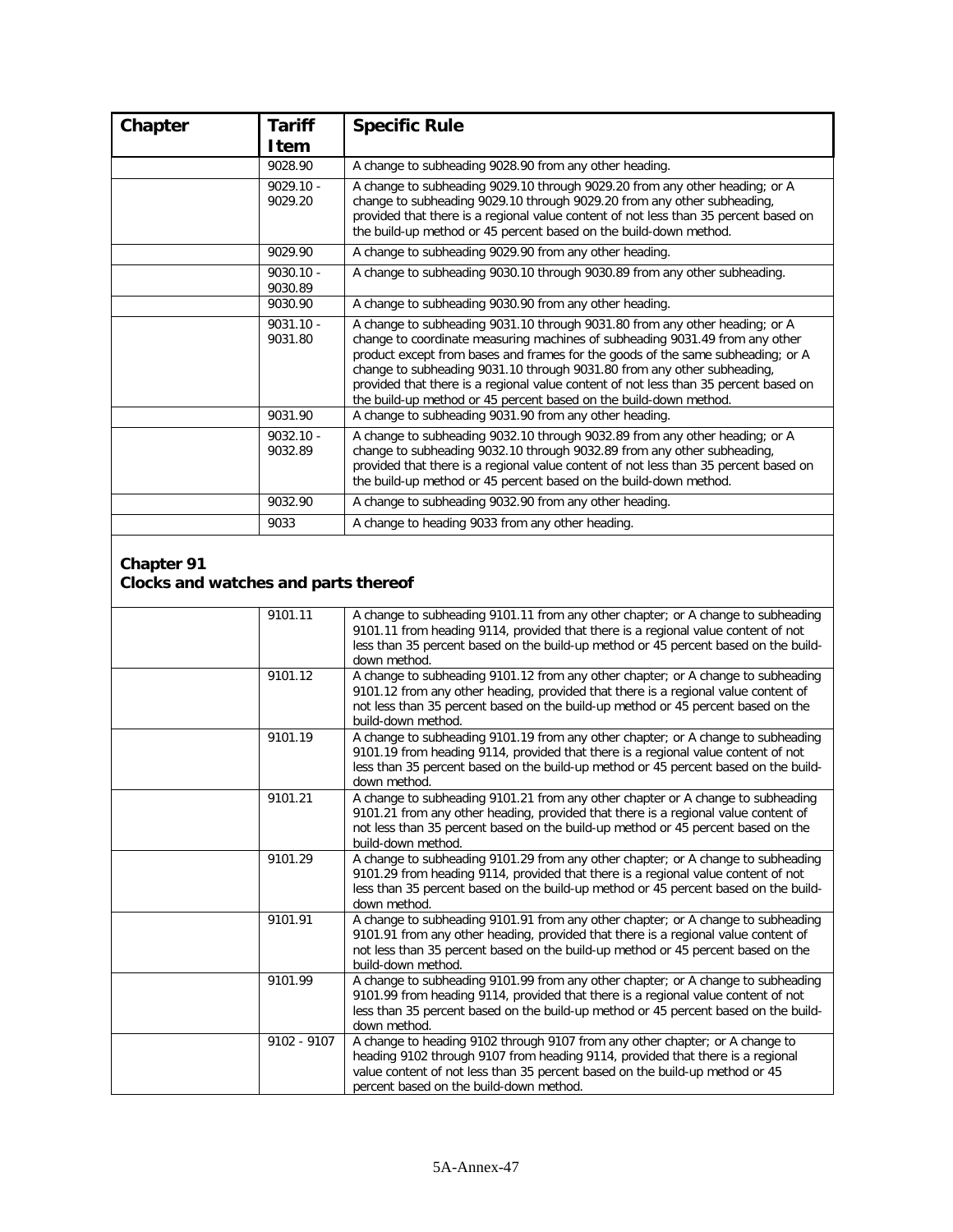| Chapter           | <b>Tariff</b><br>Item  | <b>Specific Rule</b>                                                                                                                                                                                                                                                                                                        |
|-------------------|------------------------|-----------------------------------------------------------------------------------------------------------------------------------------------------------------------------------------------------------------------------------------------------------------------------------------------------------------------------|
|                   | 9108 - 9110            | A change to heading 9108 through 9110 from any other chapter; or A change to<br>heading 9108 through 9110 from any other heading, provided that there is a regional<br>value content of not less than 35 percent based on the build-up method or 45<br>percent based on the build-down method.                              |
|                   | $9111.10 -$<br>9111.80 | A change to subheading 9111.10 through 9111.80 from any other chapter; or A<br>change to subheading 9111.10 through 9111.80 from 9111.90 or any other heading,<br>provided that there is a regional value content of not less than 35 percent based on<br>the build-up method or 45 percent based on the build-down method. |
|                   | 9111.90                | A change to subheading 9111.90 from any other chapter; or A change to subheading<br>9111.90 from any other heading, provided that there is a regional value content of<br>not less than 35 percent based on the build-up method or 45 percent based on the<br>build-down method.                                            |
|                   | 9112.20                | A change to subheading 9112.20 from subheading 9112.90 or any other heading,<br>provided that there is regional value content of not less than 35 percent based on the<br>build-up method or 45 percent based on the build-down method.                                                                                     |
|                   | 9112.90                | A change to subheading 9112.90 from any other chapter; or A change to subheading<br>9112.90 from any other heading, provided that there is a regional value content of<br>not less than 35 percent based on the build-up method or 45 percent based on the<br>build-down method.                                            |
|                   | 9113                   | A change to heading 9113 from any other chapter; or A change to heading 9113<br>from any other heading, provided that there is a regional value content of not less<br>than 35 percent based on the build-up method or 45 percent based on the build-<br>down method.                                                       |
|                   | 9114                   | A change to heading 9114 from any other heading.                                                                                                                                                                                                                                                                            |
| <b>Chapter 92</b> |                        | Musical instruments; parts and accessories of such articles                                                                                                                                                                                                                                                                 |
|                   | 9201-9208              | A change to heading 9201 through 9208 from any other chapter; or A change to<br>heading 9201 through 9208 from any other heading, provided that there is a regional<br>value contant of not less than 25 nersont based on the build up method or 45                                                                         |

|      | heading 9201 through 9208 from any other heading, provided that there is a regional<br>value content of not less than 35 percent based on the build-up method or 45 |
|------|---------------------------------------------------------------------------------------------------------------------------------------------------------------------|
|      | percent based on the build-down method.                                                                                                                             |
| 9209 | A change to heading 9209 from any other heading.                                                                                                                    |

## **SECTION XIX ARMS AND AMMUNITION; PARTS AND ACCESSORIES THEREOF (Chapter 93)**

#### **Chapter 93**

# **Arms and ammunition; parts and accessories thereof**

| $9301 - 9304$ | A change to heading 9301 through 9304 from any other chapter; or A change to<br>heading 9301 through 9304 from any other heading, provided that there is a regional<br>value content of not less than 35 percent based on the build-up method or 45<br>percent based on the build-down method. |
|---------------|------------------------------------------------------------------------------------------------------------------------------------------------------------------------------------------------------------------------------------------------------------------------------------------------|
| 9305          | A change to heading 9305 from any other heading.                                                                                                                                                                                                                                               |
| 9306 - 9307   | A change to heading 9306 through 9307 from any other chapter.                                                                                                                                                                                                                                  |

# **SECTION XX MISCELLANEOUS MANUFACTURED ARTICLES (Chapter 94-96)**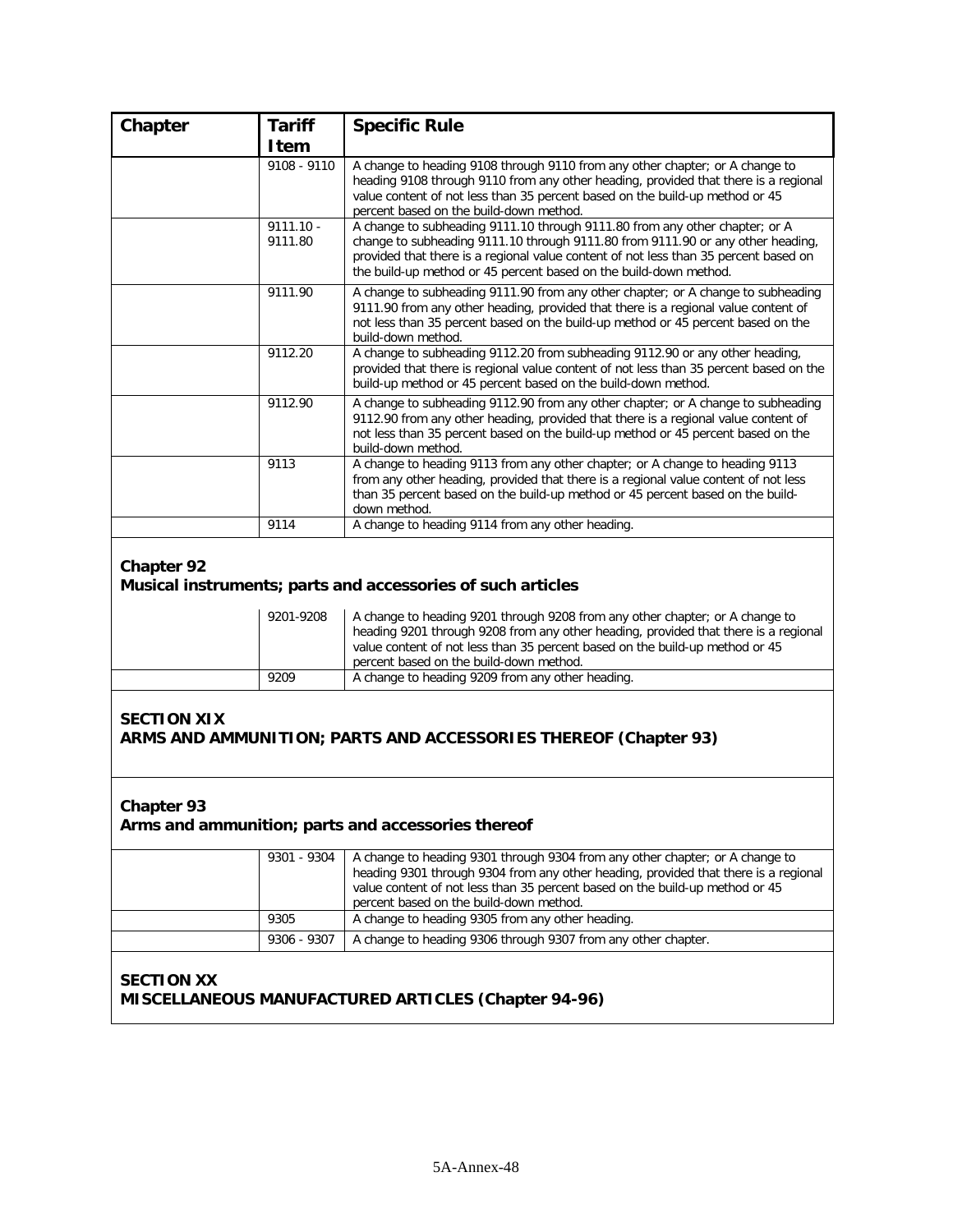| Chapter                                                  | <b>Tariff</b>          | <b>Specific Rule</b>                                                                                                                                                                                                                                                                                                                                                                               |
|----------------------------------------------------------|------------------------|----------------------------------------------------------------------------------------------------------------------------------------------------------------------------------------------------------------------------------------------------------------------------------------------------------------------------------------------------------------------------------------------------|
|                                                          | <b>Item</b>            |                                                                                                                                                                                                                                                                                                                                                                                                    |
| Chapter 94                                               |                        | Furniture; bedding, mattresses, mattress supports, cushions and similar stuffed<br>furnishings; lamps and lighting fittings, not elsewhere specified or included; illuminated<br>signs, illuminated name-plates and the like; prefabricated buildings                                                                                                                                              |
|                                                          | $9401.10 -$<br>9401.80 | A change to subheading 9401.10 through 9401.80 from any other heading; or A<br>change to subheading 9401.10 through 9401.80 from any other subheading,<br>provided that there is a regional value content of not less than 35 percent based on<br>the build-up method or 45 percent based non the build-down method.                                                                               |
|                                                          | 9401.90                | A change to subheading 9401.90 from any other heading.                                                                                                                                                                                                                                                                                                                                             |
|                                                          | $9402.10 -$<br>9402.90 | A change to subheading 9402.10 through 9402.90 from any other subheading,<br>provided that there is a regional value content of not less than 35 percent based on<br>the build-up method or 45 percent based on the build-down method.                                                                                                                                                             |
|                                                          | $9403.10 -$<br>9403.80 | A change to subheading 9403.10 through 9403.80 from any other heading; or A<br>change to subheading 9403.10 through 9403.80 from any other subheading,<br>provided that there is a regional value content of not less than 35 percent based on<br>the build-up method or 45 percent based on the build-down method.                                                                                |
|                                                          | 9403.90                | A change to subheading 9403.90 from any other heading.                                                                                                                                                                                                                                                                                                                                             |
|                                                          | $9404.10 -$<br>9404.21 | A change to subheading 9404.10 through 9404.21 from any other chapter.                                                                                                                                                                                                                                                                                                                             |
|                                                          | 9404.29 -              | A change to subheading 9404.29 through 9404.30 from any other chapter.                                                                                                                                                                                                                                                                                                                             |
|                                                          | 9404.30                |                                                                                                                                                                                                                                                                                                                                                                                                    |
|                                                          | 9404.90                | Refer Annex 4-A.                                                                                                                                                                                                                                                                                                                                                                                   |
|                                                          | $9405.10 -$<br>9405.60 | A change to subheading 9405.10 through 9405.60 from any other chapter; or A<br>change to subheading 9405.10 through 9405.60 from subheading 9405.91 through<br>9405.99, whether or not there is also a change from any other chapter, provided that<br>there is a regional value content of not less than 35 percent based on the build-up<br>method or 45 percent based on the build-down method. |
|                                                          | 9405.91 -<br>9405.99   | A change to subheading 9405.91 through 9405.99 from any other heading.                                                                                                                                                                                                                                                                                                                             |
|                                                          | 9406                   | A change to heading 9406 from any other chapter.                                                                                                                                                                                                                                                                                                                                                   |
| <b>Chapter 95</b>                                        | 9501                   | Toys, games and sport requisites; parts and accessories thereof<br>A change to heading 9501 from any other chapter.                                                                                                                                                                                                                                                                                |
|                                                          | 9502.10                | A change to subheading 9502.10 from any other heading; or A change to subheading                                                                                                                                                                                                                                                                                                                   |
|                                                          |                        | 9502.10 from any other subheading, provided that there is a regional value content<br>of not less than 35 percent based on the build-up method or 45 percent based on the<br>build-down method.                                                                                                                                                                                                    |
|                                                          | $9502.91 -$<br>9502.99 | A change to subheading 9502.91 through 9502.99 from any other heading.                                                                                                                                                                                                                                                                                                                             |
|                                                          | 9503 - 9508            | A change to heading 9503 through 9508 from any other chapter; or A change to<br>subheading 9506.31 from subheading 9506.39, whether or not there is a change<br>from another chapter, provided that there is a regional value content of not less than<br>35 percent based on the build-up method or 45 percent based on the build-down<br>method.                                                 |
| <b>Chapter 96</b><br>Miscellaneous manufactured articles |                        |                                                                                                                                                                                                                                                                                                                                                                                                    |
|                                                          | 9601 - 9605            | A change to heading 9601 through 9605 from any other chapter.                                                                                                                                                                                                                                                                                                                                      |
|                                                          | 9606.10                | A change to subheading 9606.10 from any other chapter.                                                                                                                                                                                                                                                                                                                                             |